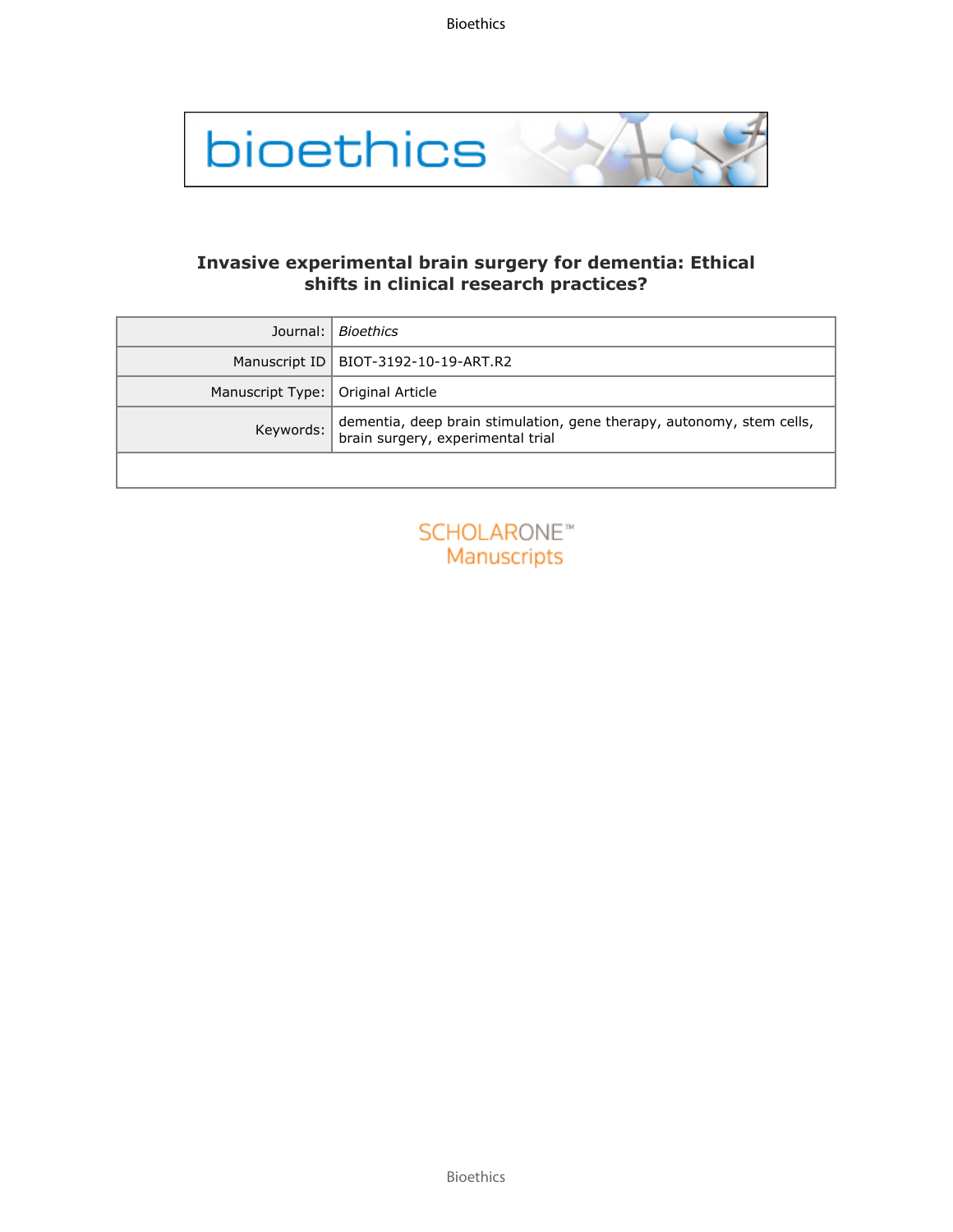#### Bioethics

**Title:** Invasive experimental brain surgery for dementia: Ethical shifts in clinical research practices?

### **Abstract**

endations that build on elements from the D<br>gh-risk trials from nine countries planning to<br>y body dementia or dementia secondary to P<br>le with Alzheimer's who are in these trials an<br>antial heterogeneity in the enrolment cri The increasing dementia prevalence worldwide is driving the testing of novel therapeutic approaches, such as invasive brain technologies, despite limited clinical evidence and the risk of accelerating cognitive decline. Our manuscript 1) reviews the NIH ClinicalTrials.gov database for deep brain stimulation, stem cell implantation, and gene therapy trials on people with dementia; 2) discusses issues on beneficence, non-maleficence, and autonomy associated with these trials; and 3) proposes nine recommendations that build on elements from the Declaration of Helsinki. We found 49 preregistered high-risk trials from nine countries planning to or involving 11,801 people with Alzheimer's or Lewy body dementia or dementia secondary to Parkinson's or Huntington's disease. Most of the people with Alzheimer's who are in these trials are from North America and East Asia. There is substantial heterogeneity in the enrolment criteria, even for trials recruiting only those with Alzheimer's disease. Although most trials enrol people in mild to moderate stages of Alzheimer's disease, trials in China enrol people who have severe Alzheimer's. Our findings highlight a pressing need to review and refine the enrolment criteria for invasive neural trials in people with dementia, considering risks, potential benefits, and capacity for informed consent. As a multidisciplinary team from Australia, USA, Canada, and Germany with expertise in neurology, neuroscience, and ethics, we examine how it is essential to balance the risks of invasive neural research in a vulnerable population with limited capacity to provide informed consent to help advance the body of knowledge regarding a disease with limited therapeutic options.

## **Keywords:**

Alzheimer's disease, Deep brain stimulation, Dementia, Ethics, Experimental trial, Gene therapy, Informed consent, Invasive brain surgery, Stem cell implantation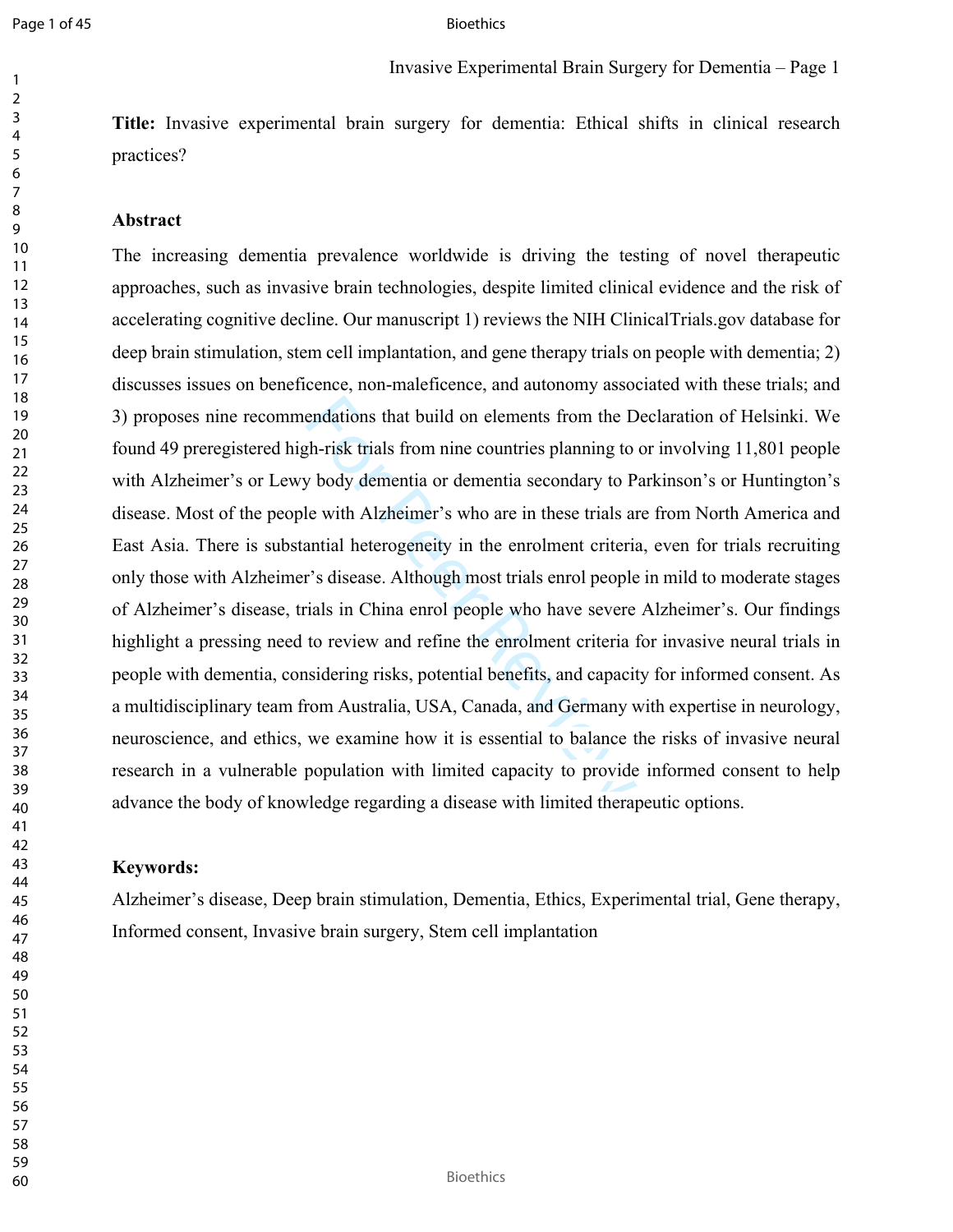### **Introduction**

14, 99.6% of all pharmacological clinical tria<br>
ndustrial drivers of innovation such as Pfizer I<br>
h the failure of multiple pharmaceutical approx<br>
es exiting the field, novel invasive net<br>
ng tested on persons with dementi Dementia is a pressing global health concern, affecting around 50 million people worldwide (1). Developed countries are facing an unprecedented increase in dementia cases, mostly due to Alzheimer's disease (AD) that affects at least 28 million people in the world (2,3) and for which there is still no cure (4). In addition to its impact on affected individuals, dementia places a significant financial burden on society, with total estimated worldwide costs of up to \$1 trillion USD (5). Currently, increasing rates of dementia are outpacing the success of research trials (6). Between 1990 and 2014, 99.6% of all pharmacological clinical trials on AD failed at phase III (7). Consequently, some industrial drivers of innovation such as Pfizer Inc. have shifted away from research on AD (8,9). With the failure of multiple pharmaceutical approaches and with established pharmaceutical companies exiting the field, novel invasive neurosurgery protocols and interventions are now being tested on persons with dementia.

The movement from pharmaceuticals towards high-risk invasive neurotechnological interventions for dementia creates a need to examine ethical and regulatory implications. Aside from questions relating to the decisional capacity of people with significant cognitive impairment for enrolling in trials, there are three main reasons why special protections for people with AD must be considered. First, interventions that require neurosurgery involve a known risk of harm that substantially outweighs the foreseeable potential benefits to participants. Even though deep brain stimulation, stem cell therapy, and gene therapy have different putative therapeutic modes of action and also have varying regulatory approvals for certain conditions, their degree of invasiveness, irreversibility, and associated risks similarly outweigh those of other forms of dementia research, such as observational studies, behavioural interventions, or some pharmacologic trials (10). This suggests that such trials more appropriately belong within the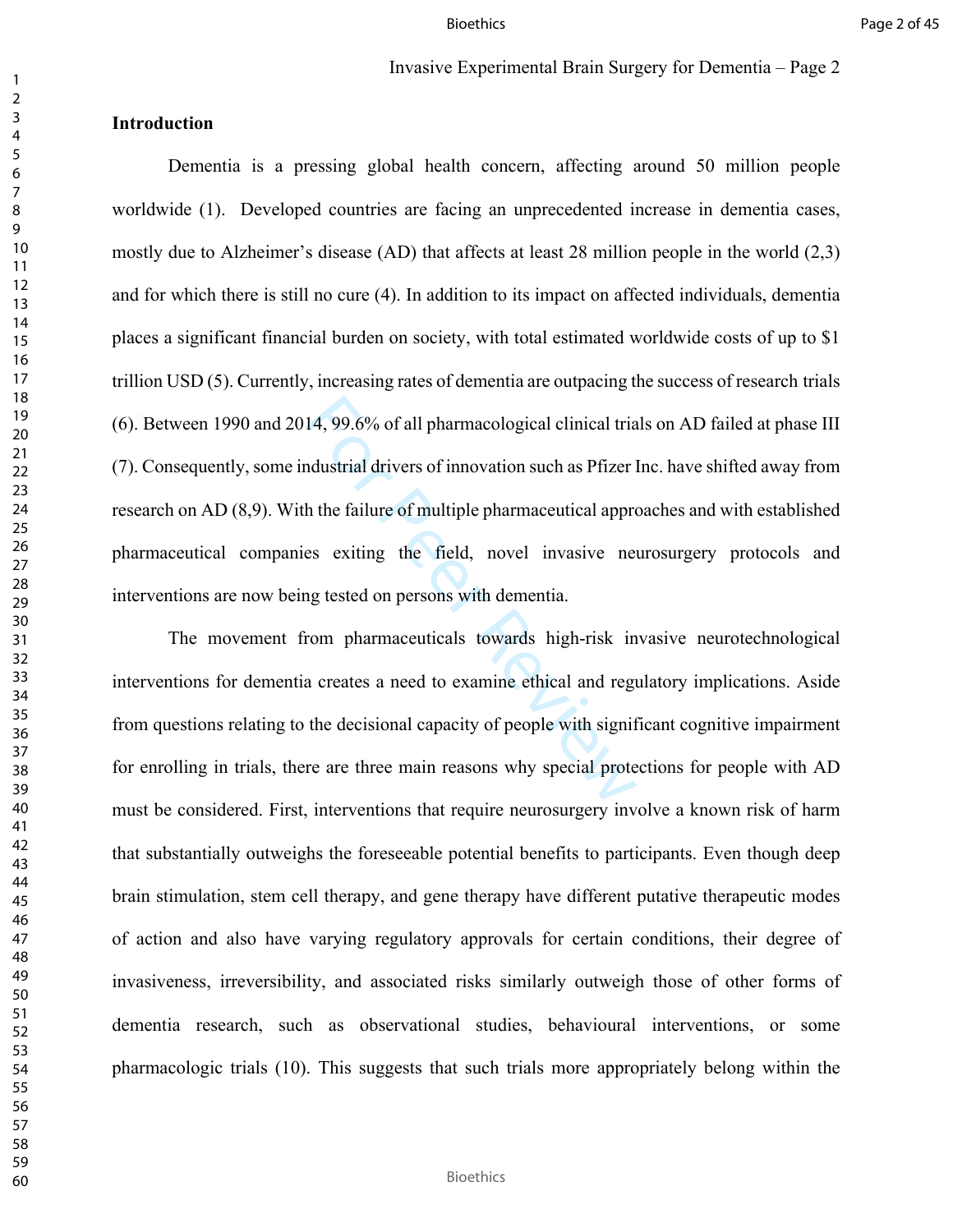#### Bioethics

## Invasive Experimental Brain Surgery for Dementia – Page 3

otechnologies may lead to increased exercit<br>the support from pre-clinical studies (<br>om Australia, USA, Canada, and Germany,<br>euroscience, and ethics, to explore the aforer<br>aised by invasive neurotechnological trials in<br>gs b category of non-therapeutic high-risk research, where safety and effectiveness have not been fully demonstrated and more-than-minimal risks are evident. In addition to surgical risks, such interventions may aggravate rather than ameliorate the neurodegenerative trajectory of the disease (11), worsen cognitive deficits in people with AD, and exacerbate emotional and physical burden on caregivers (12). Second, disappointment about failure of recent pharmaceutical trials may lead to a greater tolerance for risk in the field of dementia research, thereby undermining traditional norms of protection for vulnerable research participants with AD. Third, early clinical trials of unproven invasive neurotechnologies may lead to increased experimentation with risky interventions despite little support from pre-clinical studies (13).We have formed a multidisciplinary team from Australia, USA, Canada, and Germany, with members who have expertise in neurology, neuroscience, and ethics, to explore the aforementioned issues and other relevant ethical concerns raised by invasive neurotechnological trials in people with dementia. We first examine our findings by focusing on the notion of minimal risk in the context of dementia trials involving highly invasive procedures per countries, and then, we examine more broadly the ethical considerations arising from this line of research in light of current protections for research participants. We conclude with a proposal for ethical recommendations to ensure protection of participants who might have impaired decisional capacity.

#### **Methods**

To evaluate the ethical issues raised by the increasing use of invasive interventional trials in people with dementia, we examined the U.S. National Institutes of Health Clinical Trials database (clinicaltrials.gov) to determine the number of registered studies using invasive interventions involving people with existing or eventual dementia symptoms between January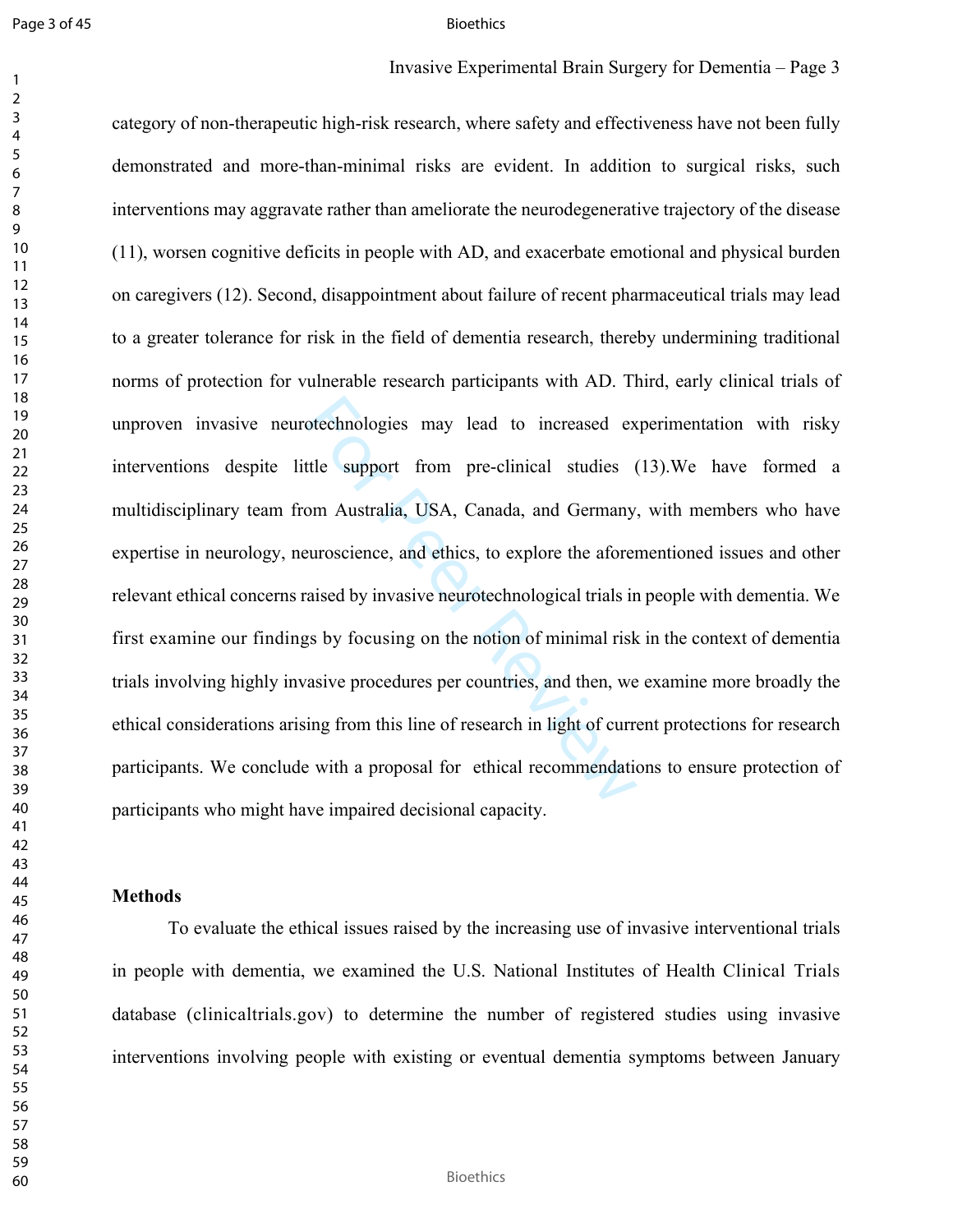#### Bioethics

Invasive Experimental Brain Surgery for Dementia – Page 4

th a condition that may eventually lead to d<br>
i, stem cells, or a foreign gene into a living h<br>
the analysis, we accounted for the number of<br>
cted participants to illustrate the trend of<br>
studies involving the same group o 2003 and December 2020.<sup>1</sup> The term "dementia" was indicated in the "condition or disease" field, and the terms "deep brain stimulation" (DBS), "stem cell", or "gene therapy" were used as entries for the "other terms" field. These terms capture the three most common neurosurgical procedures that are performed in people with dementia. Author JNMV identified relevant protocols and analyzed the studies. Author FG cross-checked the validity of the analytic process at various intervals on a random 50% of the data. Author IS updated the collected data through the manuscript review process in 2020. Studies that did not enroll participants with a confirmed dementia diagnosis or with a condition that may eventually lead to dementia and those that did not introduce an electrode, stem cells, or a foreign gene into a living human being were excluded. For each year included in the analysis, we accounted for the number of newly launched trials and newly recruited or expected participants to illustrate the trend of invasive dementia trials. Participants in follow-up studies involving the same group of participants from an earlier study were not included in the 'total participant' count (see Figure 1). Similarly, when multiple studies were listed under the same institution(s), primary investigator, and country, the number of participants was counted only once to mitigate the risk of double counting (e.g., Clinicaltrials.gov Identifiers: NCT00888056 and NCT00947934). In addition, studies that have different Clinicaltrials.gov identifiers (NCT numbers) but pertain to the same part and phase of one study were only counted once (see Figure 2).We then focused on studies that recruited people with AD for a subsequent in-depth analysis. Studies that only recruited people with AD were tabulated in Excel by Clinicaltrials.gov identifier and the following details: target brain region/s, country, age (years), Mini-Mental State Examination (MMSE – a general assessment of cognitive impairment

<sup>&</sup>lt;sup>1</sup> We planned to include findings between 1/2000 and 12/2020. The earliest official starting date for a trial matching the study criteria was 1/2003.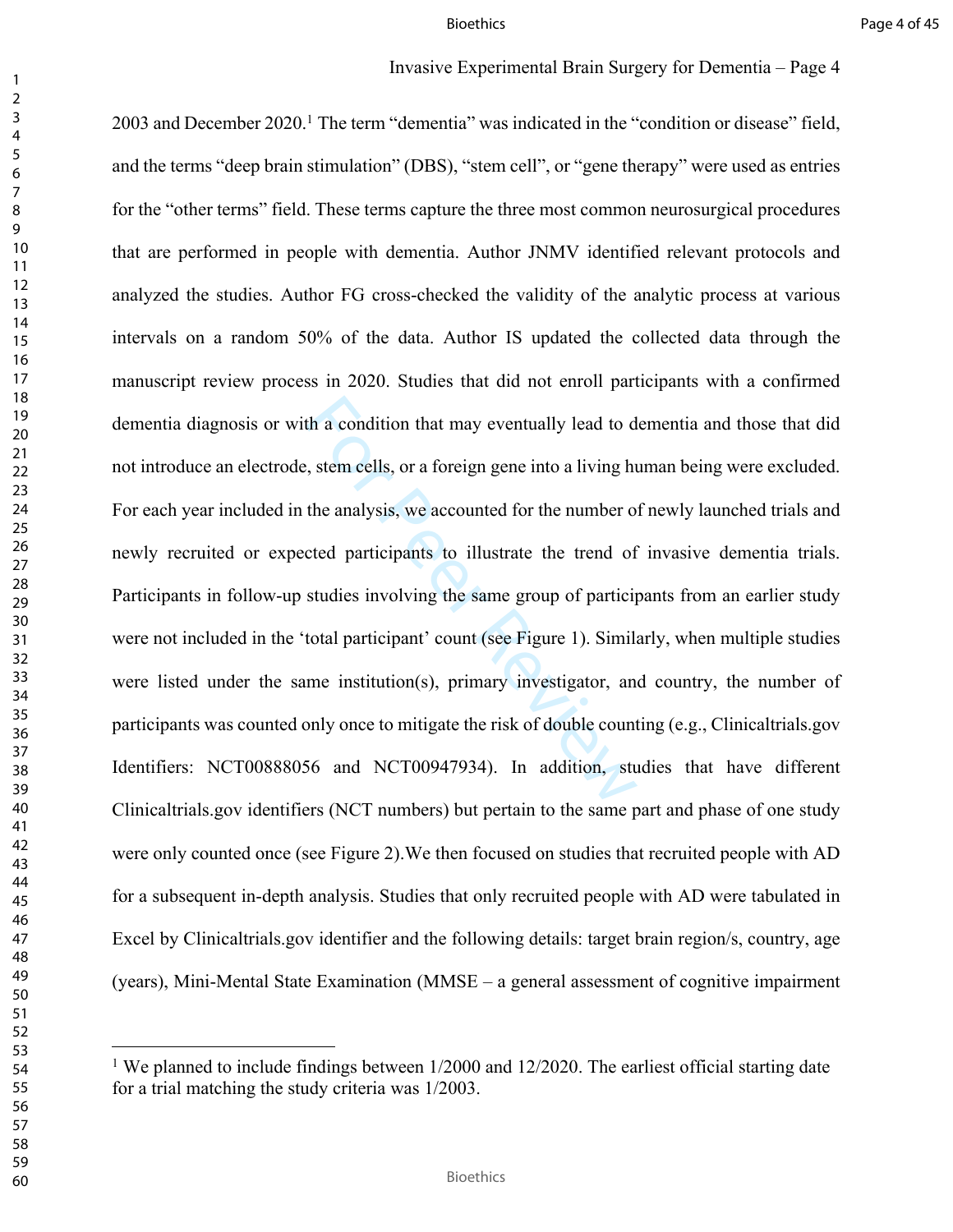#### Bioethics

level from  $0 - 30$  with higher numbers indicating intact cognitive faculties (14)), medical history, consent, context (living and caregiving situation), and information about institutional ethics approval (IRB/REB). We also examined the geographic distribution of people with Alzheimer's disease who have been or will be recruited in these trials.

## **Results**

entia (Figure 2) being performed in the US.<br>Korea, and Sweden (Figure 3). Search res<br>for stem cells, DBS electrodes implanted in<br>to the brain of people with dementia. The tri<br>people with dementia due to AD, Parkinson<br>ted p The search yielded 49 clinical trials (Figure 1) involving a total of 11,801 participants with existing or eventual dementia (Figure 2) being performed in the USA, Canada, China, France, Germany, Spain, South Korea, and Sweden (Figure 3). Search results included: implantable intraventricular reservoirs for stem cells, DBS electrodes implanted in different brain regions, and viruses directly injected into the brain of people with dementia. The trials generated by the search included those recruiting people with dementia due to AD, Parkinson's disease, or Lewy bodies and those that also recruited people who may eventually develop dementia due to Huntington's disease. For the six-year period from January 2014 to December 2020, results show an estimate of 11,490 people with dementia enrolled in 29 new trials. This is in contrast with the period before 2014 (January 2003 to December 2013) when only an estimated total of 311 people with dementia were involved across 15 experimental trials. The number of people with dementia recruited in the past six years corresponds to a greater than 36-fold increase from the period preceding it.

There was substantial heterogeneity across protocols, even for studies involving only people with AD (Tables 1 to 3). In 12 studies, the informed consent process involved the subject exclusively, whereas others required involvement of the subject and/or a caregiver/family member  $(n=8)$  or consent of the subject and/or a legal delegate  $(n=6)$ . Eight trials recruited people up to 85 years, one trial recruited people until 86 years old, and seven trials did not specify an upper age limit. Fourteen out of the 15 trials allowing recruitment of advanced ages (85 and above) were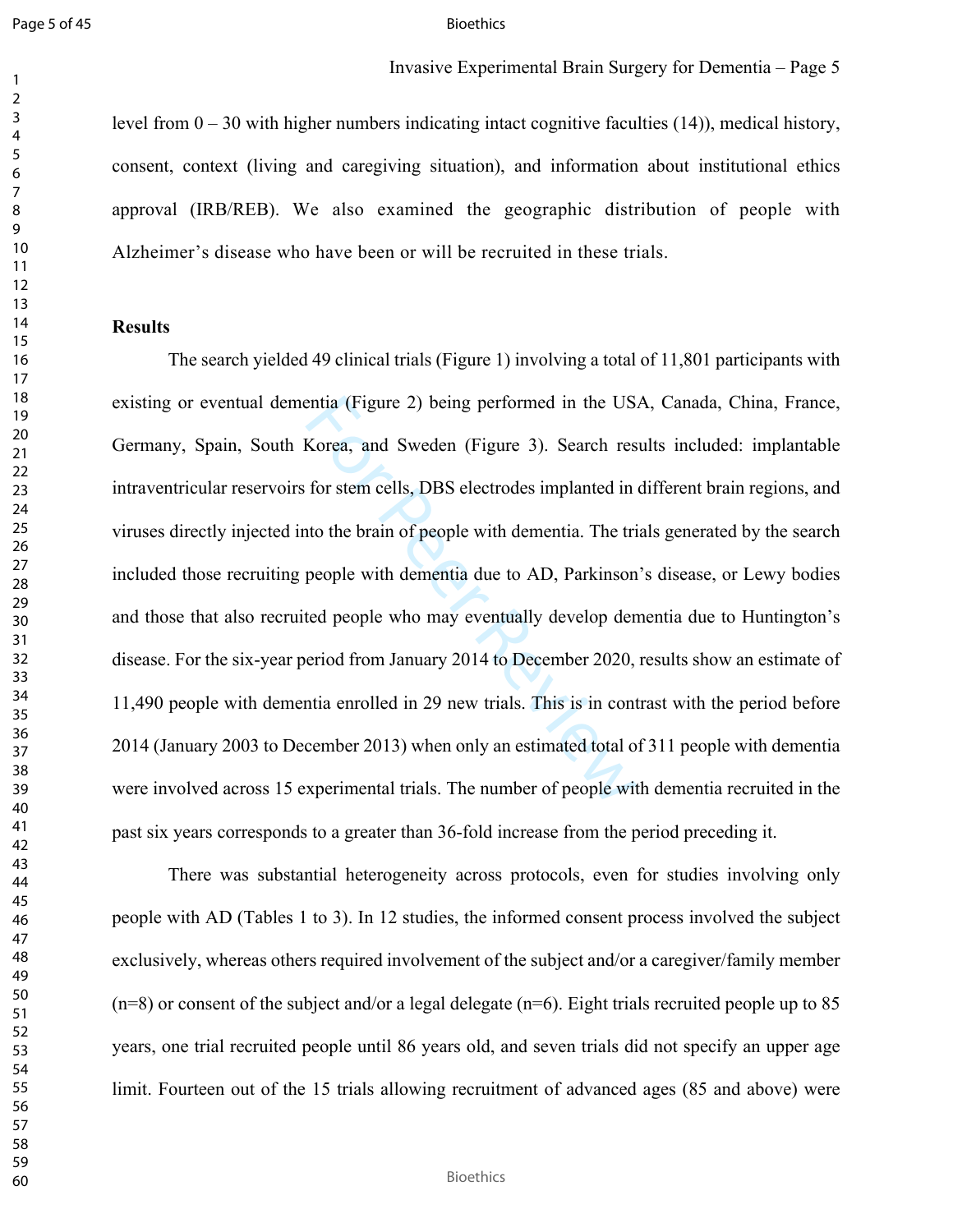#### Bioethics

Invasive Experimental Brain Surgery for Dementia – Page 6

from Asian and American countries. Two trials registered in China enrolled participants with an MMSE score as low as 3 (Clinicaltrials.gov Identifiers: NCT01547689 and NCT02672306) and one study allowed recruitment of participants with an MMSE score as low as 0 (Clinicaltrials.gov Identifier: NCT03115814). No study indicated whether or not an ethics approval from an IRB or REB was already obtained or whether such approval would be sought.

Lewy body dementia, or people who might evalues.<br>
Similar example who might evalues are. We noted that Huntington's trials, suce<br>
10493, and NCT02263430, do not explicitly<br>
with the progression of dementia by requirin<br>
hou The majority of the trials included people with a confirmed dementia diagnosis, such as only those with Alzheimer's disease ( $n=31/50$  or  $62\%$ ), whereas others also recruited people with Parkinson's dementia or Lewy body dementia, or people who might eventually develop dementia due to Huntington's disease. We noted that Huntington's trials, such as trials NCT03297177, NCT02728115, NCT04120493, and NCT02263430, do not explicitly accommodate for potential loss of subject autonomy with the progression of dementia by requiring an advance directive preenrolment. However, it should be noted that neither do AD-focused research trials. Given the nature of Huntington's and the potentially of having subjects shifting from a state of independence to one of dependence, it may be crucial having standardised documentation regarding the subjects' future care preferences.

## **Discussion**

### **Minimal risks and harms**

From the analysis of invasive neurotechnology trials for dementia, we observe a substantial increase in the number of participants when comparing two key time intervals from 2014 to 2020 and 2003 to 2013. This trend spans several countries and continents and their respective legal regulatory systems. The populations involved in these trials comprise people experiencing a wide range of diverse neurodegenerative disorders that can cause dementia.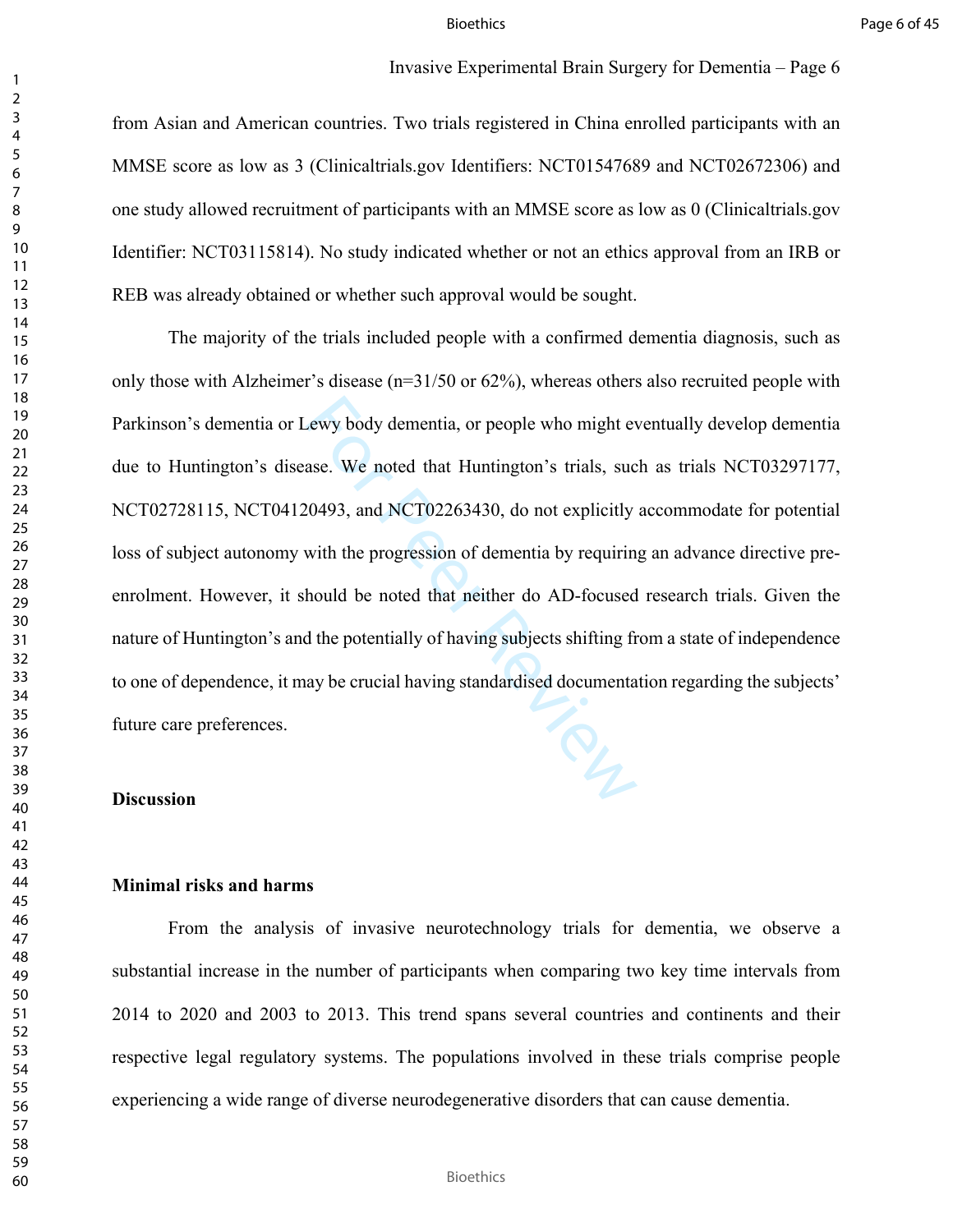#### Bioethics

### Invasive Experimental Brain Surgery for Dementia – Page 7

We found substantial heterogeneity across protocols, even when the search was narrowed to trials in people with AD. Approaches to diagnosis were widely variable, suggesting substantial differences in how enrolment is conducted across countries. Trials in China that recruit people with MMSE scores as low as 0 or 3 are particularly troublesome (Clinicaltrial.gov Identifiers: NCT03115814, NCT01547689, and NCT02672306) as these scores equate to a late and final clinical stage of the disease and associate severe neurodegeneration (15).

bsence of an explanation for heterogeneity,<br>rests only, rather than by both scientific inter-<br>ria must be adjusted depending on the interv-<br>Id be provided. For instance, drug developm-<br>tion must first be demonstrated in at This heterogeneity is evidence of a lack of international consistency in enrolment criteria and trial design. In the absence of an explanation for heterogeneity, enrolment criteria may be dictated by scientific interests only, rather than by both scientific interests and ethical principles. Although enrolment criteria must be adjusted depending on the intervention, proper justification for these parameters should be provided. For instance, drug development regulation requires that the safety of an intervention must first be demonstrated in at least two animal studies in two different mammalian species, which have a condition resembling or predictive of the situation in humans (16). These studies should be of high quality (17) and should be adequate to inform which parameters are safe, which parameters show no effect, and which parameters tend to be toxic (18). The lack of uniformity in the trials, even among trials testing the same type of intervention, emphasizes the need for an international consensus about which subgroups of people with AD will most likely benefit from and be least harmed by these invasive interventions. We note that none of the trials found within the trial registry specified the status of ethics approval. Since clinicaltrials.gov registration of studies that are already recruiting participants necessitates human subjects review board approval (19), it can be assumed that a number of the listed trials have obtained ethics approval, especially some of those with a recruiting status (e.g., NCT03959124, NCT04040348, NCT04133454, NCT03622905, NCT02833792, and NCT03172117). Similarly,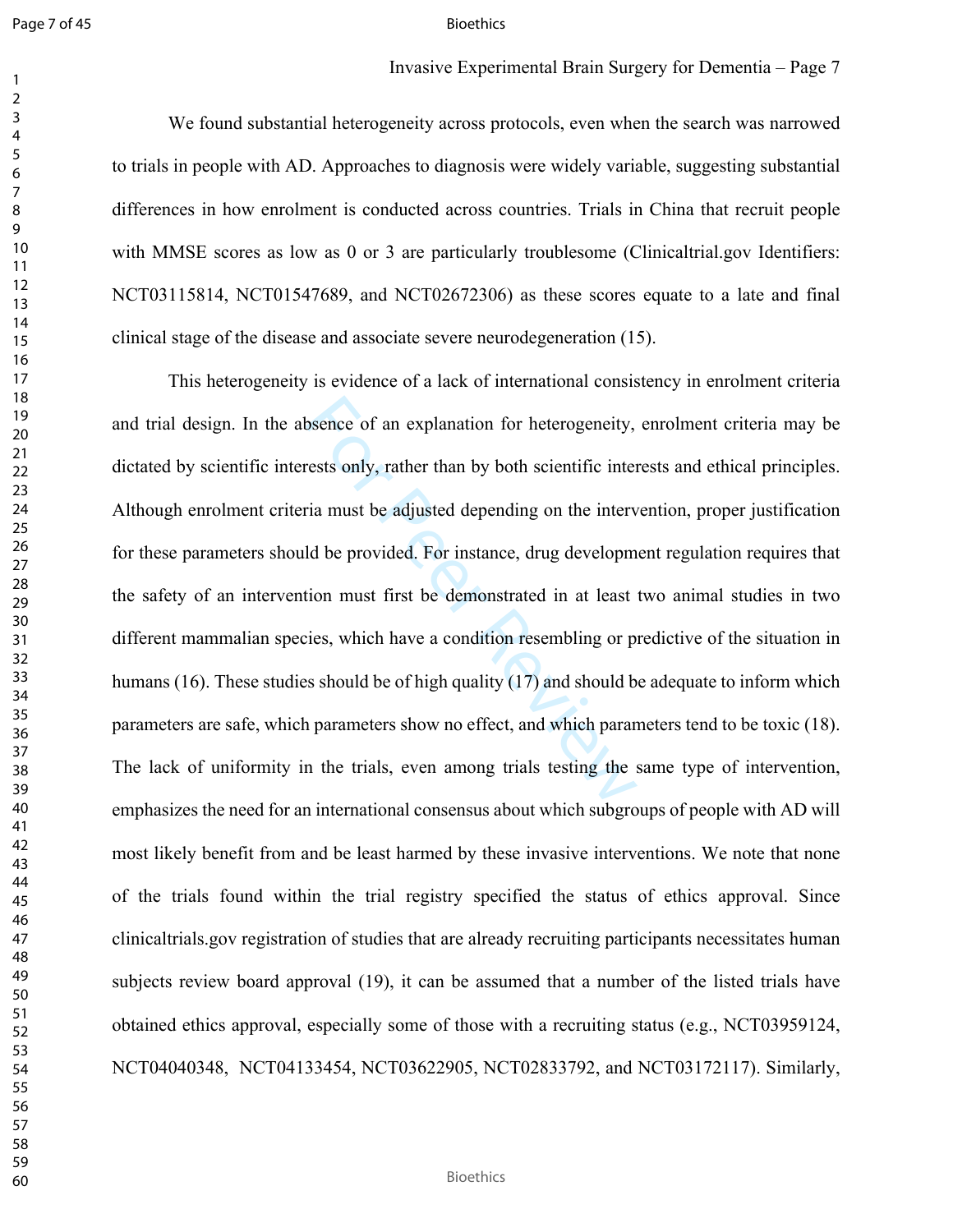#### Bioethics

Invasive Experimental Brain Surgery for Dementia – Page 8

those with a "not yet recruiting" status or an "unknown" status also do not imply that ethics approval has been ascertained or being sought. Particularly for research involving vulnerable populations, information in trial registries including whether a protocol has a planned, pending, or approved ethics status, at which level, the name of the granting IRB/REB, the IRB organisation (IORG) or identification number, and the contact persons is essential. Trial registries may be the earliest contact point for patients and caregivers who are exploring research opportunities. It is reasonable and ethically responsible that they have access to the status of ethics approval.

al research protocols for different forms of der<br>Is that test novel approaches (20). A responsi<br>es of participants, depending on the degree<br>Independent involved in the research protocol. But<br>of uncertainty as to the safety Establishing ethical research protocols for different forms of dementia is a challenging task, especially for clinical trials that test novel approaches (20). A responsible approach considers not just the different capacities of participants, depending on the degree of dementia, but also the different degrees of risk and burden involved in the research protocol. By their very nature, clinical trials involve some level of uncertainty as to the safety and effectiveness of a new intervention in humans. Thus, for novel neurosurgical interventions, it is not possible to guard participants against all related or iatrogenic harms. In response to this challenge, the minimal risk standard has been established to protect vulnerable persons in non-therapeutic research. This standard states that either participants are legally competent and have mental capacity to provide valid personal informed consent by themselves or – among other things – it is guaranteed that "the research entails only minimal risk and minimal burden" (21). In this context, the term minimal risk is legally operationalized as risk that such persons would also encounter in their normal life, including standard medical care. The ordinary meaning of the phrase minimal risk does not intuitively or reasonably extend to procedures such as brain surgery, particularly in conditions where it is not part of regular diagnostic, monitoring, and management practice (22). For instance, even if brain surgery is part of FDA-approved and CE-marked deep brain stimulation therapy for people with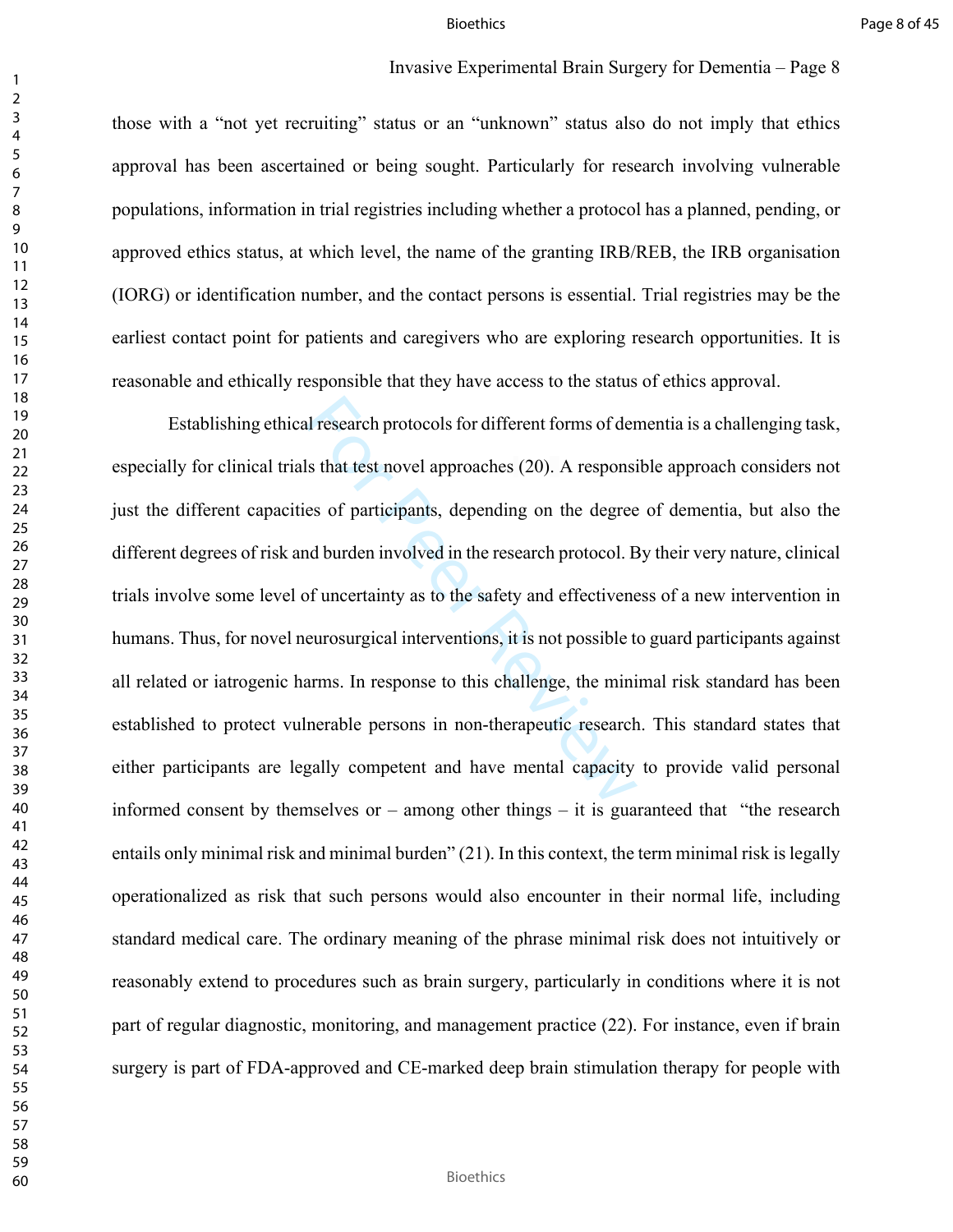#### Bioethics

Parkinson's disease (23), current medical treatment for the non-refractory symptoms of AD does not require any procedure that involves stereotactic surgery. Given the imperative to promote AD research, there have been attempts to expand the minimal risk condition to allow for minor increase to minimal risk and burdens. However, there is a need to determine whether the additional risks from invasive procedures such as neurosurgery can be considered only as a minor increase in the burdens already experienced by people with AD in their daily lives and as part of routine medical care.

# **Mapping the international standard of minimal risk in nontherapeutic research with people cognitive impairment**

al standard of minimal risk in nontherape<br>condition is deeply anchored in legal sys<br>within the European Union, research must eit<br>risk and burdens (Article 31, Regulation E<br>medical devices, the respective norm deman-<br>t part The minimal risk condition is deeply anchored in legal systems across the world. In pharmacological research within the European Union, research must either produce a direct benefit or impose only minimal risk and burdens (Article 31, [Regulation EU No 536/2014](https://eur-lex.europa.eu/legal-content/EN/TXT/HTML/?uri=CELEX:32014R0536&from=DE), (24)) For clinical investigations of medical devices, the respective norm demands that "there are scientific grounds for expecting that participation in the clinical investigation will produce a direct benefit to the incapacitated subject outweighing the risks and burdens involved" (Article 64, [Regulation](https://eur-lex.europa.eu/legal-content/EN/TXT/HTML/?uri=CELEX:32017R0745&from=EN)  [EU No 2017/745,](https://eur-lex.europa.eu/legal-content/EN/TXT/HTML/?uri=CELEX:32017R0745&from=EN) (25). Also, the European industry standard demands that the Declaration of Helsinki must be understood, observed, and applied in all research phases (EN ISO-14155:2003, 5.1 Declaration of Helsinki). In the USA, Canada, and Australia, protection of incapacitated persons from non-therapeutic research is achieved by the minor increase formulation of the minimal risk condition (e.g., US Code of Federal Regulations 21 CRF 50 §50.52 to 50.53, (26)). For instance, the Canadian Tri-Council Policy Statement (27) emphasises that if the research entails more than minimal risk, then "it should have appropriate justification aimed at generating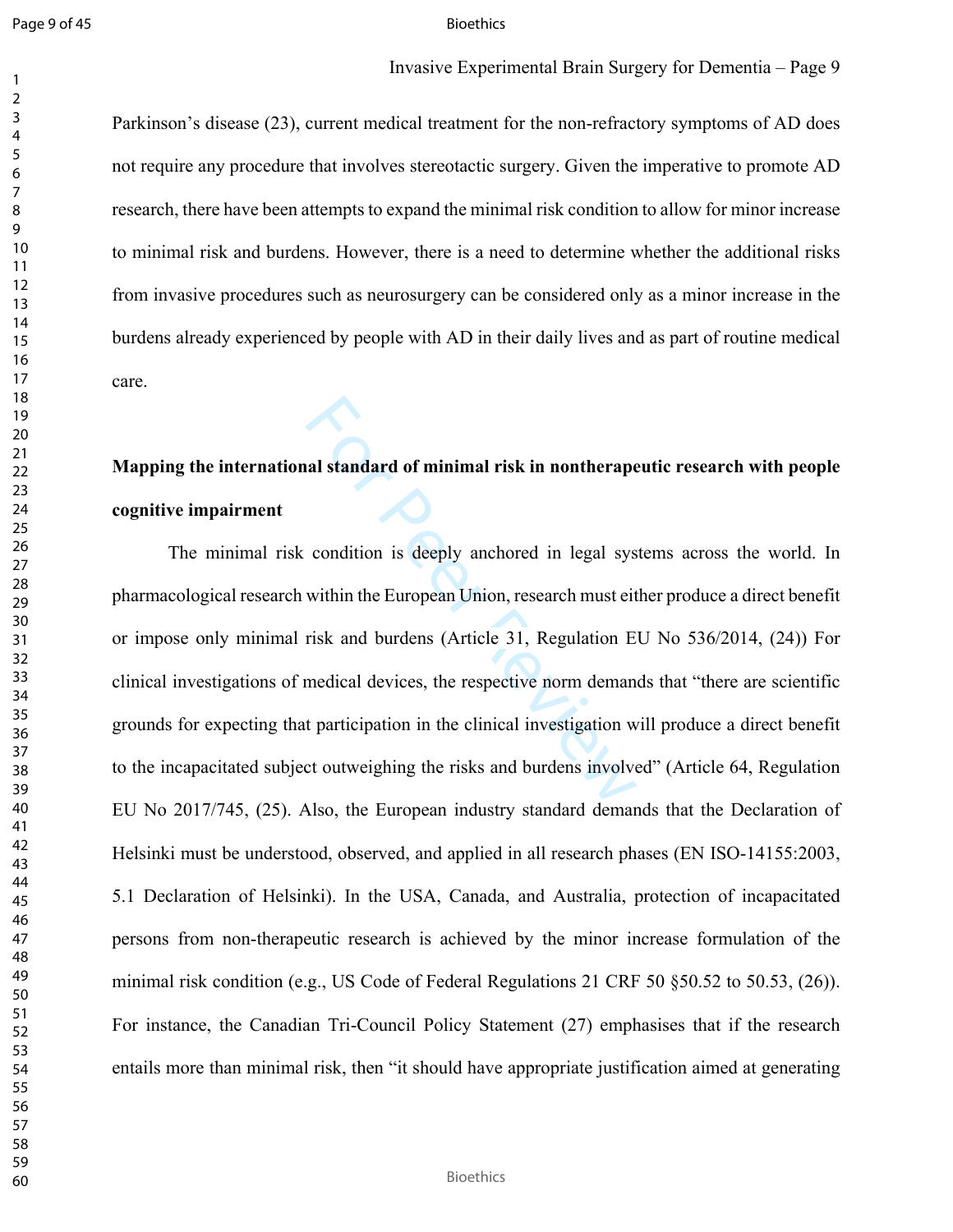#### Bioethics

### Invasive Experimental Brain Surgery for Dementia – Page 10

knowledge of sufficient importance to addressing the participants' disorder, condition, interest or situation. Such research should have the prospect of direct benefits for the participants themselves commensurate with the level of foreseeable risk to participant" (27). The Australian Therapeutic Goods Administration, Health Canada, and the US Food and Drug Administration also require research to adhere with the ICH Good Clinical Practice (GCP) guidelines (e.g., TGA Clinical Trial Exemption or Notification schemes), which demands only minimal risks and burdens. Moreover, the minor increase formulation is also codified in the guidelines of the International Society for Stem Cell Research: "Where individuals lack [adequate decision-making] capacity [to exercise valid informed consent], surrogate consent should be obtained and human subjects should be stringently protected from nontherapeutic procedures that involve greater than minor increase over minimal risk" (28).

nere individuals lack [adequate decision-max surrogate consent should be obtained and<br>nontherapeutic procedures that involve great<br>Drug Trial Guidelines require clinical trials t<br>ations of Medical Sciences (CIOMS) Guidelin Chinese Clinical Drug Trial Guidelines require clinical trials to comply with the Council for International Organizations of Medical Sciences (CIOMS) Guidelines, the Declaration of Helsinki, and Good Clinical Practice (GCP). These necessitate that ethics committees give special protections to vulnerable persons, including children and persons suffering from cognitive impairment (29). Article 20 of the Measures on Ethical Review over Biomedical Research Involving Human Subjects, promulgated by the Ministry of Health in 2007, also emphasises that Institutional Review Boards should examine whether the extent of the risk suffered by research subjects is appropriate with their expected benefits from the research, and whether protective measures are taken against the harms that may be suffered. Furthermore, the Ministry of Health has classified stem cell treatment, gene treatment technology, and certain operations requiring stereotactic surgery as Class III medical technologies involving significant ethical requirements to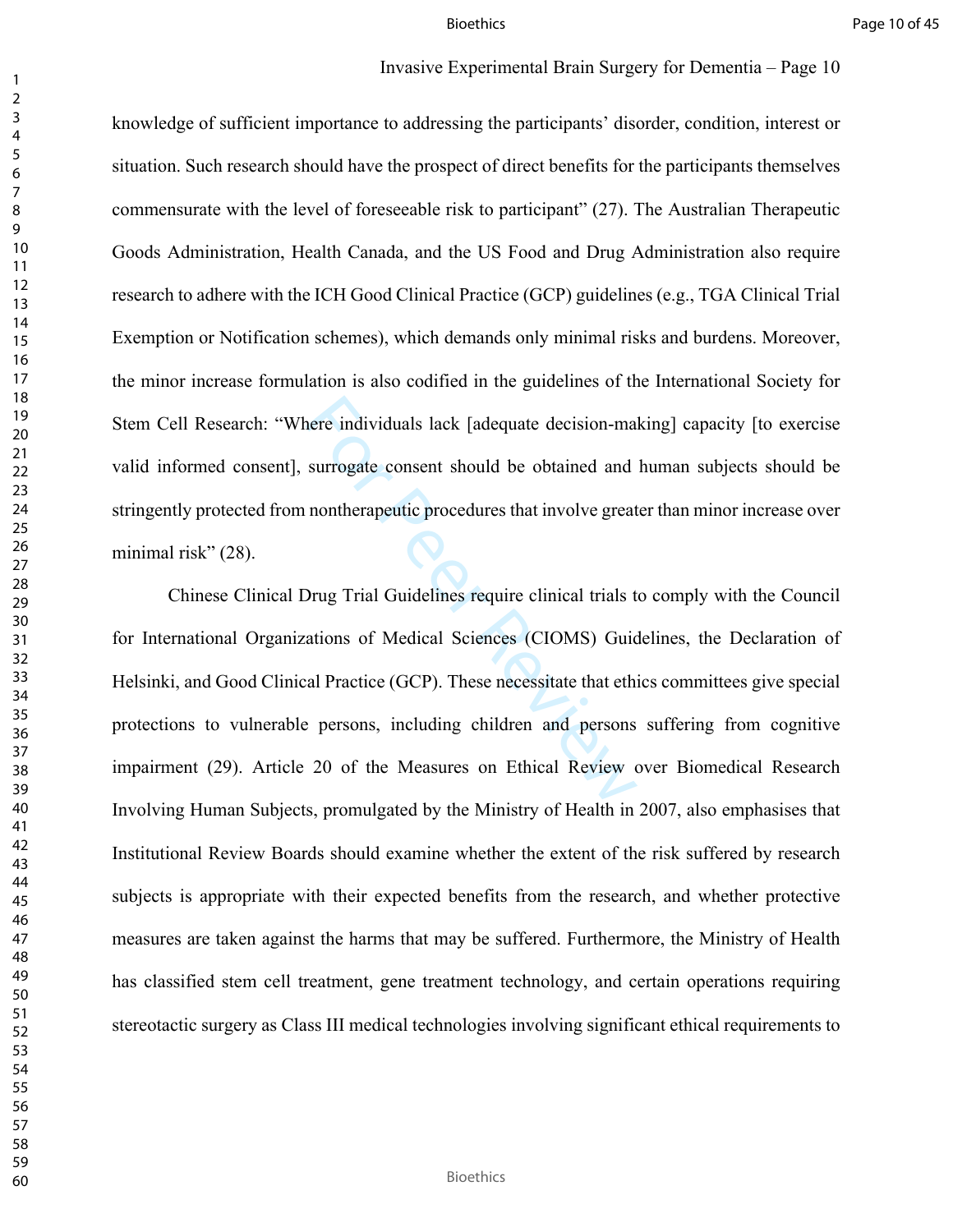#### Bioethics

ensure safety and validity, which need further demonstration by standard clinical tests and studies (30,31).

ic trial if the foreseeable risks to the subjects<br>rell-being is minimised and low (16,34). Moved by the 2012 Bioethics and Safety Ac<br>risks posed by the research to human particip<br>ple who are incapable of or incompetent fo In South Korea, clinical trials should conform to the Korean Good Clinical Practice (GCP) regulations, which are in line with the ICH guidelines and are rooted in the Declaration of Helsinki, under the Pharmaceutical Affairs Law (32,33). Given its compliance with the 1996 International Conference on Harmonisation's Guideline for Good Clinical Practice, it is expected that the Korean GCP advocates that a legally acceptable representative can only provide consent for a subject in a non-therapeutic trial if the foreseeable risks to the subjects are low and if the negative impact on the subject's well-being is minimised and low (16,34). Moreover, research involving human subjects is covered by the 2012 Bioethics and Safety Act, which underscores the importance of minimising risks posed by the research to human participants (Article 3). Article 16 also mentions that for people who are incapable of or incompetent for giving consent, an appointed legal representative can provide consent. The consent of the representative must not be contrary to the intention of the human subject of research (34).

In sum, the standard of minimal risk in nontherapeutic research with people who lack mental capacity is commonly implemented in biomedical science and is firmly anchored in research regulations from protocol planning to publication (21). All the countries where DBS for people with AD is being conducted have a formulation for the magnitude of risk that people with limited capacity to consent can be exposed to in a clinical trial. However, considering the great variability among countries in the MMSE scores of people with AD for invasive neurotechnological trials, experimental protocols and guidelines need to be harmonised, specified, and stratified for the level of risk to the participant (e.g., FDA and EMA risk class I, II, and III), level of decisional capacity impairment, and finally, level of resulting caregiver burden from the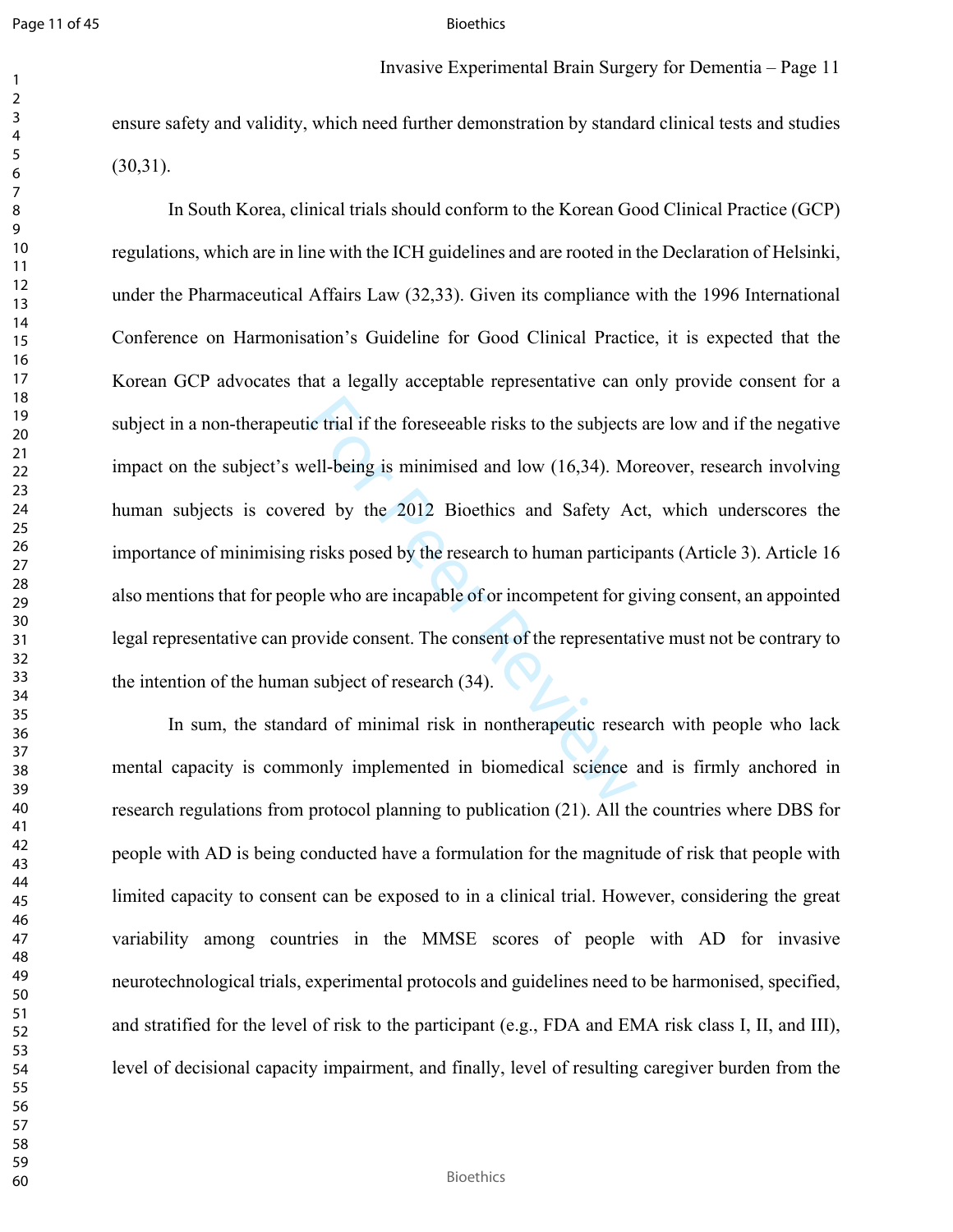#### Bioethics

Invasive Experimental Brain Surgery for Dementia – Page 12

procedure and follow-up. Firmly established ethical protection of people with dementia from greater-than-minimal-risk clinical trials is vital, as well the need for the therapeutic efficacy of the trial being no lower than existing therapies (30). In addition, compliance of study protocols with the Declaration of Helsinki and their complete registration, including measures to protect vulnerable persons, ethics approval, and informed consent information, are important for successful publication and in the self-interest of clinical investigators from academia.

#### **Paradigm Shift**

ty must not stigmatise people with AD as independently include them in research is<br>the research focus to increase the number<br>ad to novel risks for participants. This shift is<br>of the standards of nonmaleficence and clini<br>na The idea that society must not stigmatise people with AD as individuals with physical and cognitive vulnerabilities, and consequently include them in research is an important landmark for ethics. However, shifting the research focus to increase the number of people with AD within experimental trials may lead to novel risks for participants. This shift is characterised by two core ethical issues: elevation of the standards of nonmaleficence and clinical trials being pursued in advance of data from animal studies.

*Elevation of the standards of nonmaleficence:* By their veryvirtue of their intrusive and irreversible nature, invasive brain surgeries targeting dementia induce novel degrees of vulnerabilities, particularly those linked to irrevocable harms. The possibility of such consequences calls for the review, and potentially revision of aspects of the experimental protocol.The present of inextricable consequences linked to the intervention itself indicates the nonmaleficence principle requires revisions of some aspects of the protocol. Obviously, the potential irreversible harms are not intentionality administrated, however, their presence clearly demonstrate that most aspects linked to potential therapeutic beneficence are likely to be excluded from the experimental protocol. In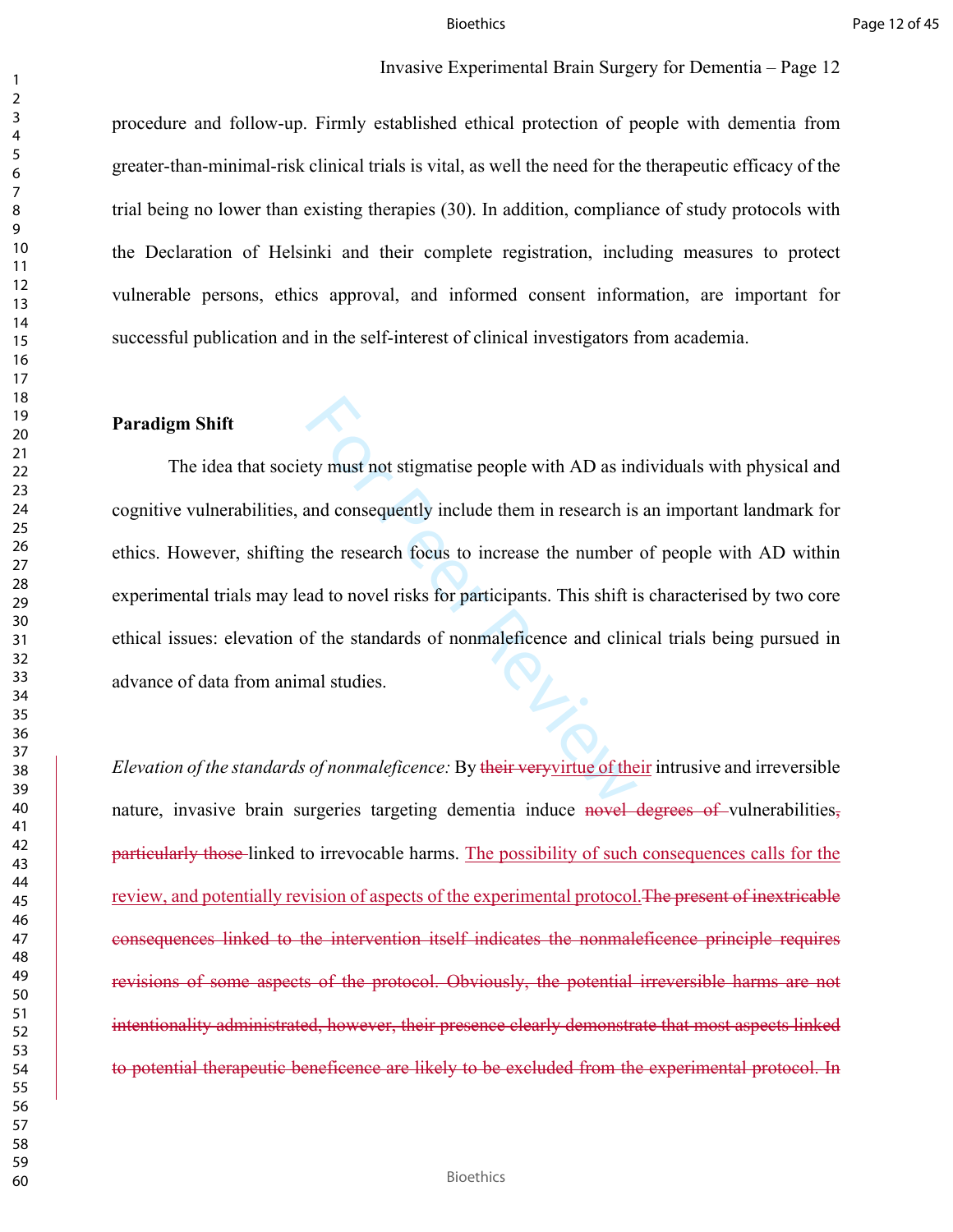#### Bioethics

rventions like non-invasive transcranial n<br>
Howards The greater-than-minimal-risk for p<br>
to the trial brains of people with AD inste<br>
of the trials, and protecting them from harm<br>
that independent interesting them from har other terms, because the endpoints of these experimental trials are to test safety and not therapeutic outcomes, little benefit should be expected from patients and clinicians, hence the burden of carrying intervention involving the likelihood of irreversible harms. The ethical novelty results then presents from the amalgam of these subjectsboth the defining characteristic of dementia (i.e., continuously increasing degree of cognitive impairment that progressively impacts their a peron's competence to make decisions) and neurosurgical interventions (i.e., non-therapeutic high-risk research with little to no rewards). as their characteristics are typically not seen elsewhere unlike to other lower risk interventions like non-invasive transcranial magnetic stimulation (32). Influencing this migration towardsThe greater-than-minimal-risk for people with dementia trials requires extra attention tomay the goal of research itself. This may increase incidences of prioritizing the object of the trial – brains of people with AD – instead of valuing them as and protecting the participants of the trials, and protecting them from harm – people with AD (35,36).

*Acceleration of experimental neurosurgery prior to the availability of evidence from animal models*: Incidences of accelerated invasive experimental testing have already occurred in Phase I and Phase II clinical trials of DBS for AD. For example, one trial on fornix DBS in six people with AD was based on a serendipitous discovery of memory improvement in one patient with obesity (37), rather than on pre-clinical studies using relevant animal models of AD (13). The results of the first animal study on fornix DBS were published in 2012 (38), whereas the first Phase 1 trial of fornix DBS for people with AD was conducted in 2010 (39) (Figure 4). Most preliminary animal studies on fornix DBS also utilised pharmacological approaches to produce memory impairments, rather than mouse lines with mutations linked to familial AD, and they provided stimulation that does not adequately capture the length that DBS is provided to humans in clinical and research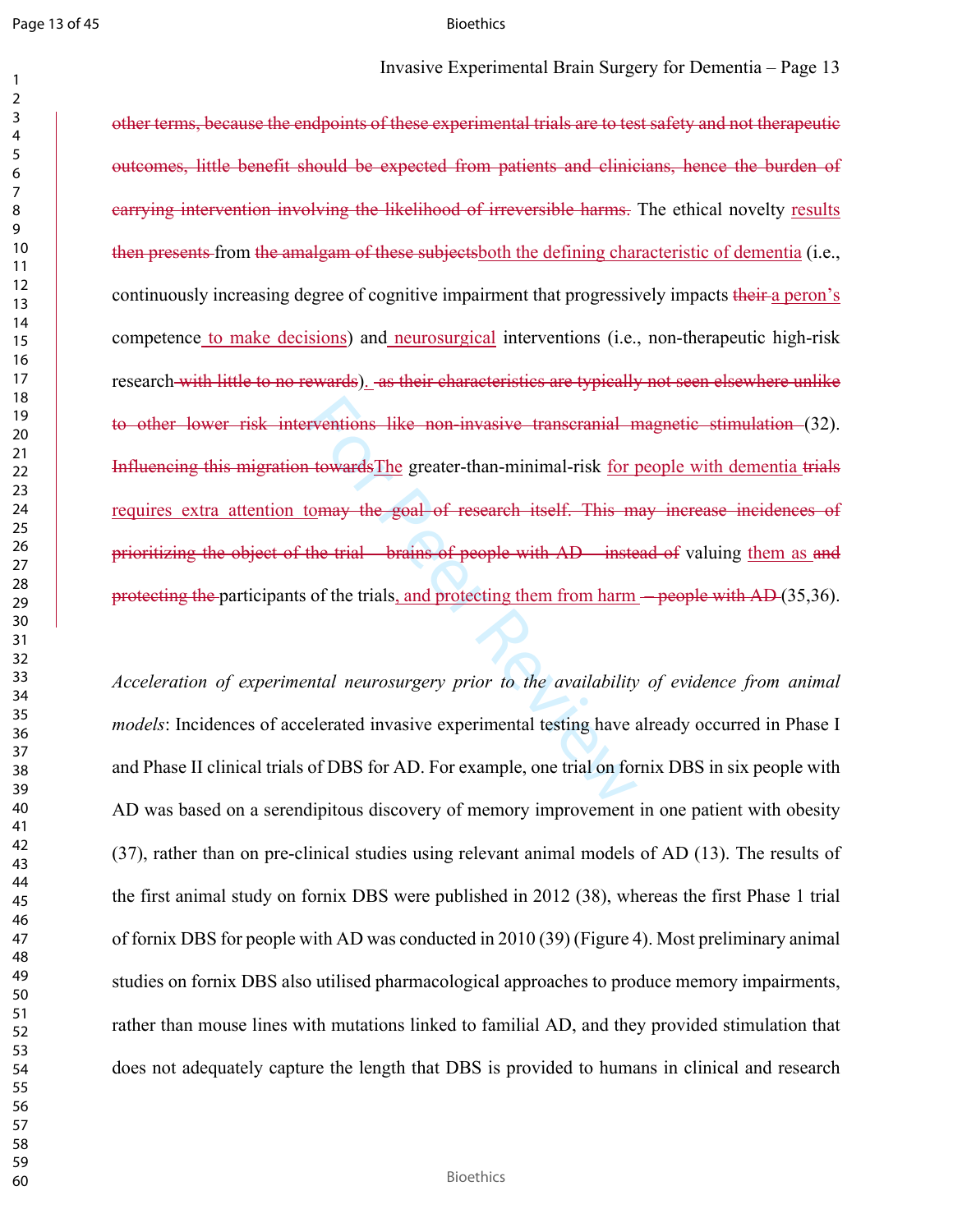#### Bioethics

Invasive Experimental Brain Surgery for Dementia – Page 14

settings (13). This non-linearity may be justifiable from a technical point of view, but it undermines the gradual up titration of risk and benefit analysis assumed in research ethics for in-human trials. This may introduce the risk of accelerating experimental neurosurgery unnecessarily. A balance must be struck between the shift to include people with AD in a variety of clinical trials and the race to include them in invasive experimental brain trials. As we have argued, the latter is accompanied by ethical issues that require new and distinct ethical instruments.

## **Key Ethical Concerns**

Within the ethical shifts in clinical AD research practices, we highlight five ethical concerns.

For Personality<br>And Shifts in clinical AD research practices,<br>primed consent: In AD-type dementia, affect<br>in memory, reasoning and executive functions **1) Vulnerability and informed consent**: In AD-type dementia, affected individuals demonstrate irreversible impairments in memory, reasoning and executive function, visuospatial abilities, language functions, and/or personality. As such, self-determination and decision-making capacity with regards to participation in research trials can become severely compromised and continue to deteriorate as the disease progresses (40). This leads to a profound concern on how to ethically ensure ongoing voluntariness of participation from participants. Standard informed consent to start and finish a high-risk trial may be ethically inappropriate as it is counterintuitive to ask a participant suffering from moderate or advanced AD to consent to risks that he or she may not fully understand. Obtaining consent for additional procedures or for continued trial participation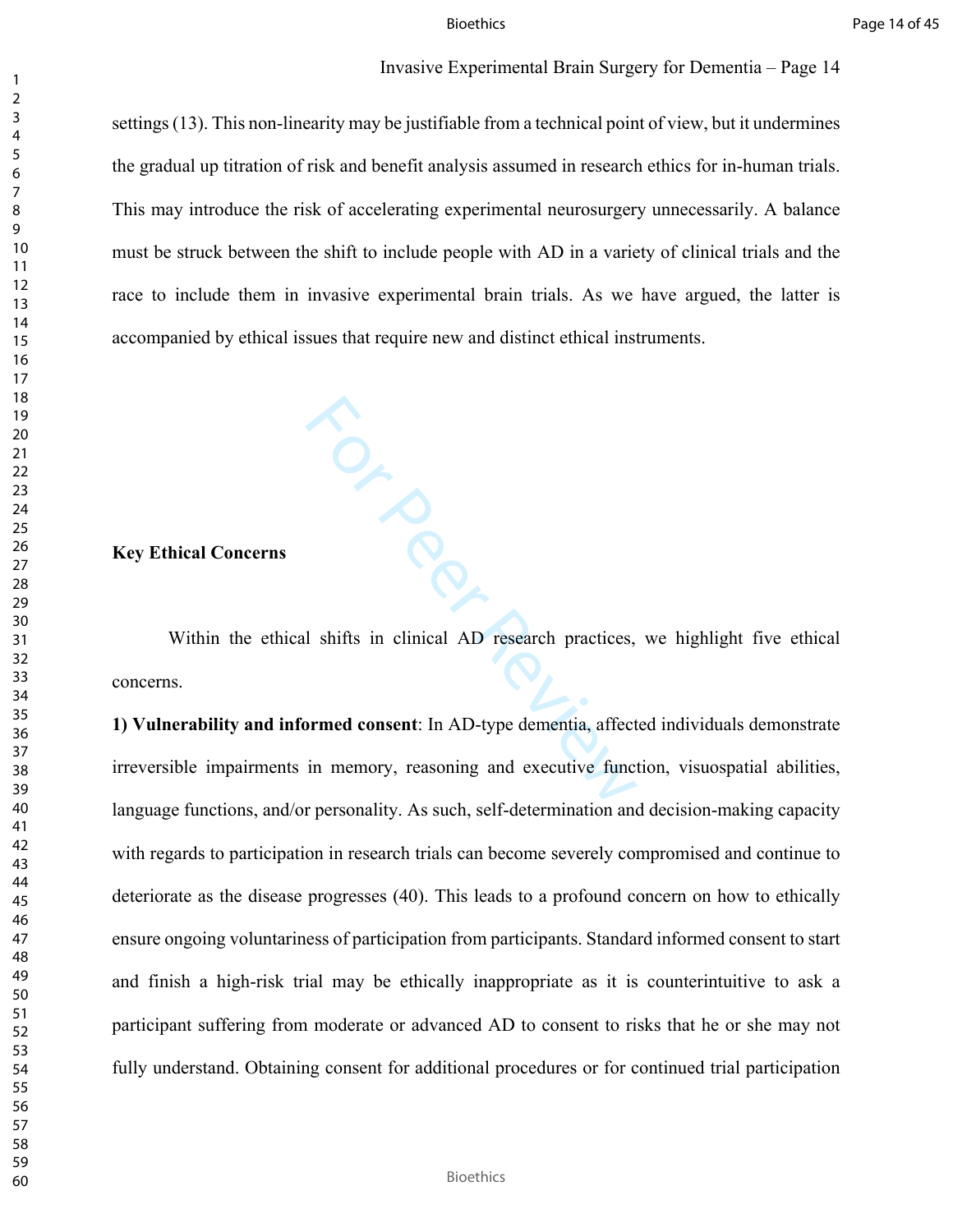#### Bioethics

may even become more challenging as the clinical trial and disease progress and also places increased responsibility and burden on the family/surrogate. Ideally, having ethicists present during informed consent procedures throughout this process may help mitigate the concerns on participant vulnerability, however this continuous inclusion could be unrealistic in practices (41– 43). Moreover, advance research directives can be obtained from participants, especially those in earlier stages of the disease. These can provide some guidance on whether the participant wishes enrolled or continued intervention (44).

trials involving invasive procedures are r<br>trials involving invasive procedures are r<br>m research participation because of their l:<br>ity to advance potentially beneficial therapic<br>ected outright (45,46). Furthermore, the req **2) Recruitment**: Novel trials involving invasive procedures are now enrolling populations traditionally excluded from research participation because of their limited capacity to consent (13,44). Yet, the opportunity to advance potentially beneficial therapies by enrolling people with AD in trials cannot be rejected outright (45,46). Furthermore, the requirements for capacity may be lower when direct medical benefits from research can be reasonably expected (9,47). Cognitive capacities that facilitate understanding and decision-making also progressively deteriorate with disease progression. Thus, deeper collaboration between researchers and caregivers through the progression of the disease, or even through a period of therapeutic improvement, would reveal where each participant falls on this spectrum.

**3) Mitigating procedural risks**: Even if Phase I and II trials establish that a nascent intervention is sufficiently safe to advance to Phase III, uncertainty regarding severe risks remain (48). Occurrence of serious adverse events, even in phase III research, suggests the need for adopting the precautionary principle: when an intervention may lead to severe or irreversible harm without any foreseeable benefits, precautionary measures shall be taken to prevent such harms. Each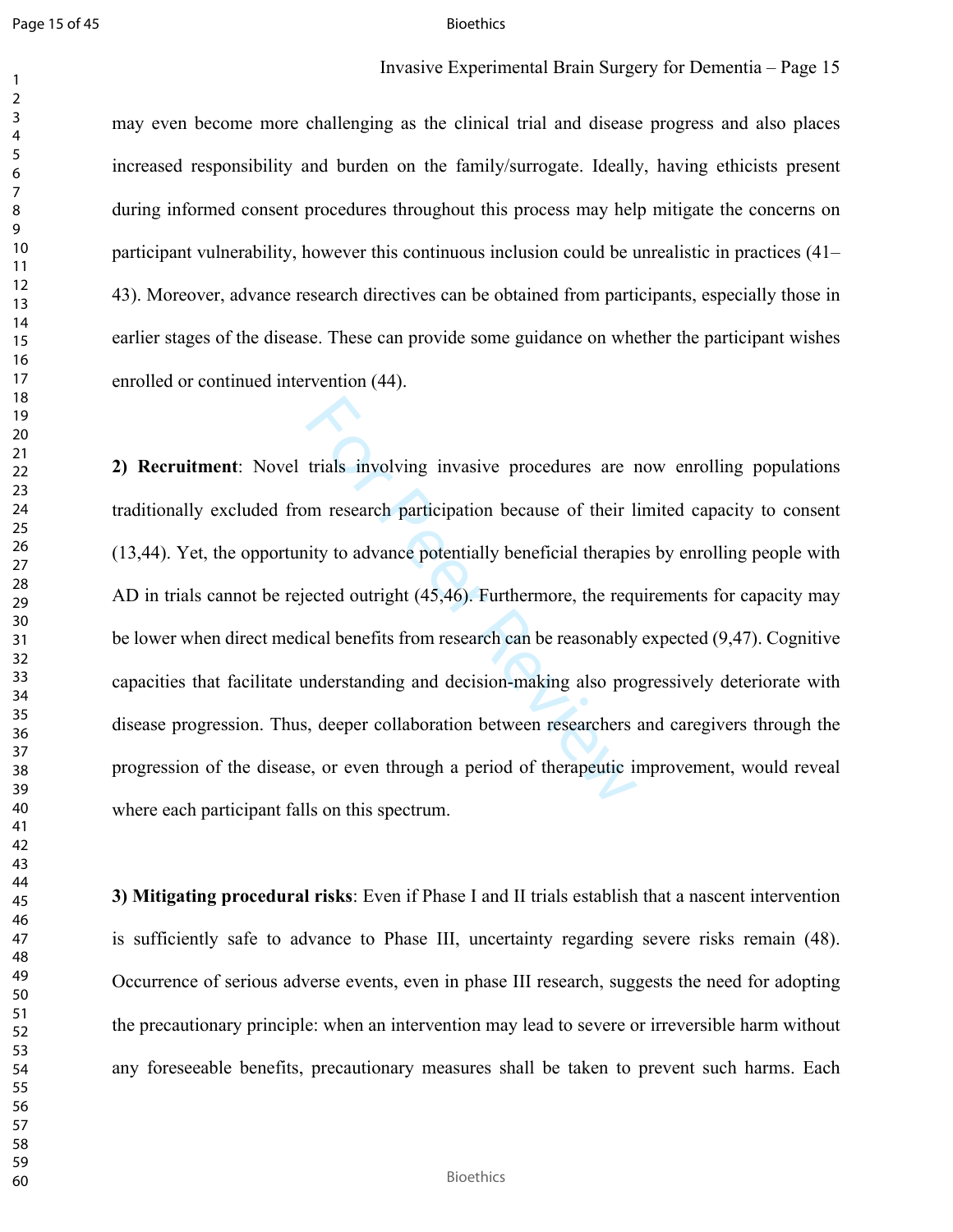#### Bioethics

Invasive Experimental Brain Surgery for Dementia – Page 16

invasive intervention possesses unique risks and, in some cases, severe irreversible harms (Table 4). In addition, there is the challenge of properly communicating to and ensuring the understanding of participants and their co-decision maker on established and hypothetical risks from an invasive neurotechnological intervention (47). Obtaining this understanding with the subject and their caregiving individual or team may minimize stressors on the caregiver and mitigate risks of potential caregiver burnout (49).

It is while honoring autonomy: Family memb<br>
bility of guiding people with AD through de<br>
ever, they may hold inflated expectations<br>
ention and may expect unrealistic improver<br>
with AD (49). This could affect their judg<br>
th **4) Balancing expectations while honoring autonomy**: Family members or surrogates may have to undertake the responsibility of guiding people with AD through decisions before, during, and after the trial (50). However, they may hold inflated expectations of the effectiveness of a neurotechnological intervention and may expect unrealistic improvements in independence and autonomy for the person with AD (49). This could affect their judgement, and steps must be undertaken to ensure that their choices honour and acknowledge the participant's preferences and promote his or her welfare. While advance directives might exist for medical decision-making (51,52), they should not be used to enroll people incapable of giving consent for greater than minimal risk non-therapeutic research unless explicitly specified.

**5) Advancing science**: Altruism is a driving force in research, but non-maleficence must supersede altruism, and even beneficence, in some cases (53). In Germany and the EU, the *status quo* favors the non-maleficence of research participants unable to provide informed consent if the trial poses more than minimal risk and burden, does not provide direct medical benefit to participants, and only has possible downstream research benefits for the sake of others affected by the same conditions (24,51,54,55).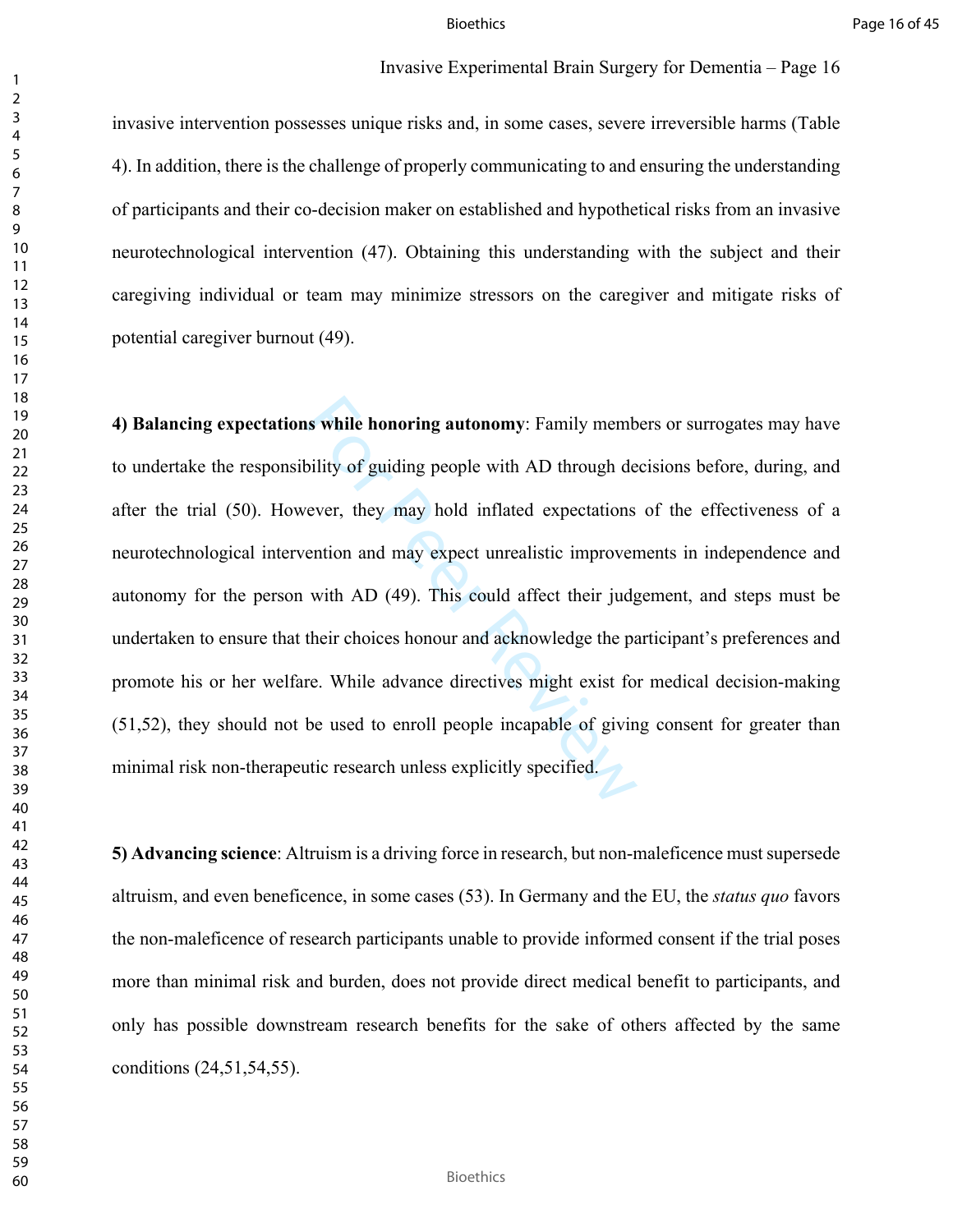#### Bioethics

## **Ethical Recommendation for Invasive Trials for Dementia**

We provide a set of nine recommendations for invasive medical research involving human subjects with dementia (Table 5). These recommendations are based on principles in the Declaration of Helsinki, and target areas where ethical protections are missing today.

Ily capable of giving consent, some conce<br>dence supporting the protocol on which the<br>cy guidance, it is uncertain whether person<br>neir families will be adequately positioned to<br>lly as the disease progresses. Given the va<br>rr **1) Developing clear policy guidance (Table 5; Recommendation 4, 5, 6, 7, 8 and 9)**: Even if people with AD are legally capable of giving consent, some concerns remain, mostly due to uncertainty about the evidence supporting the protocol on which the informed consent must be given. Without clear policy guidance, it is uncertain whether persons with AD with decreased cognitive capacities and their families will be adequately positioned to balance harms and benefits of a clinical trial, especially as the disease progresses. Given the variation among countries in acceptable enrolment criteria, such as MMSE score and age, there needs to be sound policy on the specific populations that can be enrolled for different types of high-risk trials. This policy should account for both the cognitive capacity of the participants and the risk that they are subjected to from various study-related procedures, such as stereotactic injection and general anaesthesia. The development of clear guidelines even becomes more pressing as multi-country studies start to be conducted and as later clinical trial phases begin to recruit more people with AD, including those at moderate to severe stages of the disease.

## **2) Minimizing and communicating risks of harm (Table 5; Recommendation 1, 2, 3, 7, 8)**:

The degree of potential benefit to participants and society should be directly correlated with the degree of experimental invasiveness (54,55). The higher the level of invasiveness, the higher should be the bar concerning the evidence for benefit to patients, compared with existing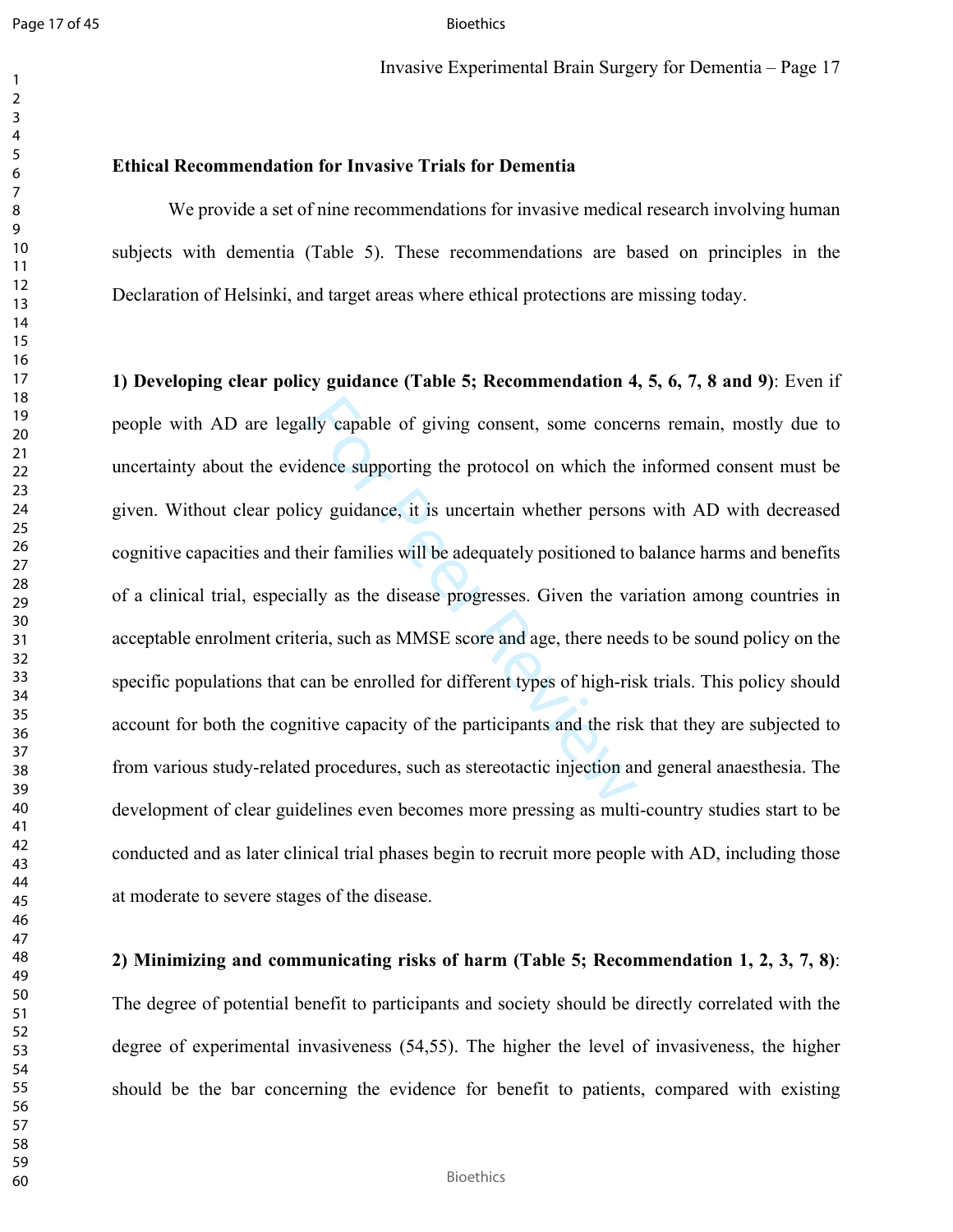monise selection criteria and study design,<br>consent form, especially about the risks of pa<br>observed. Finally, non-medical risks of in<br>ings of self-estrangement and difficulties in s<br>nted to the participants during the info treatments, caregiving or disease management practices (56,57). Trials should ensure that the participants will experience the least possible amount of harm from the procedure, that proper measures are undertaken to minimize this potential harm, and that participants are properly and adequately informed of expected and hypothetical harms (24,56). Knowing the extent of harms that may result from various invasive neurotechnological procedures necessitates complete and unbiased reporting of the outcomes for every single participant. The establishment of an anonymised database might help invasive neurotechnological trial groups around the world share results more readily, harmonise selection criteria and study design, and refine the information presented in the informed consent form, especially about the risks of participating in a trial as soon as an adverse event is observed. Finally, non-medical risks of invasive neurotechnological interventions, such as feelings of self-estrangement and difficulties in social adjustment, should be given importance, presented to the participants during the informed consent procedure, and reported in the literature (49). reported in the literature (49).

**3) Easing withdrawal (Table 5 Recommendation 1, 5, 8, and 9)**: Considering that invasive neurotechnological trials are likely a last resort for participants makes study withdrawal particularly difficult. Participants are in a vulnerable situation when in a high-risk invasive brain trial because they are approaching an irreversible life-altering situation (to some extent, a lifethreating situation in late disease stages). Even if the experimental trial maintains the person with AD in a stable condition, it does not mean that substituting a current trial for a later superior treatment will be easily possible due to technical and biological challenges such as safety or adverse interaction effects. Not having access to a treatment due to the potential harms and irreversibility of the treatment is only one dimension of the problem. People with AD may also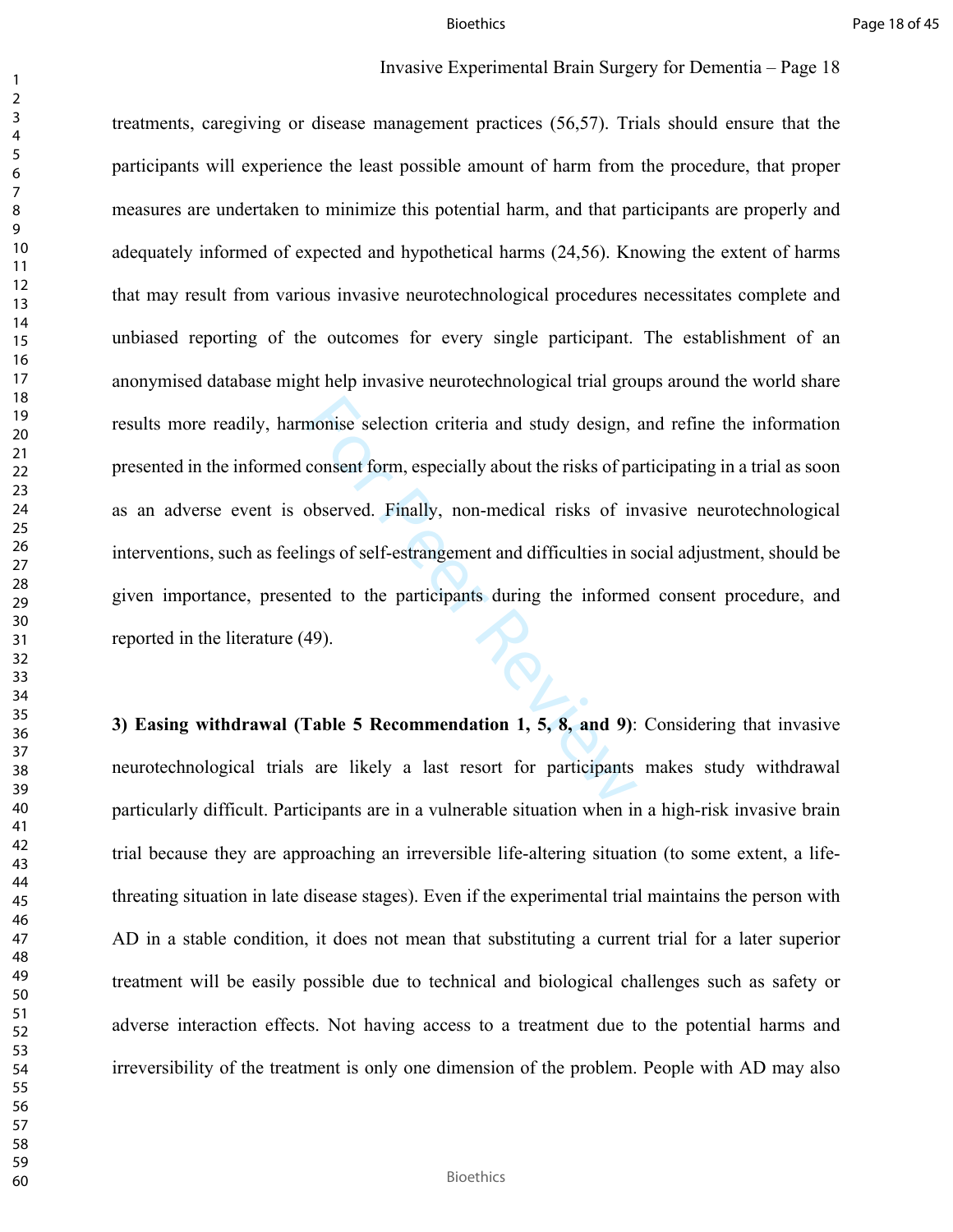#### Bioethics

lose the chance to access a better treatment in the future because of their involvement in an earlier experimental invasive trial, such as inability to obtain magnetic resonance imaging studies following deep brain stimulation device placement (58,59). The potential irreversibility of an invasive neurotechnological procedure (10) and the fact that participation in one trial might prevent them from participating in other clinical trials need to be communicated to participants and their co-decision makers during the informed consent procedure.

#### **Limitations**

s on clinicaltrials gov are not exhaustive a<br>ation data may lack certain relevant details<br>might not have fully captured all invasive ne<br>nave included all conditions in which demen<br>hnologies in focus here combined with the Research protocols on clinicaltrials.gov are not exhaustive and incomplete registration occurs. Therefore, registration data may lack certain relevant details to the present study. The search terms we utilized might not have fully captured all invasive neurosurgical trials enrolling people with dementia or have included all conditions in which dementia-related symptoms arise. Nonetheless, the three technologies in focus here combined with the keyword "dementia" provide a reasonable sampling of the current research terrain, enabling reflection on salient ethical issues and the formulation of recommendations to address them. It is important to note that 10,000 subjects of the total 11,801 are only for two stem cell trials (NCT03899298 and NCT04684602). These studies plan to investigate stem cell therapies for a broad range of neurologic, cardiovascular, pulmonary, and urology disorders, among other conditions. Thus, the actual number of patients with dementia or AD to be enrolled in these studies may be low, but current available information on clinicaltrial.gov does not allow us to exactly determine the exact proportion of people with dementia enrolled. Thus, while off the present data, participation in research trials suggests an increase of  $\sim$ 36-fold when comparing 2003 – 2014 and 2015 – 2020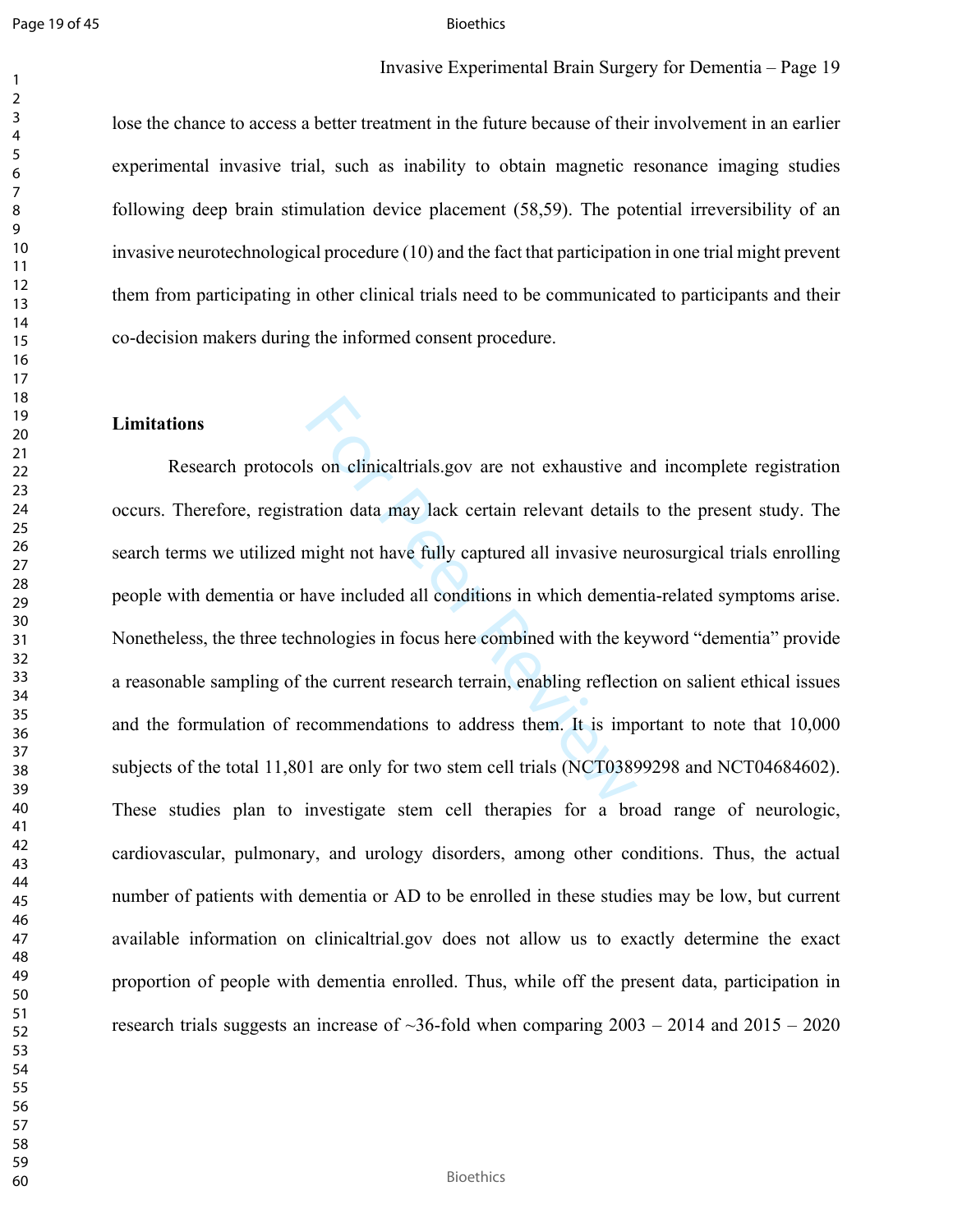timelines; however, this may be inflated due to limited information made available on clinicaltrials.gov.

Separate from the quantitative observations of this study, our ethical recommendations presented in Table 5 provide specifics about articles from the Declaration of Helsinki, which may be interpreted as general advice for clinical investigators. Some readers may prefer to see practical examples of research protocols. While valid, the goal of this article is largely to provide an empirical base to justify further assessment. The ethical recommendations presented are proportionate with available information on ClinicalTrials.gov. A systematic analysis of research protocols is the next major step in developing even more concrete and intervention-specific ethical recommendations for clinical investigators.

### **Conclusion**

ble information on ClinicalTrials.gov. A syst<br>
r step in developing even more concrete and is<br>
ical investigators.<br>
Side investigators.<br>
Side investigators<br>
Currently, invasive neurotechnologies such<br>
a cell therapy are th Considering the global burden of dementia, new interventions must be explored to expand the therapeutic repertoire. Currently, invasive neurotechnologies such as deep brain stimulation, gene therapy, and stem cell therapy are those being investigated. As these forms of neurotechnology are invasive, results from past trials and protocols for ongoing and forthcoming trials must be thoroughly reviewed, and ethical issues arising from recruitment criteria and design must be identified and addressed.

Ethicists play an important role in appraising this information and engaging in a dialogue with clinicians and researchers in the neurological sciences to ensure maximal protection of people who are not just impaired by cognitive decline but are also subject to adverse effects related to invasive neurotechnological interventions (60–67). Overall, there is strong justification for a shift in research practices away from 'absence of safety and efficacy evidence' to 'evidence of safety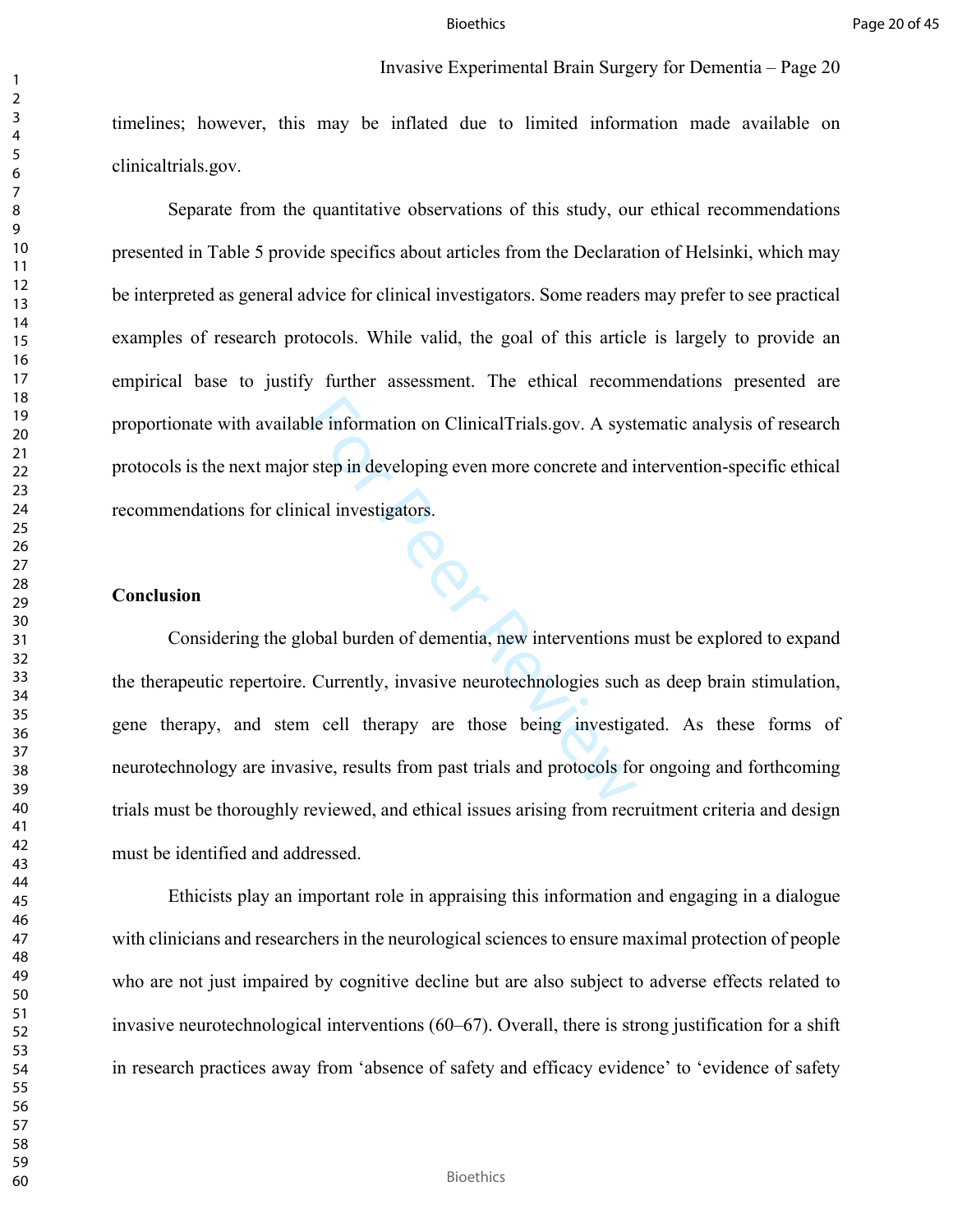Bioethics

and efficacy' in preclinical trials (68,69). Ethics serves a prudent and important function in making

the clinical neuroscience landscape safe and reflective.

## **References:**

- 1. WHO | Infographic on dementia [Internet]. WHO. World Health Organization; 2017 [cited 2021 May 30]. Available from: http://www.who.int/mental\_health/neurology/dementia/infographic\_dementia/en/
- 2. Prince M, Wimo A, Guerchet M, Ali G-C, Wu Y-T, Prina M. World Alzheimer Report 2015. The Global Impact of Dementia. An Analysis of Prevalence, Incidence, Cost and Trends. 2015.
- 3. Alzheimer's Association. 2015 Alzheimer's disease facts and figures. Alzheimers Dement J Alzheimers Assoc. 2015 Mar;11(3):332–84.
- 4. Broadstock M, Ballard C, Corbett A. Latest treatment options for Alzheimer's disease, Parkinson's disease dementia and dementia with Lewy bodies. Expert Opin Pharmacother. 2014 Sep;15(13):1797–810.
- tion. 2015 Alzheimer's disease facts and figure 015 Mar;11(3):332–84.<br>
rd C, Corbett A. Latest treatment options for<br>
dementia and dementia with Lewy bodies. E:<br>
97–810.<br>
A, Ali G-C, Wu Y-T, Prina AM, Winblad B,<br>
d compari 5. Wimo A, Guerchet M, Ali G-C, Wu Y-T, Prina AM, Winblad B, et al. The worldwide costs of dementia 2015 and comparisons with 2010. Alzheimers Dement J Alzheimers Assoc. 2017 Jan;13(1):1–7.
- 6. Ries NM, Thompson KA, Lowe M. Including People with Dementia in Research: An Analysis of Australian Ethical and Legal Rules and Recommendations for Reform. J Bioethical Inq. 2017 Sep;14(3):359–74.
- 7. Cummings JL, Morstorf T, Zhong K. Alzheimer's disease drug-development pipeline: few candidates, frequent failures. Alzheimers Res Ther. 2014;6(4):37.
- 8. Why coming up with a drug for Alzheimer's is so devilishly hard. Washington Post [Internet]. [cited 2021 May 30]; Available from: https://www.washingtonpost.com/news/wonk/wp/2018/01/12/why-coming-up-with-a-drugfor-alzheimers-is-so-devilishly-hard/
- 9. Bittlinger M. Call of Duty at the Frontier of Research: Normative Epistemology for High-Risk/High-Gain Studies of Deep Brain Stimulation. Camb Q Healthc Ethics. 2018 Oct;27(4):647–59.
- 10. Viaña JNM, Carter A, Gilbert F. Of Meatballs And Invasive Neurotechnological Trials: Additional Considerations for Complex Clinical Decisions. AJOB Neurosci. 2018 Apr 3;9(2):100–4.
- 11. Lozano AM, Fosdick L, Chakravarty MM, Leoutsakos J-M, Munro C, Oh E, et al. A Phase II Study of Fornix Deep Brain Stimulation in Mild Alzheimer's Disease. J Alzheimers Dis. 54(2):777–87.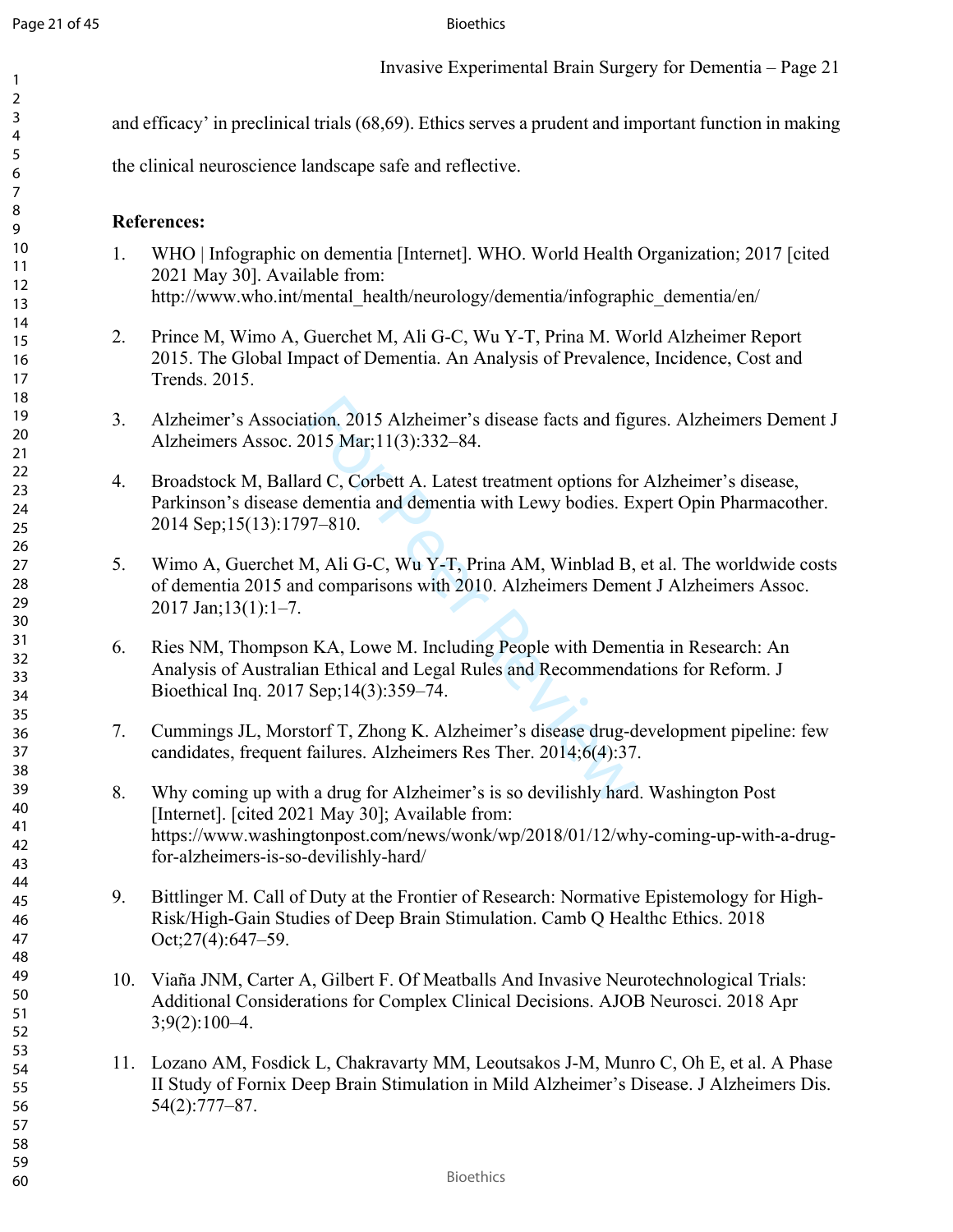- 12. Wright JF, Doherty ME, Dumas LG. Caregiver burden: three voices-three realities. Nurs Clin North Am. 2009 Jun;44(2):209–21.
- 13. Viaña JNM, Vickers JC, Cook MJ, Gilbert F. Currents of memory: recent progress, translational challenges, and ethical considerations in fornix deep brain stimulation trials for Alzheimer's disease. Neurobiol Aging. 2017 Aug;56:202–10.
- 14. Perneczky R, Wagenpfeil S, Komossa K, Grimmer T, Diehl J, Kurz A. Mapping scores onto stages: mini-mental state examination and clinical dementia rating. Am J Geriatr Psychiatry Off J Am Assoc Geriatr Psychiatry. 2006 Feb;14(2):139–44.
- 15. Hegde S, Ellajosyula R. Capacity issues and decision-making in dementia. Ann Indian Acad Neurol. 2016 Oct;19(Suppl 1):S34–9.
- inistration, HHS. International Conference of Nonclinical Safety Studies for the Conduct<br>orization for Pharmaceuticals; availability. N<br>2.<br>3Rs missing: animal research without scient<br>Jul 1;3(1):bmjos.<br>n 3Rs: the importance 16. Food and Drug Administration, HHS. International Conference on Harmonisation; Guidance on M3(R2) Nonclinical Safety Studies for the Conduct of Human Clinical Trials and Marketing Authorization for Pharmaceuticals; availability. Notice. Fed Regist. 2010 Jan 21;75(13):3471–2.
- 17. Strech D, Dirnagl U. 3Rs missing: animal research without scientific value is unethical. BMJ Open Sci. 2019 Jul 1;3(1):bmjos.
- 18. Würbel H. More than 3Rs: the importance of scientific validity for harm-benefit analysis of animal research. Lab Anim. 2017 Mar 22;46(4):164–6.
- 19. Frequently Asked Questions ClinicalTrials.gov [Internet]. [cited 2021 May 30]. Available from: https://clinicaltrials.gov/ct2/manage-recs/faq#after
- 20. Chan A-W, Tetzlaff JM, Gøtzsche PC, Altman DG, Mann H, Berlin JA, et al. SPIRIT 2013 explanation and elaboration: guidance for protocols of clinical trials. BMJ. 2013 Jan 8;346:e7586.
- 21. World Medical Association. World Medical Association Declaration of Helsinki: ethical principles for medical research involving human subjects. JAMA. 2013 Nov 27;310(20):2191–4.
- 22. Reid L, Krahn T. Minimal risk in the Tri-Council Policy Statement. Health Law J. 2007;15:469–513.
- 23. Sarem-Aslani A, Mullett K. Industrial perspective on deep brain stimulation: history, current state, and future developments. Front Integr Neurosci. 2011;5:46.
- 24. Regulation (EU) No 536/2014 of the European Parliament and of the Council of 16 April 2014 on clinical trials on medicinal products for human use, and repealing Directive 2001/20/EC Text with EEA relevance [Internet]. OJ L, 32014R0536 May 27, 2014. Available from: http://data.europa.eu/eli/reg/2014/536/oj/eng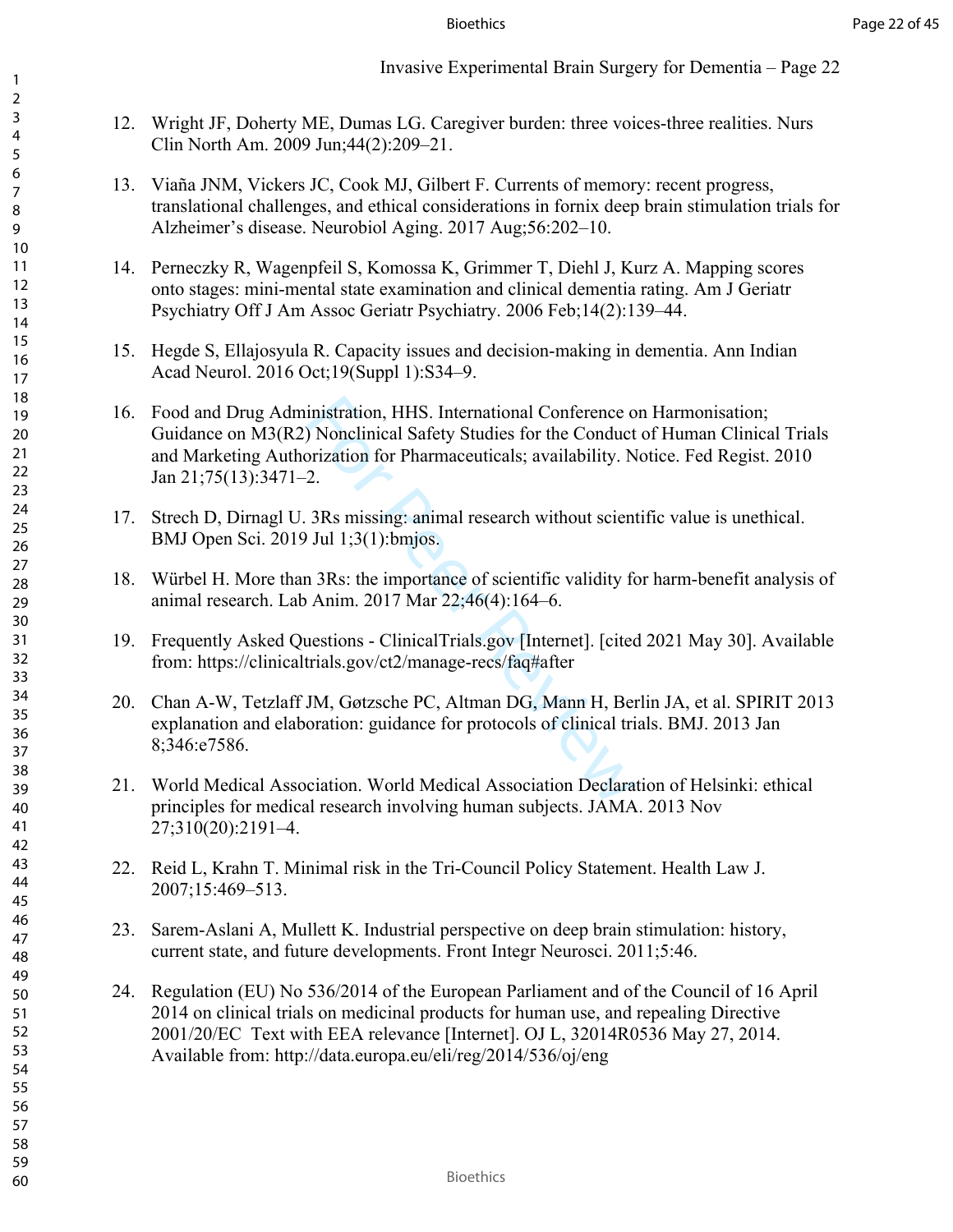| $\mathbf{1}$<br>$\overline{\mathbf{c}}$ |                                                                                                                                                                                                                                                                                                                                                                                                                     |
|-----------------------------------------|---------------------------------------------------------------------------------------------------------------------------------------------------------------------------------------------------------------------------------------------------------------------------------------------------------------------------------------------------------------------------------------------------------------------|
| 3<br>4<br>5<br>6<br>7<br>8<br>9         | 25. Regulation (EU) 2017/745 of the European Parliament and of the Council of 5 April 2017<br>on medical devices, amending Directive 2001/83/EC, Regulation (EC) No 178/2002 and<br>Regulation (EC) No 1223/2009 and repealing Council Directives 90/385/EEC and<br>93/42/EEC (Text with EEA relevance.) [Internet]. OJ L, 32017R0745 May 5, 2017.<br>Available from: http://data.europa.eu/eli/reg/2017/745/oj/eng |
| 10<br>11<br>12                          | 26. Electronic Code of Federal Regulations (eCFR) [Internet]. Electronic Code of Federal<br>Regulations (eCFR). [cited 2021 May 30]. Available from: https://www.ecfr.gov/                                                                                                                                                                                                                                          |
| 27.                                     | Government of Canada IAP on RE. Chapter 4. Fairness and Equity in Research<br>Participation: Interagency Advisory Panel on Research Ethics [Internet]. 2016 [cited 2021]<br>May 30]. Available from: https://ethics.gc.ca/eng/tcps2-eptc2_chapter4-<br>chapitre4.html?wbdisable=true                                                                                                                                |
| 18<br>19                                | 28. ISSCR. Guideliens for Stem Cell Research and Clinical Translation. M AY. 2016;37.                                                                                                                                                                                                                                                                                                                               |
| 20<br>21<br>22                          | 29. Lange MM, Rogers W, Dodds S. Vulnerability in research ethics: a way forward. Bioethics.<br>2013 Jul; 27(6): 333–40.                                                                                                                                                                                                                                                                                            |
| 23<br>24<br>25<br>26<br>27<br>28        | 30. Mullins-Owens HL, Henderson ML, Henderson J. Protecting a vulnerable population with<br>little regulatory framework: a comparative analysis of international guidelines for pediatric<br>research ethics. J Contemp Health Law Policy. 2012;29(1):36–71.                                                                                                                                                        |
| 29<br>30<br>31<br>32<br>33              | 31. Health C for D and R. Overview of Medical Device Classification and Reclassification.<br>FDA [Internet]. 2018 Nov 3 [cited 2021 May 30]; Available from:<br>https://www.fda.gov/about-fda/cdrh-transparency/overview-medical-device-classification-<br>and-reclassification                                                                                                                                     |
| 32.                                     | Kurihara C. Revision of Bioethics and Safety Act in South Korea. 2012;14.                                                                                                                                                                                                                                                                                                                                           |
|                                         | 33. Choi I-S, Choi EY, Lee I-H. Challenges in informed consent decision-making in Korean<br>clinical research: A participant perspective. PLOS ONE. 2019 May 23;14(5):e0216889.                                                                                                                                                                                                                                     |
| 34.                                     | Biothics and Safety Act [Internet]. 2012 [cited 2021 May 30]. Available from:<br>https://elaw.klri.re.kr/eng_mobile/viewer.do?hseq=33442&type=part&key=36                                                                                                                                                                                                                                                           |
| 42<br>43<br>44<br>45                    | 35. Roskams-Edris D, Anderson-Redick S, Kiss ZH, Illes J. Situating brain regions among<br>patent rights and moral risks. Nat Biotechnol. 2017 Feb 8;35(2):119-21.                                                                                                                                                                                                                                                  |
| 46<br>36.<br>47<br>48<br>49             | Rajji TK. Transcranial Magnetic and Electrical Stimulation in Alzheimer's Disease and<br>Mild Cognitive Impairment: A Review of Randomized Controlled Trials. Clin Pharmacol<br>Ther. 2019 Oct; 106(4): 776–80.                                                                                                                                                                                                     |
| 50<br>51<br>37.<br>52<br>53<br>54       | Hamani C, McAndrews MP, Cohn M, Oh M, Zumsteg D, Shapiro CM, et al. Memory<br>enhancement induced by hypothalamic/fornix deep brain stimulation. Ann Neurol. 2008<br>$Jan; 63(1): 119-23.$                                                                                                                                                                                                                          |
| 55<br>56<br>57<br>58                    |                                                                                                                                                                                                                                                                                                                                                                                                                     |
| 59<br>60                                | Bioethics                                                                                                                                                                                                                                                                                                                                                                                                           |
|                                         |                                                                                                                                                                                                                                                                                                                                                                                                                     |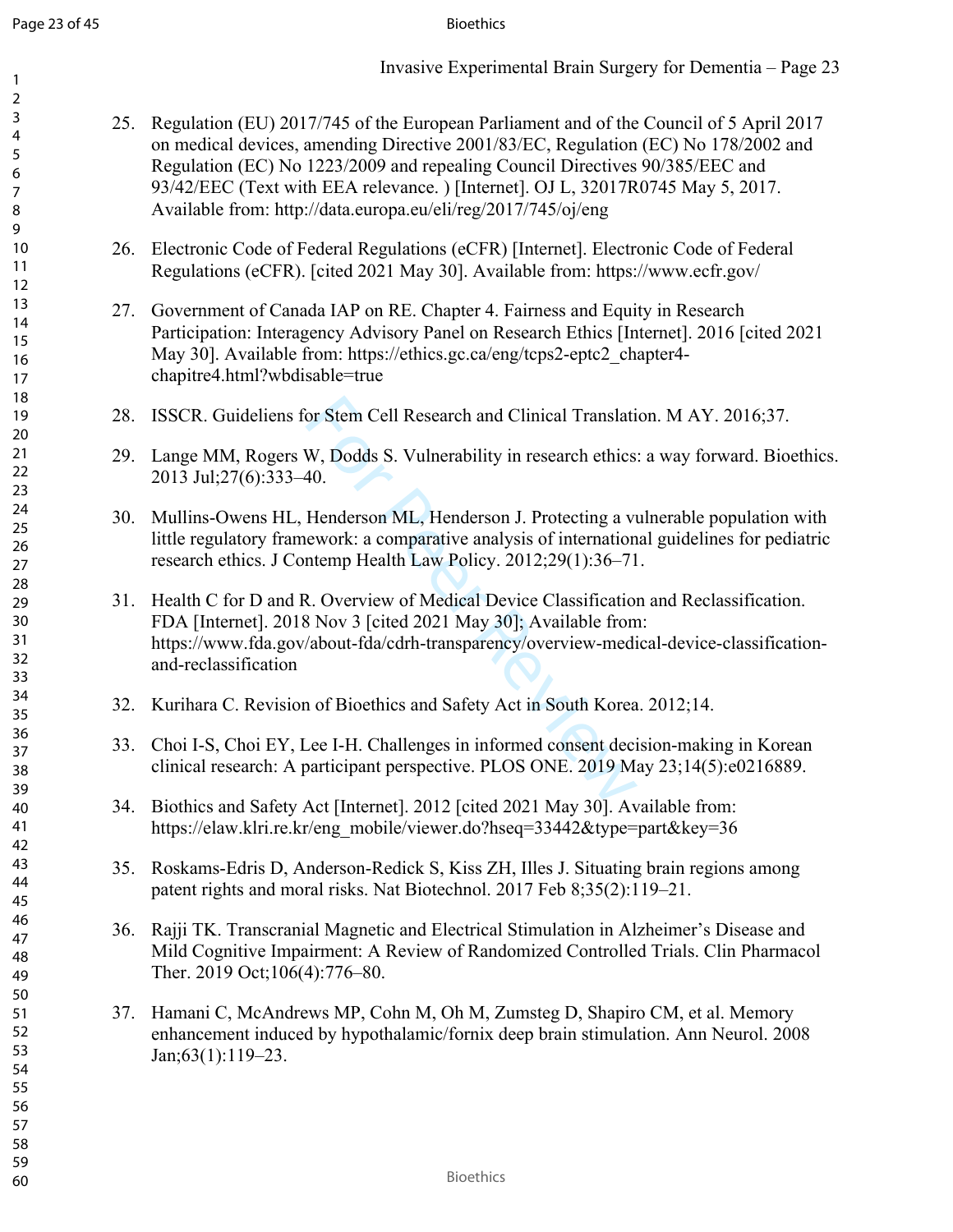- 38. Hescham S, Lim LW, Jahanshahi A, Steinbusch HWM, Prickaerts J, Blokland A, et al. Deep brain stimulation of the forniceal area enhances memory functions in experimental dementia: the role of stimulation parameters. Brain Stimulat. 2013 Jan;6(1):72–7.
- 39. Laxton AW, Tang-Wai DF, McAndrews MP, Zumsteg D, Wennberg R, Keren R, et al. A phase I trial of deep brain stimulation of memory circuits in Alzheimer's disease. Ann Neurol. 2010 Oct;68(4):521–34.
- 40. Christopher PP, Dunn LB. Risk and Consent in Neuropsychiatric Deep Brain Stimulation: An Exemplary Analysis of Treatment-Resistant Depression, Obsessive-Compulsive Disorder, and Dementia. In: Clausen J, Levy N, editors. Handbook of Neuroethics [Internet]. Dordrecht: Springer Netherlands; 2015 [cited 2021 May 30]. p. 589–605. Available from: https://doi.org/10.1007/978-94-007-4707-4\_31
- 41. Nuttin B, Wu H, Mayberg H, Hariz M, Gabriëls L, Galert T, et al. Consensus on guidelines for stereotactic neurosurgery for psychiatric disorders. J Neurol Neurosurg Psychiatry. 2014 Sep;85(9):1003–8.
- 42. Park RJ, Singh I, Pike AC, Tan JOA. Deep Brain Stimulation in Anorexia Nervosa: Hope for the Hopeless or Exploitation of the Vulnerable? The Oxford Neuroethics Gold Standard Framework. Front Psychiatry. 2017;8:44.
- yberg H, Hariz M, Gabriëls L, Galert T, et al<br>
surgery for psychiatric disorders. J Neurol N<br>
ee AC, Tan JOA. Deep Brain Stimulation in A<br>
sychiatry. 2017;8:44.<br>
a LY, Doshi P, Fecteau S, Fins JJ, Guinjoan<br>
Neurosurgery fo 43. Chandler JA, Cabrera LY, Doshi P, Fecteau S, Fins JJ, Guinjoan S, et al. International Legal Approaches to Neurosurgery for Psychiatric Disorders. Front Hum Neurosci [Internet]. 2021 [cited 2021 May 30];14. Available from: https://www.frontiersin.org/articles/10.3389/fnhum.2020.588458/full
- 44. Viaña JNM, Bittlinger M, Gilbert F. Ethical Considerations for Deep Brain Stimulation Trials in Patients with Early-Onset Alzheimer's Disease. J Alzheimers Dis JAD. 2017;58(2):289–301.
- 45. Kim SYH. The ethics of informed consent in Alzheimer disease research. Nat Rev Neurol. 2011 May 24;7(7):410–4.
- 46. Robillard JM, Feng TL. When Patient Engagement and Research Ethics Collide: Lessons from a Dementia Forum. J Alzheimers Dis JAD. 2017;59(1):1–10.
- 47. Bittlinger M, Müller S. Opening the debate on deep brain stimulation for Alzheimer disease – a critical evaluation of rationale, shortcomings, and ethical justification. BMC Med Ethics. 2018 Jun 11;19(1):41.
- 48. Honig LS, Vellas B, Woodward M, Boada M, Bullock R, Borrie M, et al. Trial of Solanezumab for Mild Dementia Due to Alzheimer's Disease. N Engl J Med. 2018 Jan 25;378(4):321–30.
- 49. Viaña JNM, Gilbert F. Deep brain stimulation for people with Alzheimer's disease: Anticipating potential effects on the tripartite self. Dementia. 2019 Nov 1;18(7–8):2836–55.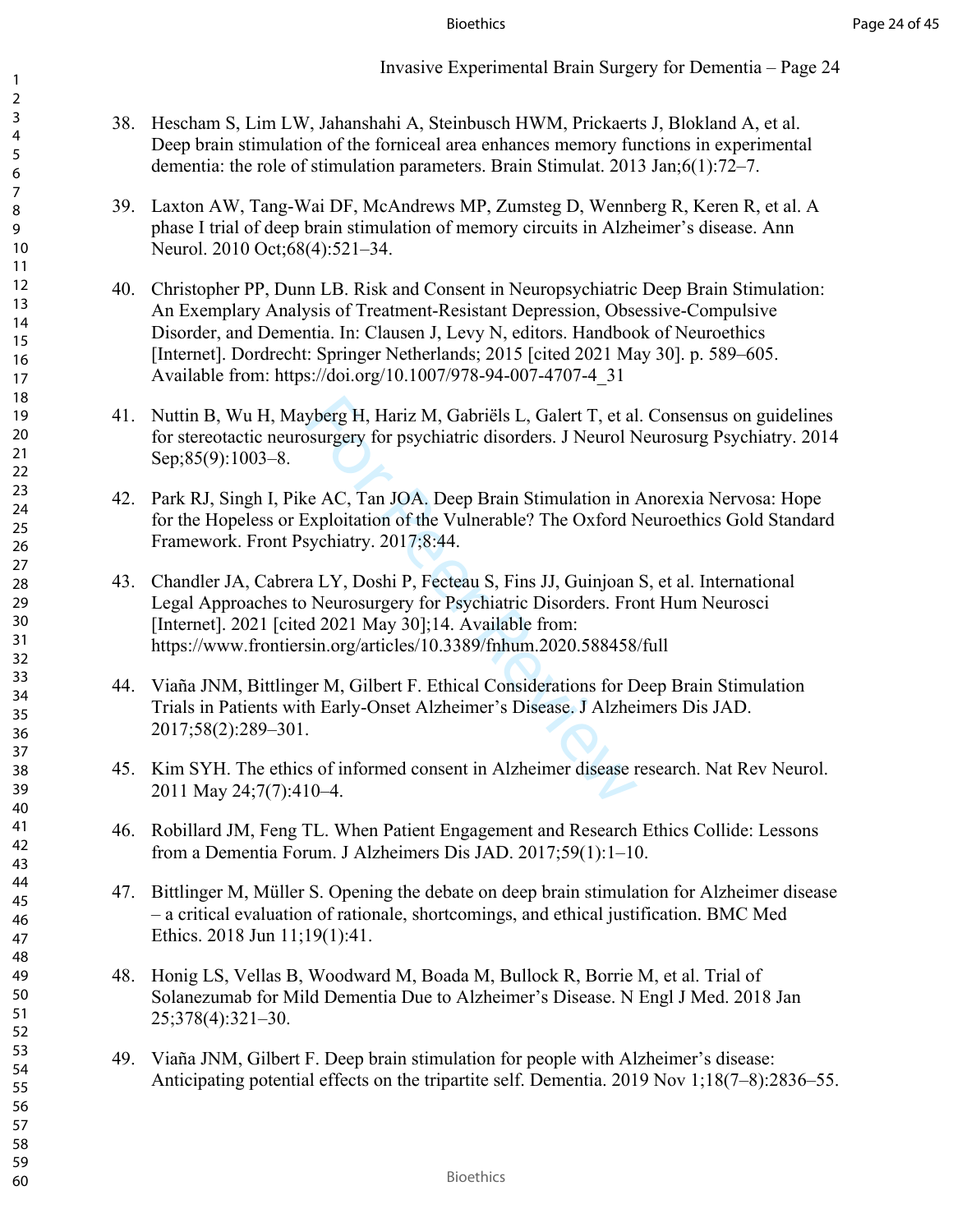10 11

14 15

17

19

21

23 24 25

27

29

31 32 33

35 36 37

39

41

51

53

55

En-Nach-dem-Gesetz-ist-vor-dem-Gesetz-ist-vor-dem-Gesetz-ist-vor-dem-Gesetz-<br>
En-Nach-dem-Gesetz-ist-vor-dem-Gesetz<br>
nann A, Gather J, Vollmann J. Advance resear<br>
ann A, Gather J, Vollmann J. Advance resear<br>
1 for a disclo 50. Jaworska A. Ethical dilemmas in neurodegenerative disease: Respecting patients at the twilight of agency. In: Neuroethics: Anticipating the Future. 2017. p. 274–93. 51. Siegel AM, Barrett MS, Bhati MT. Deep Brain Stimulation for Alzheimer's Disease: Ethical Challenges for Clinical Research. J Alzheimers Dis JAD. 2017;56(2):429–39. 52. Jongsma KR, van de Vathorst S. Beyond competence: advance directives in dementia research. Monash Bioeth Rev. 2015;33(2–3):167–80. 53. Sugarman J, Kass NE, Goodman SN, Perentesis P, Fernandes P, Faden RR. What patients say about medical research. IRB. 1998;20(4):1–7. 54. Ärzteblatt DÄG Redaktion Deutsches. Forschung mit nicht Einwilligungsfähigen: Nach dem Gesetz ist vor dem Gesetz [Internet]. Deutsches Ärzteblatt. 2017 [cited 2021 May 30]. Available from: https://www.aerzteblatt.de/archiv/186989/Forschung-mit-nicht-Einwilligungsfaehigen-Nach-dem-Gesetz-ist-vor-dem-Gesetz 55. Scholten M, Gieselmann A, Gather J, Vollmann J. Advance research directives in Germany: A proposal for a disclosure standard. GeroPsych J Gerontopsychology Geriatr Psychiatry. 2018;31(2):77–86. 56. Bretzner F, Gilbert F, Baylis F, Brownstone RM. Target populations for first-in-human embryonic stem cell research in spinal cord injury. Cell Stem Cell. 2011 May 6;8(5):468– 75. 57. Beattie BL. Consent in Alzheimer's disease research: risk/benefit factors. Can J Neurol Sci J Can Sci Neurol. 2007 Mar;34 Suppl 1:S27-31. 58. Gilbert F, Harris AR, Kapsa RMI. Controlling Brain Cells With Light: Ethical Considerations for Optogenetic Clinical Trials. AJOB Neurosci. 2014 Jul 3;5(3):3–11. 59. Gilbert F, Harris AR, Dodds S, Kapsa RMI. Is a 'Last Chance' Treatment Possible After an Irreversible Brain Intervention? AJOB Neurosci [Internet]. 2015 Jun 1 [cited 2021 Jun 9]; Available from: https://www.tandfonline.com/doi/abs/10.1080/21507740.2015.1037469 60. Gilbert F, Tubig P. Cognitive Enhancement with Brain Implants: the Burden of Abnormality. J Cogn Enhanc. 2018 Dec 1;2(4):364–8. 61. Gilbert F, Lancelot M. Incoming ethical issues for deep brain stimulation: when long-term treatment leads to a 'new form of the disease.' J Med Ethics. 2021 Jan 1;47(1):20–5. 62. Gilbert F, Viaña JNM, Ineichen C. Deflating the "DBS causes personality changes" bubble. Neuroethics [Internet]. 2018 Jun 19 [cited 2021 Jun 9]; Available from: https://doi.org/10.1007/s12152-018-9373-8 63. Gilbert F, The burden of normality: from 'chronically ill' to 'symptom free'. New ethical challenges for deep brain stimulation postoperative treatment Journal of Medical Ethics 2012;**38:**408-412. 12 13 16 18 20 22 26 28 30 34 38 40 42 50 52 54 56 57 58 59 60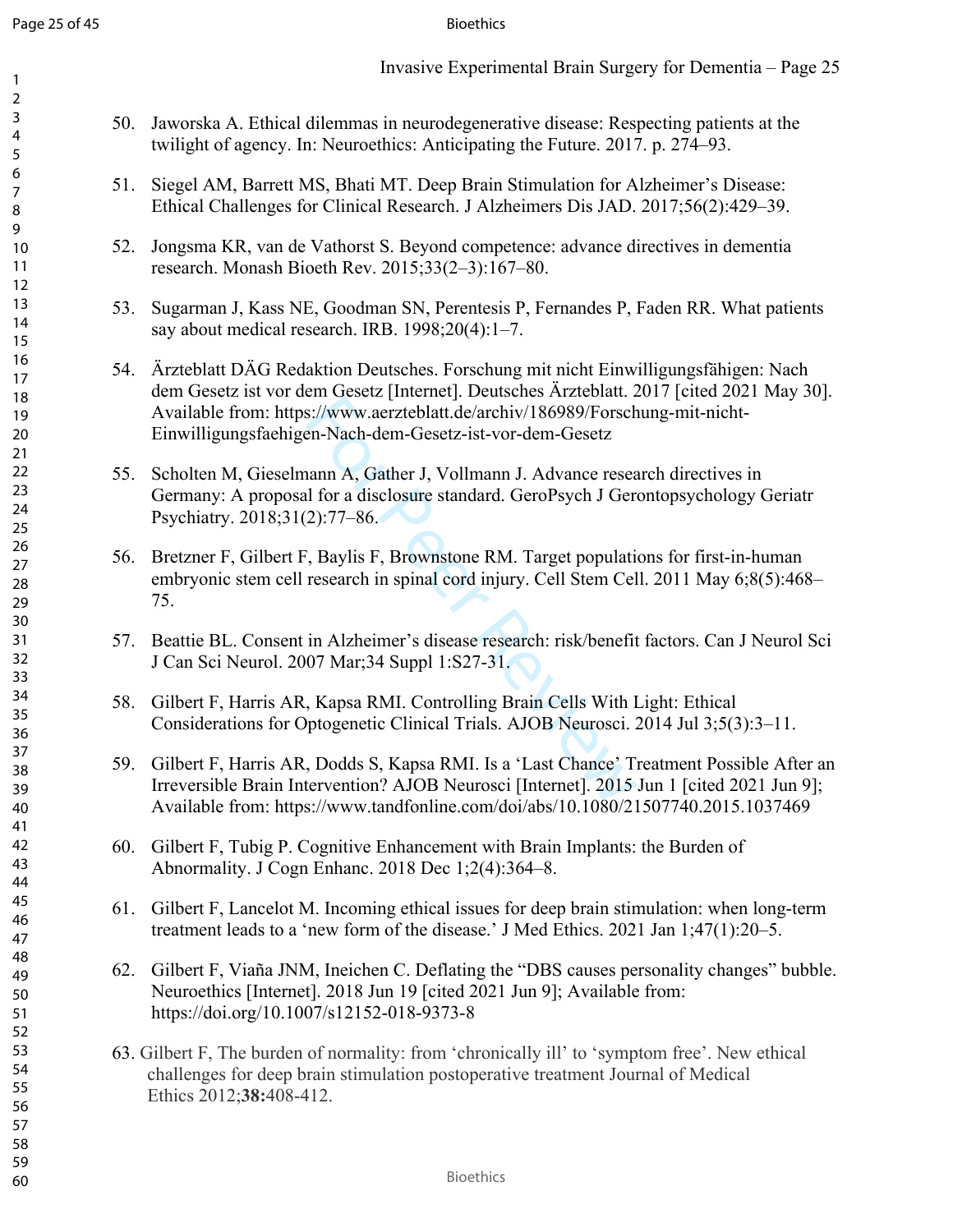- 64. Gilbert, F., M. Viana, J. & Ineichen, C. Deflating the Deep Brain Stimulation Causes Personality Changes Bubble: the Authors Reply. Neuroethics. 2020. https://doi.org/10.1007/s12152-020-09437-5
- 65. Stevens I, Gilbert F, Ethical examination of deep brain stimulation's 'last resort' status Journal of Medical Ethics Published Online First: 13 January 2021. doi: 10.1136/medethics-2020-106609
- 66. Gilbert, F., Cook, M., O'Brien, T. et al. Embodiment and Estrangement: Results from a Firstin-Human "Intelligent BCI" Trial. Sci Eng Ethics. 2019. **25,** 83–96. https://doi.org/10.1007/s11948-017-0001-5
- d, J.M.N. Viaña, A. Carter, and M. Horne. "I<br>
Fects of deep brain stimulation. American Jou<br>
8 (2): 96–109. https://doi.org/10.1080/215077<br>
man J, Emborg ME. Research ethics. Beyon<br>
nerapies. Science. 2010 May 14;328(5980) 67. Gilbert, F., E. Goddard, J.M.N. Viaña, A. Carter, and M. Horne. "I miss being me": Phenomenological effects of deep brain stimulation. American Journal of Bioethics Neuroscience. 2017. 8 (2): 96–109. [https://doi.org/10.1080/21507740.2017.132031938.](https://doi.org/10.1080/21507740.2017.132031938)
- 68. London AJ, Kimmelman J, Emborg ME. Research ethics. Beyond access vs. protection in trials of innovative therapies. Science. 2010 May 14;328(5980):829–30.
- 69. Kimmelman J, Hyun I, Benvenisty N, Caulfield T, Heslop HE, Murry CE, et al. Policy: Global standards for stem-cell research. Nature. 2016 May 12;533:311–3.
- 70. Fenoy AJ, Simpson RK. Risks of common complications in deep brain stimulation surgery: management and avoidance. J Neurosurg. 2014 Jan; 120(1): 132–9.
- 71. Hyun I. The bioethics of stem cell research and therapy. J Clin Invest. 2010 Jan 4;120(1):71–5.
- 72. Colella P, Ronzitti G, Mingozzi F. Emerging Issues in AAV-Mediated In Vivo Gene Therapy. Mol Ther Methods Clin Dev. 2018 Mar 16;8:87–104.
- 73. Leoutsakos J-MS, Yan H, Anderson WS, Asaad WF, Baltuch G, Burke A, et al. Deep Brain Stimulation Targeting the Fornix for Mild Alzheimer Dementia (the ADvance Trial): A Two Year Follow-up Including Results of Delayed Activation. J Alzheimers Dis JAD. 2018;64(2):597–606.
- 74. Kim HJ, Seo SW, Chang JW, Lee JI, Kim CH, Chin J, et al. Stereotactic brain injection of human umbilical cord blood mesenchymal stem cells in patients with Alzheimer's disease dementia: A phase 1 clinical trial. Alzheimers Dement N Y N. 2015 Sep;1(2):95–102.
- 75. Rafii MS, Baumann TL, Bakay RAE, Ostrove JM, Siffert J, Fleisher AS, et al. A phase1 study of stereotactic gene delivery of AAV2-NGF for Alzheimer's disease. Alzheimers Dement J Alzheimers Assoc. 2014 Sep;10(5):571–81.
- 76. Koubeissi MZ, Kahriman E, Syed TU, Miller J, Durand DM. Low-frequency electrical stimulation of a fiber tract in temporal lobe epilepsy. Ann Neurol. 2013 Aug;74(2):223-31.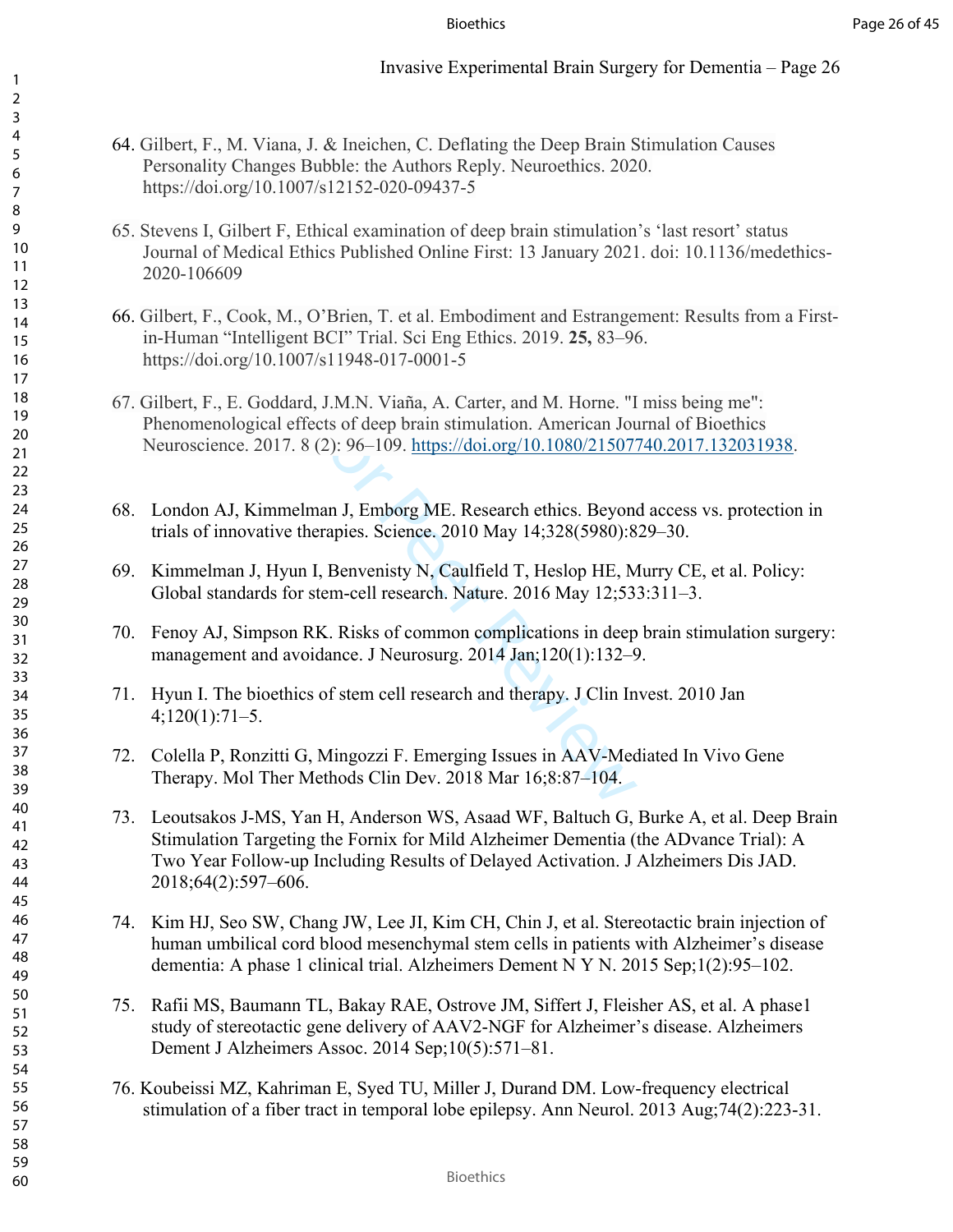Bioethics

- 77. Fontaine D, Deudon A, Lemaire JJ, Razzouk M, Viau P, Darcourt J, Robert P. Symptomatic treatment of memory decline in Alzheimer's disease by deep brain stimulation: a feasibility study. J Alzheimers Dis. 2013;34(1):315-23. doi: 10.3233/JAD-121579.
- 78. Miller JP, Sweet JA, Bailey CM, Munyon CN, Luders HO, Fastenau PS. Visual-spatial memory may be enhanced with theta burst deep brain stimulation of the fornix: a preliminary investigation with four cases. Brain. 2015 Jul;138(Pt 7):1833-42.
- **79.** Holroyd K, Fosdick L, Smith G, Leoutsakos J, Munro C, Oh E, Drake K, Rosenberg P, Anderson W, Salloway S, Pendergrass JC, Burke A, Wolk D, Tang-Wai D, Ponce F, Asaad W, Sabbagh M, Okun M, Baltuch G, Foote K, Targum S, Lozano A, Lyketsos C. Deep brain stimulation targeting the fornix for mild Alzheimer dementia: design of the ADvance randomized controlled trial. Journal of Clinical Trials. 2015:7 Pages 63—76
- **80.** Mao ZQ, Wang X, Xu X, Cui ZQ, Pan LS, Ning XJ, Xu BX, Ma L, Ling ZP, Jia JJ, Yu XG. 32 Partial improvement in performance of patients with severe Alzheimer's disease at an early stage of fornix deep brain stimulation. Neural Regen Res. 2018 Dec;13(12):2164-2172
- **81.** Gondard E, Chau HN, Mann A, Tierney TS, Hamani C, Kalia SK, Lozano AM. Rapid Modulation of Protein Expression in the Rat Hippocampus Following Deep Brain Stimulation of the Fornix. Brain Stimul. 2015 Nov-Dec;8(6):1058-64.
- **82.** Zhang L, Fang Y, Lian Y, et al. Brain-derived neurotrophic factor ameliorates learning deficits in a rat model of Alzheimer's disease induced by aβ1-42. *PLoS One*. 2015;10(4):e0122415.
- d trial. Journal of Clinical Trials. 2015:7 Page<br>
1 X, Cui ZQ, Pan LS, Ning XJ, Xu BX, Ma L<br>
1 in performance of patients with severe Alz<br>
leep brain stimulation. Neural Regen Res. 20<br>
Mann A, Tierney TS, Hamani C, Kalia 83. Hao S, Tang B, Wu Z, Ure K, Sun Y, Tao H, Gao Y, Patel AJ, Curry DJ, Samaco RC, Zoghbi HY, Tang J. Forniceal deep brain stimulation rescues hippocampal memory in Rett syndrome mice. Nature. 2015 Oct 15;526(7573):430-4.
- **84.** Pinnell RC, Dempster J, Pratt J. Miniature wireless recording and stimulation system for rodent behavioural testing. J Neural Eng. 2015 Dec;12(6):066015.
- **85.** Ross EK, Kim JP, Settell ML, Han SR, Blaha CD, Min HK, Lee KH. Fornix deep brain stimulation circuit effect is dependent on major excitatory transmission via the nucleus accumbens. Neuroimage. 2016 Mar;128:138-148.
- **86.** Talakoub O, Gomez Palacio Schjetnan A, Valiante TA, Popovic MR, Hoffman KL. Closed-Loop Interruption of Hippocampal Ripples through Fornix Stimulation in the Non-Human Primate. Brain Stimul. 2016 Nov-Dec;9(6):911-918.
- **87.** Lu H, Ash RT, He L, Kee SE, Wang W, Yu D, Hao S, Meng X, Ure K, Ito-Ishida A, Tang B, Sun Y, Ji D, Tang J, Arenkiel BR, Smirnakis SM, Zoghbi HY. Loss and Gain of MeCP2 Cause Similar Hippocampal Circuit Dysfunction that Is Rescued by Deep Brain Stimulation in a Rett Syndrome Mouse Model. Neuron. 2016 Aug 17;91(4):739-747.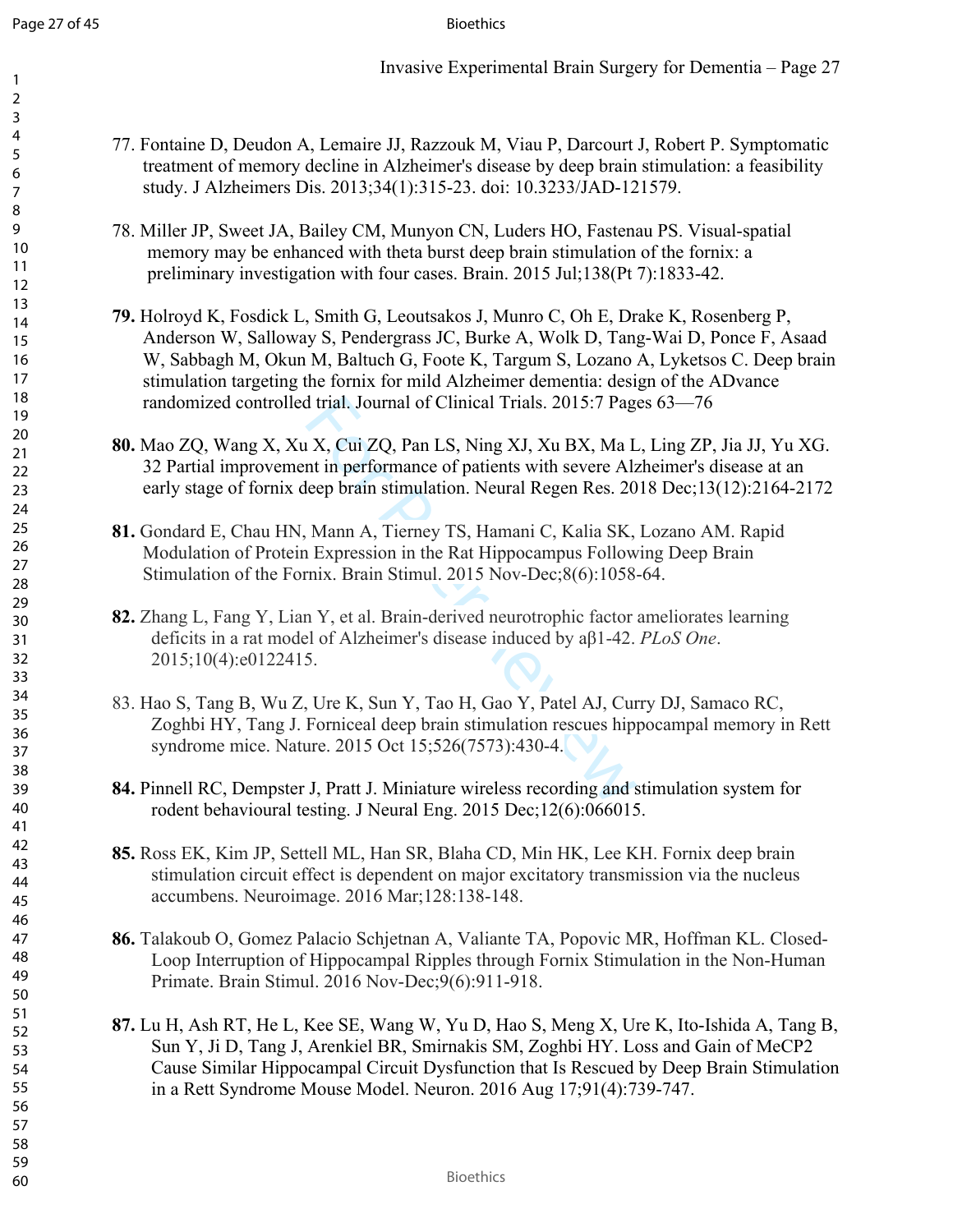- **88.** Hescham, S., Temel, Y., Schipper, S. et al. Fornix deep brain stimulation induced long-term spatial memory independent of hippocampal neurogenesis. Brain Struct Funct 222, 1069– 1075 (2017).
- **89.** Stypulkowski PH, Stanslaski SR, Giftakis JE. Modulation of hippocampal activity with fornix Deep Brain Stimulation. Brain Stimul. 2017 Nov-Dec;10(6):1125-1132.
- **90.** Wang X, Hu WH, Zhang K, Zhou JJ, Liu DF, Zhang MY, Zhang JG. Acute Fornix Deep Brain Stimulation Improves Hippocampal Glucose Metabolism in Aged Mice. Chin Med J (Engl). 2018 Mar 5;131(5):594-599.
- **91.** Pohodich AE, Yalamanchili H, Raman AT, Wan YW, Gundry M, Hao S, Jin H, Tang J, Liu Z, Zoghbi HY. Forniceal deep brain stimulation induces gene expression and splicing changes that promote neurogenesis and plasticity. Elife. 2018 Mar 23;7:e34031. doi: 10.7554/eLife.34031
- 92. Aldehri M, Temel Y, Jahanshahi A, Hescham S. Fornix deep brain stimulation induces reduction of hippocampal synaptophysin levels. J Chem Neuroanat. 2019;96:34-40.
- 93. Leplus A, Lauritzen I, Melon C, Kerkerian-Le Goff L, Fontaine D, Checler F. Chronic fornix deep brain stimulation in a transgenic Alzheimer's rat model reduces amyloid burden, inflammation, and neuronal loss. Brain Struct Funct. 2019;224(1):363-372
- iceal deep brain stimulation induces gene experiences<br>
Eneurogenesis and plasticity. Elife. 2018 Ma<br>
Jahanshahi A, Hescham S. Fornix deep brain<br>
mpal synaptophysin levels. J Chem Neuroan<br>
Melon C, Kerkerian-Le Goff L, Font **94.** Gallino D, Devenyi GA, Germann J, Guma E, Anastassiadis C, Chakravarty MM. Longitudinal assessment of the neuroanatomical consequences of deep brain stimulation: Application of fornical DBS in an Alzheimer's mouse model. Brain Res. 2019; 1715:213- 223.
- **95.** Shin H, Lee SY, Cho HU, Oh Y, Kim IY, Lee KH, Jang DP, Min HK. Fornix Stimulation Induces Metabolic Activity and Dopaminergic Response in the Nucleus Accumbens. Front Neurosci. 2019 Oct 24;13:1109. doi: 10.3389/fnins.2019.01109. eCollection 2019
- **96.** Costard LS, Neubert V, Venø MT, Su J, Kjems J, Connolly NMC, Prehn JHM, Schratt G, Henshall DC, Rosenow F, Bauer S. Electrical stimulation of the ventral hippocampal commissure delays experimental epilepsy and is associated with altered microRNA expression. Brain Stimul. 2019 Nov-Dec;12(6):1390-1401.
- 97. Helbing C, Angenstein F. Brain Stimul. Frequency-dependent electrical stimulation of fimbria-fornix preferentially affects the mesolimbic dopamine system or prefrontal cortex. 2020;13(3):753-764.
- 98. Radiske A, Gonzalez MC, Conde-Ocazionez S, Rossato JI, Köhler CA, Cammarota M. Cross-Frequency Phase-Amplitude Coupling between Hippocampal Theta and Gamma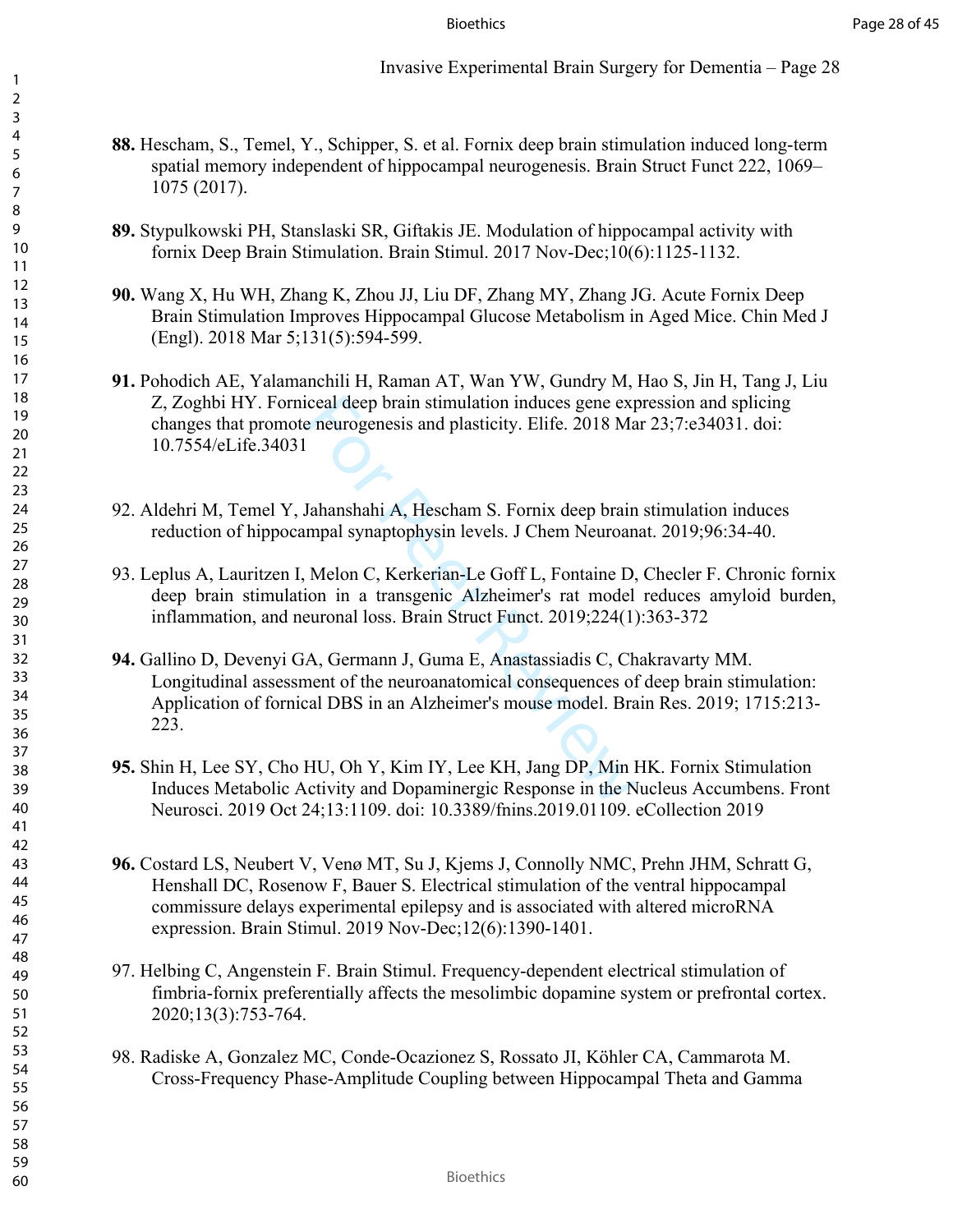$\mathbf{1}$  $\overline{2}$  $\overline{4}$  $\overline{7}$ 

#### Bioethics

Invasive Experimental Brain Surgery for Dementia – Page 29

Oscillations during Recall Destabilizes Memory and Renders It Susceptible to Reconsolidation Disruption. J Neurosci. 2020 Aug 12;40(33):6398-6408.

For Perincip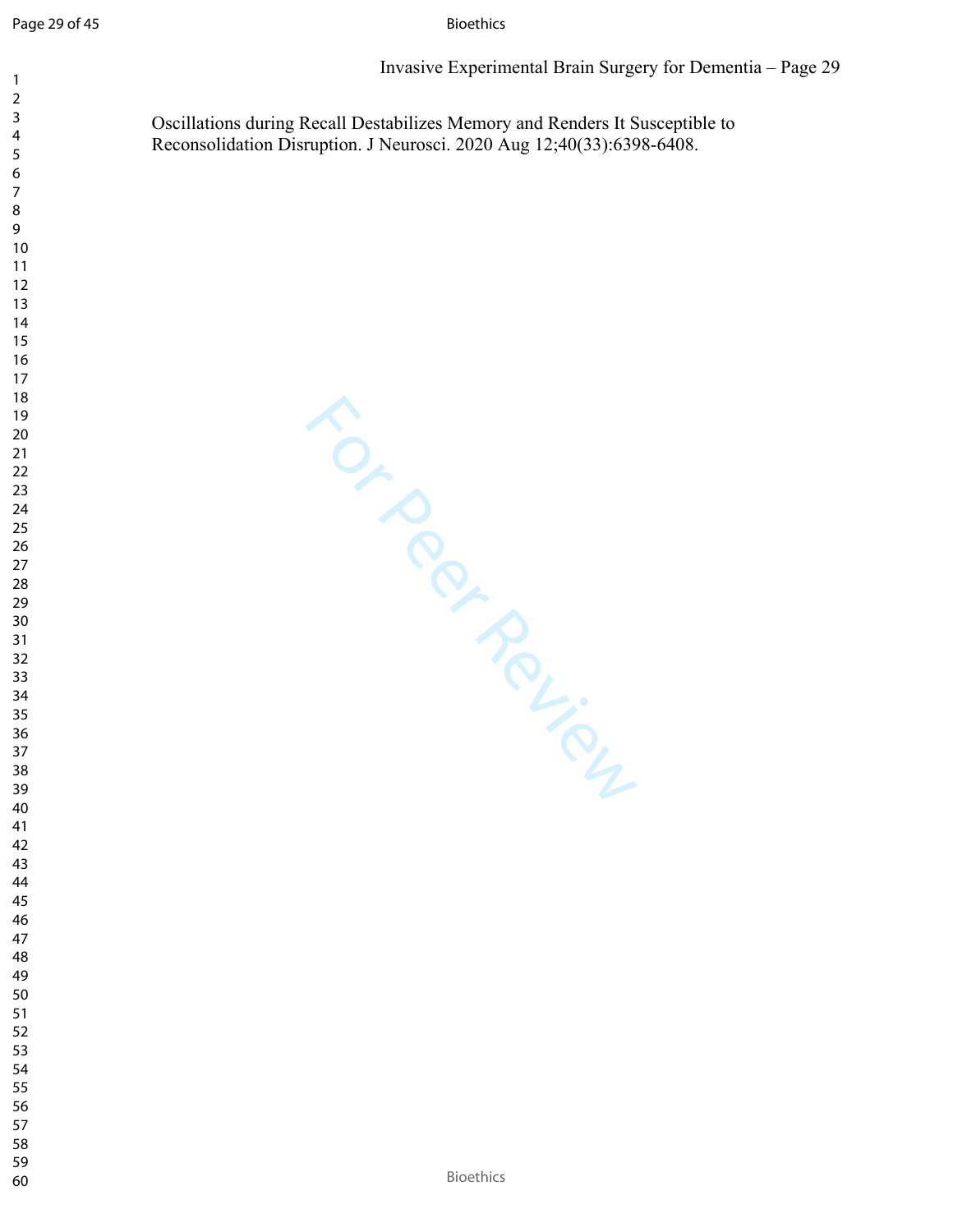**Table 1.** Stem cell trials for AD. LAR\*: Legally acceptable representative; N/A: Not available; PET: Positron Emission Tomography; MRI: magnetic resonance imaging; ADAS-Cog: Alzheimer's Disease Assessment Scale-cognitive Subscale. Source: clinicaltrials.gov 2020.

| Country    | <b>CT Number</b> | Route                 | Age<br>(years) | <b>MMSE</b> | Neurological<br>data                   | Consent                     | <b>Ethics</b><br>Approval | <b>Context (Living and caregiving situation)</b>                                                                                                                                                                                                                                                |
|------------|------------------|-----------------------|----------------|-------------|----------------------------------------|-----------------------------|---------------------------|-------------------------------------------------------------------------------------------------------------------------------------------------------------------------------------------------------------------------------------------------------------------------------------------------|
| <b>USA</b> | NCT02833792      | Intravenous           | $55 - 80$      | $12 - 24$   | $PET (A\beta)$                         | N/A                         | N/A                       | N/A                                                                                                                                                                                                                                                                                             |
| <b>USA</b> | NCT03117738      | Intravenous           | $\geq 50$      | $16 - 26$   | N/A                                    | Subject                     | N/A                       | Adult caregiver who understands the<br>language at the study site, lives with subject<br>or sees subject frequently, and agrees to<br>accompany the subject to each study visit.                                                                                                                |
| <b>USA</b> | NCT02600130      | Intra-venous          | $50 - 80$      | $18 - 24$   | $\overline{\text{PET (A\beta)}}$       | Subject<br>and<br>caregiver | N/A                       | As above for caregiver, plus ability to provide<br>consent; participant lives in the community or<br>assisted living facility, but not in a long-term<br>care nursing facility.                                                                                                                 |
| <b>USA</b> | NCT04228666      | Intravenous           | $50 - 85$      | N/A         | $\overline{\text{PET}}(\text{A}\beta)$ | Subject                     | N/A                       | N/A                                                                                                                                                                                                                                                                                             |
| <b>USA</b> | NCT04482413      | Intravenous           | $\geq 50$      | $20 - 24$   | ADAS-Cog                               | Subject<br>(or assent)      | N/A                       | Patients with one (or more) adult caregiver<br>who is able to read, understand, and speak the<br>language of the study site, who either lives<br>with the subject or sees the subject $\geq 2$<br>hours/day $\geq$ 4 days/week, and who agrees to<br>accompany the subject to each study visit. |
| Korea      | NCT01297218      | Intracerebral         | $50 - 75$      | $10 - 24$   | $PET (A\beta)$                         | Subject                     | N/A                       | N/A                                                                                                                                                                                                                                                                                             |
| Korea      | NCT02899091      | Intravenous           | $\geq$ 50      | $10 - 26$   | $PET (A\beta,$<br>glucose); MRI        | Subject or<br>$LAR*$        | N/A                       | Adult caregiver who can provide information<br>on the subject's condition.                                                                                                                                                                                                                      |
| Korea      | NCT02054208      | Intra-<br>ventricular | $50 - 85$      | $18 - 26$   | PET $(A\beta)$ ;<br><b>MRI</b>         | Subject or<br>$LAR*$        | N/A                       | N/A                                                                                                                                                                                                                                                                                             |
| Korea      | NCT01696591      | Intracerebral         | $50 - 75$      | N/A         | $PET(A\beta)$                          | Subject                     | N/A                       | Enrolled and completed the Phase I clinical<br>trial (NCT01297218).                                                                                                                                                                                                                             |
| Korea      | NCT03172117      | Intra-<br>ventricular | $50 - 86$      | N/A         | $\rm N/A$                              | Subject or<br>$LAR*$        | N/A                       | Enrolled and completed Phase 1/2a clinical<br>trial of NEUROSTEM® (NCT03172117).                                                                                                                                                                                                                |
| China      | NCT01547689      | Intravenous           | $50 - 85$      | $3 - 20$    | N/A                                    | Subject                     | N/A                       | N/A                                                                                                                                                                                                                                                                                             |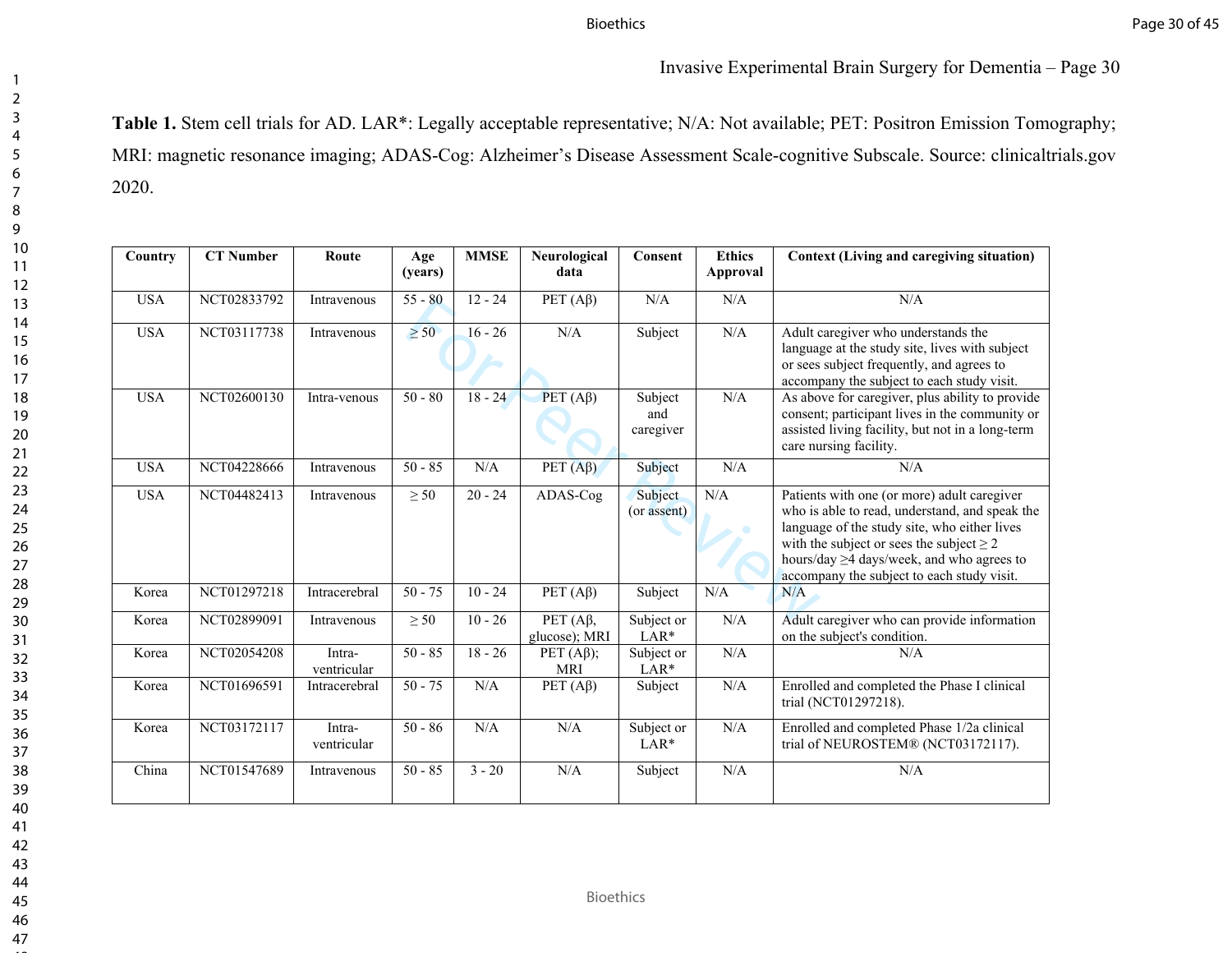## Page 31 of 45

Bioethics

Invasive Experimental Brain Surgery for Dementia – Page 31

| For Peer Review<br><b>Bioethics</b> | China | NCT02672306 | Intravenous | $50 - 85$ | $3 - 20$ | $\rm N/A$ | Subject | $\rm N/A$ | Home monitoring available. |
|-------------------------------------|-------|-------------|-------------|-----------|----------|-----------|---------|-----------|----------------------------|
|                                     |       |             |             |           |          |           |         |           |                            |
|                                     |       |             |             |           |          |           |         |           |                            |
|                                     |       |             |             |           |          |           |         |           |                            |
|                                     |       |             |             |           |          |           |         |           |                            |
|                                     |       |             |             |           |          |           |         |           |                            |
|                                     |       |             |             |           |          |           |         |           |                            |
|                                     |       |             |             |           |          |           |         |           |                            |
|                                     |       |             |             |           |          |           |         |           |                            |
|                                     |       |             |             |           |          |           |         |           |                            |
|                                     |       |             |             |           |          |           |         |           |                            |
|                                     |       |             |             |           |          |           |         |           |                            |
|                                     |       |             |             |           |          |           |         |           |                            |
|                                     |       |             |             |           |          |           |         |           |                            |
|                                     |       |             |             |           |          |           |         |           |                            |
|                                     |       |             |             |           |          |           |         |           |                            |
|                                     |       |             |             |           |          |           |         |           |                            |
|                                     |       |             |             |           |          |           |         |           |                            |
|                                     |       |             |             |           |          |           |         |           |                            |
|                                     |       |             |             |           |          |           |         |           |                            |
|                                     |       |             |             |           |          |           |         |           |                            |
|                                     |       |             |             |           |          |           |         |           |                            |
|                                     |       |             |             |           |          |           |         |           |                            |
|                                     |       |             |             |           |          |           |         |           |                            |
|                                     |       |             |             |           |          |           |         |           |                            |
|                                     |       |             |             |           |          |           |         |           |                            |
|                                     |       |             |             |           |          |           |         |           |                            |
|                                     |       |             |             |           |          |           |         |           |                            |
|                                     |       |             |             |           |          |           |         |           |                            |
|                                     |       |             |             |           |          |           |         |           |                            |
|                                     |       |             |             |           |          |           |         |           |                            |
|                                     |       |             |             |           |          |           |         |           |                            |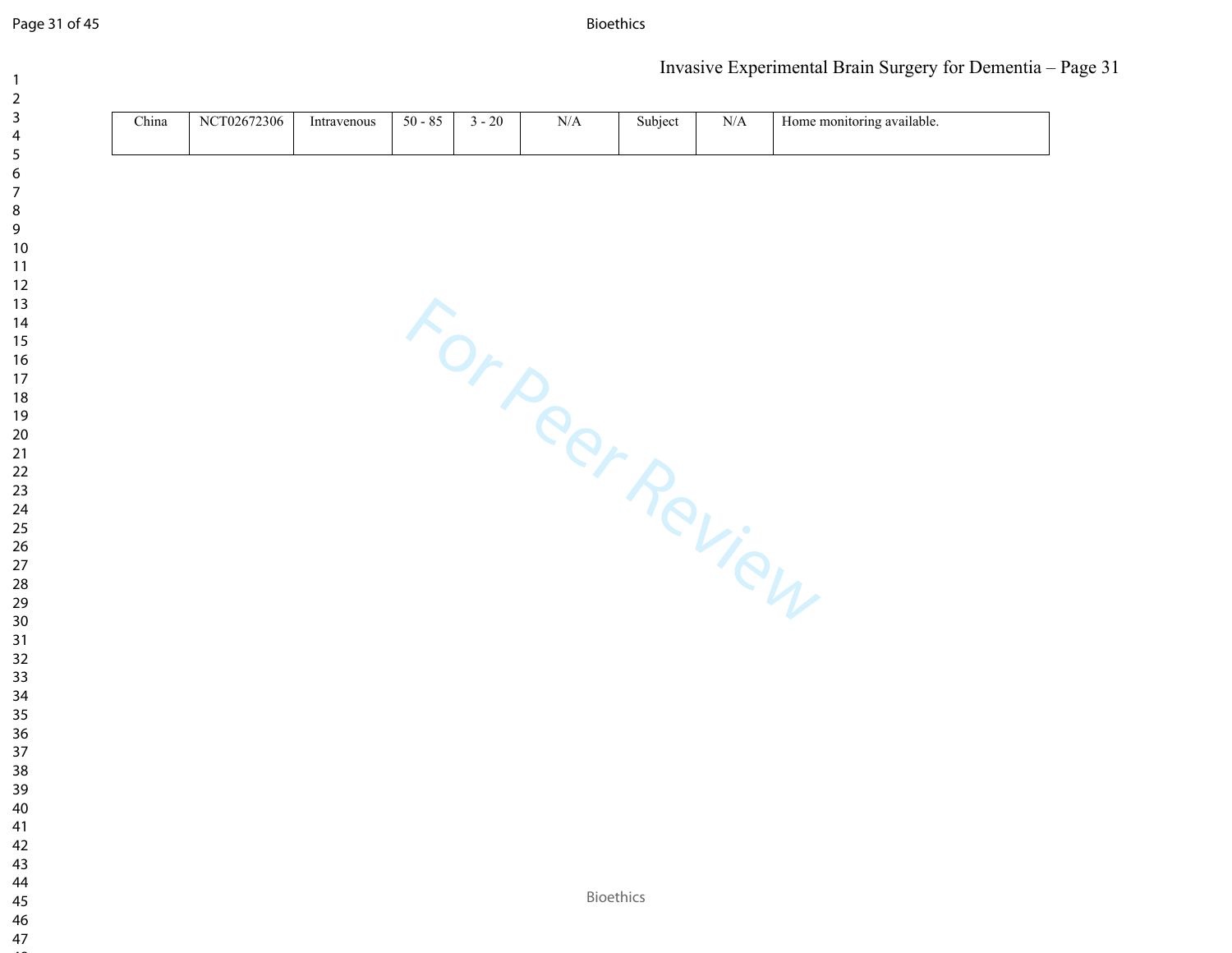**Table 2.** DBS for AD. N/A: Not available; MRI: Magnetic Resonance Imaging; PET: Positron Emission Tomography; CDR: Clinical Dementia Rating; ADAS-Cog: Alzheimer's Disease Assessment Scale-cognitive Subscale. Source: clinicaltrials.gov 2020.

| Country                        | <b>CT Number</b> | <b>Brain</b><br>Region                        | Age<br>(years) | <b>MMSE</b>                                                             | Neurological<br>data       | Consent                                                      | <b>Ethics</b><br>Approval | <b>Context (Living and caregiving situation)</b>                                                                                                                                              |
|--------------------------------|------------------|-----------------------------------------------|----------------|-------------------------------------------------------------------------|----------------------------|--------------------------------------------------------------|---------------------------|-----------------------------------------------------------------------------------------------------------------------------------------------------------------------------------------------|
| USA,<br>Canada, and<br>Germany | NCT03622905      | Fornix                                        | $\geq 65$      | $N/A$ ; CDR<br>global of 0.5 -<br>$1.0$ ; ADAS-<br>Cog 11 of 10 -<br>24 | CSF (Tau and<br>$A\beta$ ) | Subject<br>and<br>caregiver                                  | N/A                       | Has an available caregiver or other<br>appropriate knowledgeable informant who<br>can reliably report on daily activities and<br>function and signs the informed consent for<br>participation |
| <b>USA</b>                     | NCT01559220      | N/A                                           | $45 - 85$      | N/A                                                                     | N/A                        | N/A                                                          | N/A                       | N/A                                                                                                                                                                                           |
| <b>USA</b> and<br>Canada       | NCT01608061      | Fornix                                        | $45 - 85$      | N/A                                                                     | $\rm N/A$                  | N/A                                                          | $\rm N/A$                 | Caregiver who is willing to participate;<br>participant living at home and likely to<br>remain at home for the study duration.                                                                |
| Canada                         | NCT00658125      | Fornix                                        | $40 - 80$      | $20 - 28$                                                               | N/A                        | N/A                                                          | N/A                       | N/A                                                                                                                                                                                           |
| China                          | NCT03115814      | Fornix                                        | $40 - 80$      | $0 - 10$                                                                | N/A                        | Signed<br>informed<br>consent<br>(no<br>specific<br>details) | N/A                       | N/A                                                                                                                                                                                           |
| China                          | NCT03352739      | Fornix or<br>nucleus<br>basalis of<br>Meynert | $45 - 75$      | N/A; CDR of<br>$1.0 - 2.0$                                              | PET $(A\beta)$             | Subject                                                      | N/A                       | N/A                                                                                                                                                                                           |
| China                          | NCT02253043      | $\rm N/A$                                     | $40 - 80$      | $20 - 28$                                                               | $\rm N/A$                  | $\rm N/A$                                                    | N/A                       | N/A                                                                                                                                                                                           |
| Germany                        | NCT01094145      | Nucleus<br>basalis of<br>Meynert              | $60 - 80$      | $> 18, \le 26$                                                          | N/A                        | Subject<br>and at<br>least two<br>family<br>members          | N/A                       | N/A                                                                                                                                                                                           |
| France                         | NCT00947934      | Fornix                                        | $50 - 70$      | $20 - 24$                                                               | N/A                        | Subject                                                      | N/A                       | Participants covered by social security.                                                                                                                                                      |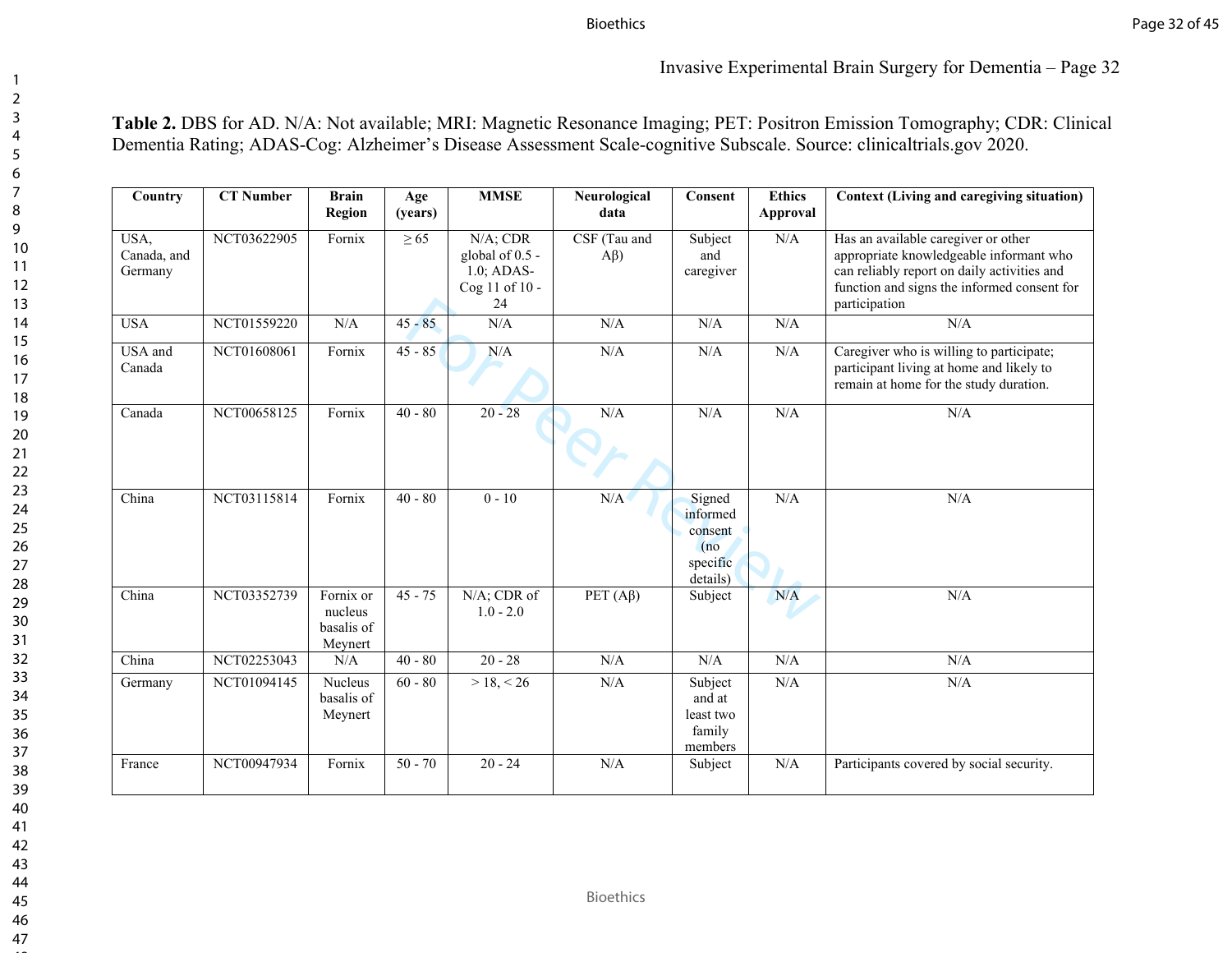## Page 33 of 45

 

#### Bioethics

## Invasive Experimental Brain Surgery for Dementia – Page 33

| France | NCT00888056 | Hypothala<br>mus/forni                        | $50 - 65$ | $20 - 24$        | MRI and PET                                           | Subject                                                       | N/A | Affiliated to the French national health and<br>pensions organization |
|--------|-------------|-----------------------------------------------|-----------|------------------|-------------------------------------------------------|---------------------------------------------------------------|-----|-----------------------------------------------------------------------|
| Spain  | NCT03290274 | Fornix or<br>nucleus<br>basalis of<br>Meynert | $50 - 80$ | $N/A$ ; CDR of 1 | CSF (Tau, p-tau<br>or $A\beta$ ) or PET<br>$(A\beta)$ | Subject<br>and<br>caregiver<br>or legal<br>representa<br>tive | N/A | N/A                                                                   |

For Peer Review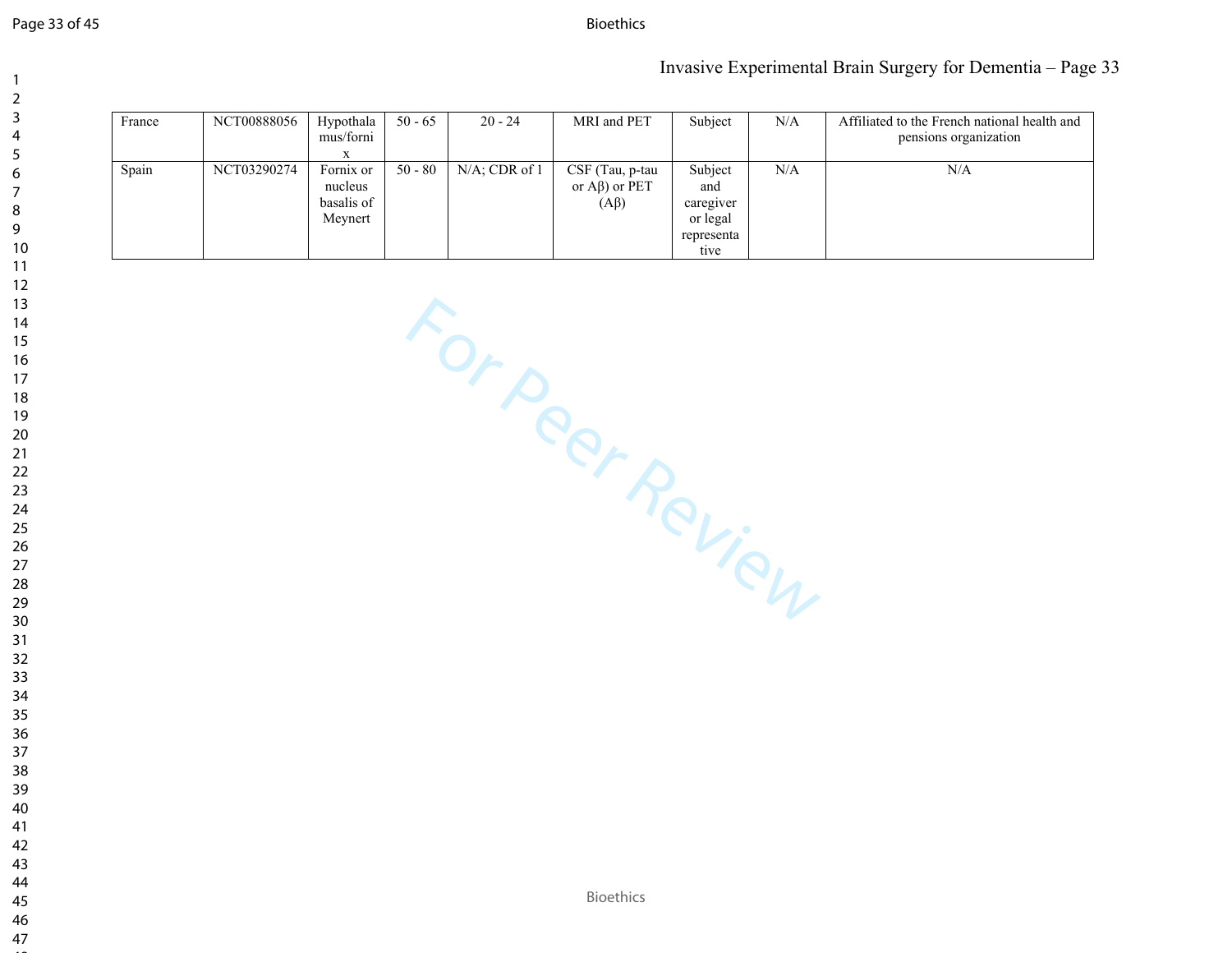| Country    | <b>CT Number</b> | <b>Delivery</b><br>Mode                     | Age<br>(years) | <b>MMSE</b> | Neurological<br>data | Consent                                                                               | <b>Ethics Approval</b> | <b>Context (Living and</b><br>caregiving situation)   |
|------------|------------------|---------------------------------------------|----------------|-------------|----------------------|---------------------------------------------------------------------------------------|------------------------|-------------------------------------------------------|
| <b>USA</b> | NCT00017940      | Intracerebral<br>via fibroblasts            | $\geq 50$      | N/A         | N/A                  | Subject                                                                               | N/A                    | Available for many visits<br>in CA in the first year. |
| <b>USA</b> | NCT00087789      | Intracerebral -<br>AAV-mediated<br>delivery | $50 - 80$      | $16 - 28$   | N/A                  | Subject and<br>surrogate/legally<br>authorized power<br>of attorney/family<br>member. | $\rm N/A$              | N/A                                                   |
| <b>USA</b> | NCT00876863      | Intracerebral -<br>AAV-mediated<br>delivery | $55 - 80$      | N/A         | N/A                  | N/A                                                                                   | N/A                    | Study partner who can<br>attend all study visits.     |
| <b>USA</b> | NCT03634007      | Intracisternal                              | $\geq$ 50      | N/A         | N/A                  | Subject or LAR                                                                        | N/A                    | N/A                                                   |

**Table 3.** Gene therapy for AD (nerve growth factor). N/A: Not available. Source: clinicaltrials.gov 2020.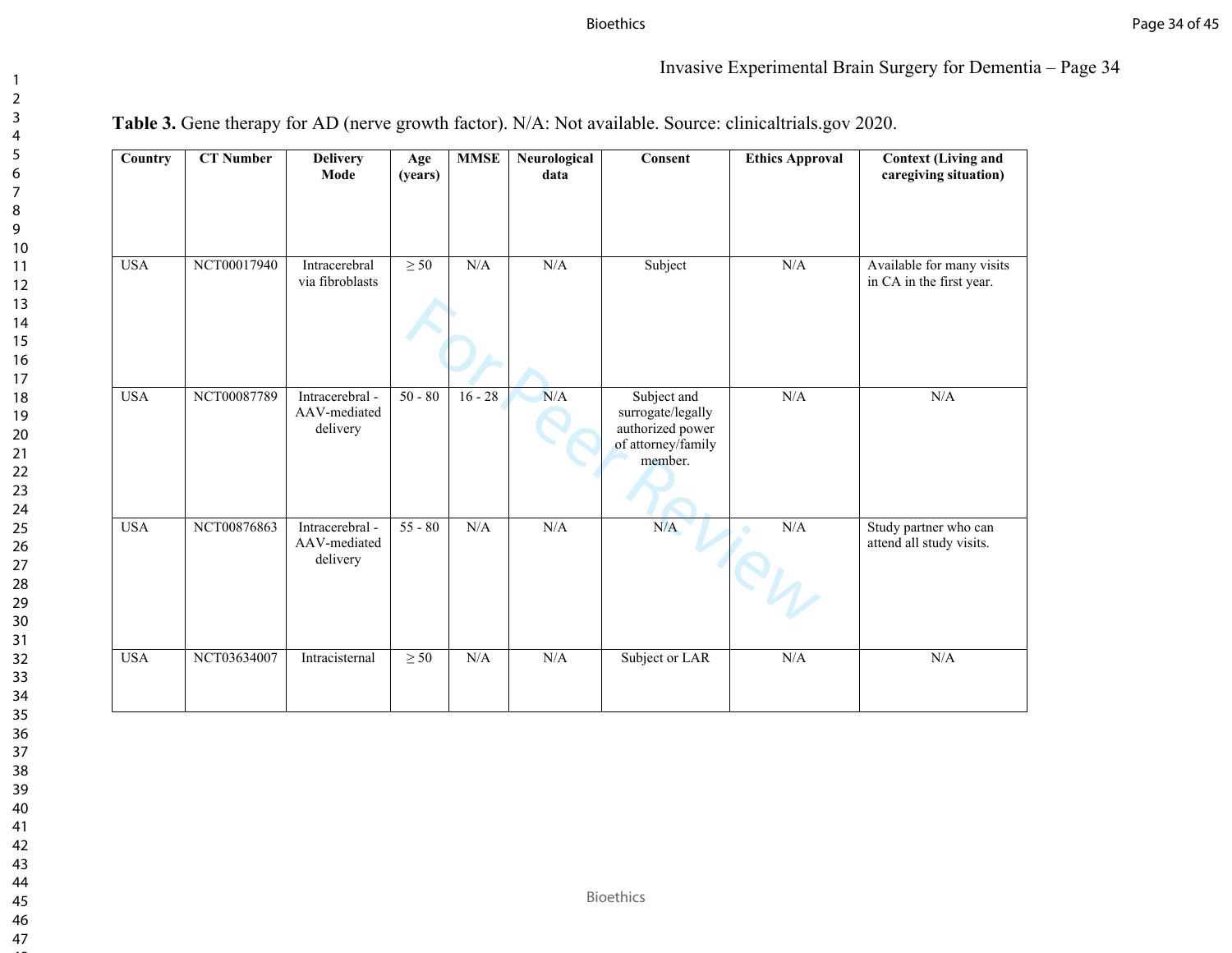## Page 35 of 45

## Bioethics

## Invasive Experimental Brain Surgery for Dementia – Page 35

| Sweden | NCT01163825 | $Intraceebral -$<br>encapsulated<br>cell<br>biodelivery | $50 - 80$ | $15 - 24$ | N/A | Subject and<br>caregiver | Informed consent<br>must be obtained<br>from the subject<br>together with a<br>close caregiver, in<br>accordance with the<br>requirements of the | Caregiver who can assist<br>in trial protocol<br>compliance and is willing<br>to provide the information<br>required at assessment<br>interviews. |
|--------|-------------|---------------------------------------------------------|-----------|-----------|-----|--------------------------|--------------------------------------------------------------------------------------------------------------------------------------------------|---------------------------------------------------------------------------------------------------------------------------------------------------|
|        |             |                                                         |           |           |     |                          | ethics committee.                                                                                                                                |                                                                                                                                                   |

For Peer Review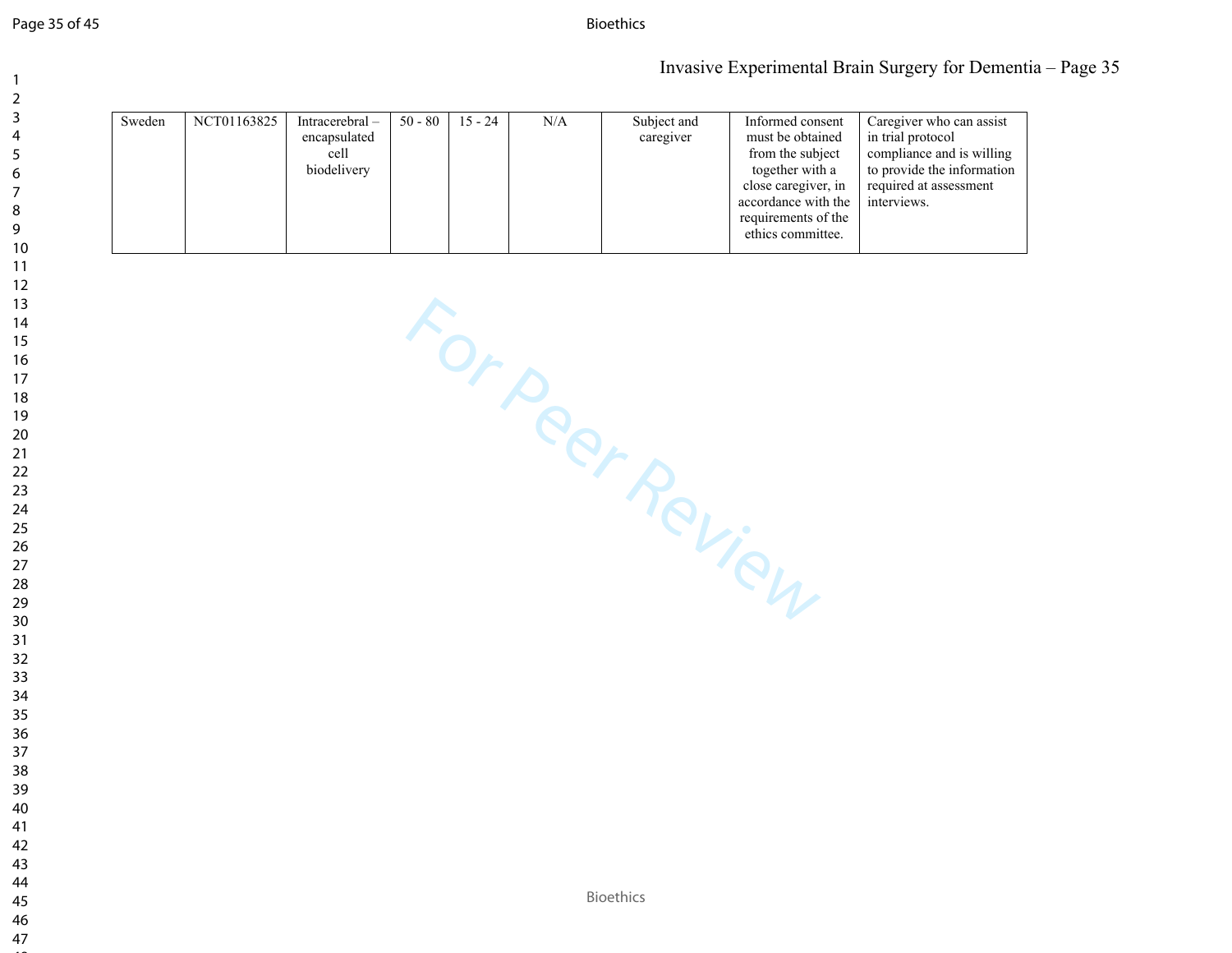**Table 4.** Properties of different invasive neurotechnologies being tested for dementia. The trials provided in this table are illustrative only.

|                                                                  | Deep brain stimulation                                                                                                                                                                                                                                                  | Stem cell therapy                                                                                                                    | Gene therapy                                                                                                                                       |
|------------------------------------------------------------------|-------------------------------------------------------------------------------------------------------------------------------------------------------------------------------------------------------------------------------------------------------------------------|--------------------------------------------------------------------------------------------------------------------------------------|----------------------------------------------------------------------------------------------------------------------------------------------------|
| Possible risks                                                   | Intraoperative events such as<br>vasovagal response, hypotension,<br>seizure, asymptomatic intracerebral<br>haemorrhage, asymptomatic<br>intraventricular haemorrhage and<br>ischemic infarction associated with<br>hemiparesis, and/or decreased<br>consciousness (65) | Teratoma formation,<br>immunological reactions,<br>unpredictable cell migration,<br>and long-term health effects<br>yet unknown (66) | In vivo gene therapy: Immune<br>response to viral particles;<br>genotoxicity through random<br>integration of vector genomes<br>to host DNA $(67)$ |
| Reversibility                                                    | Partially reversible                                                                                                                                                                                                                                                    | Irreversible when cells are<br>directly introduced.                                                                                  | Irreversible                                                                                                                                       |
| Re-introduction of<br>AD-linked<br>mutations or<br>polymorphisms | Not applicable                                                                                                                                                                                                                                                          | Yes, for autologous cells,<br>unless they are in a reservoir<br>and not directly in contact<br>with other cells.                     | Yes, for delivery via<br>autologous cells (ex vivo gene<br>therapy), unless the mutations<br>were corrected in the re-<br>introduced cells.        |
| <b>Illustrative trials</b>                                       |                                                                                                                                                                                                                                                                         |                                                                                                                                      |                                                                                                                                                    |
| <b>Clinical trial</b><br>number                                  | NCT01608061 (11,68)                                                                                                                                                                                                                                                     | NCT01297218,<br>NCT01696591 (69)                                                                                                     | NCT00087789 (70)                                                                                                                                   |
| Phase                                                            | II (pivotal)                                                                                                                                                                                                                                                            | I (pilot)                                                                                                                            | I (pilot)                                                                                                                                          |
| Number of<br>participants                                        | 42                                                                                                                                                                                                                                                                      | 9                                                                                                                                    | 10                                                                                                                                                 |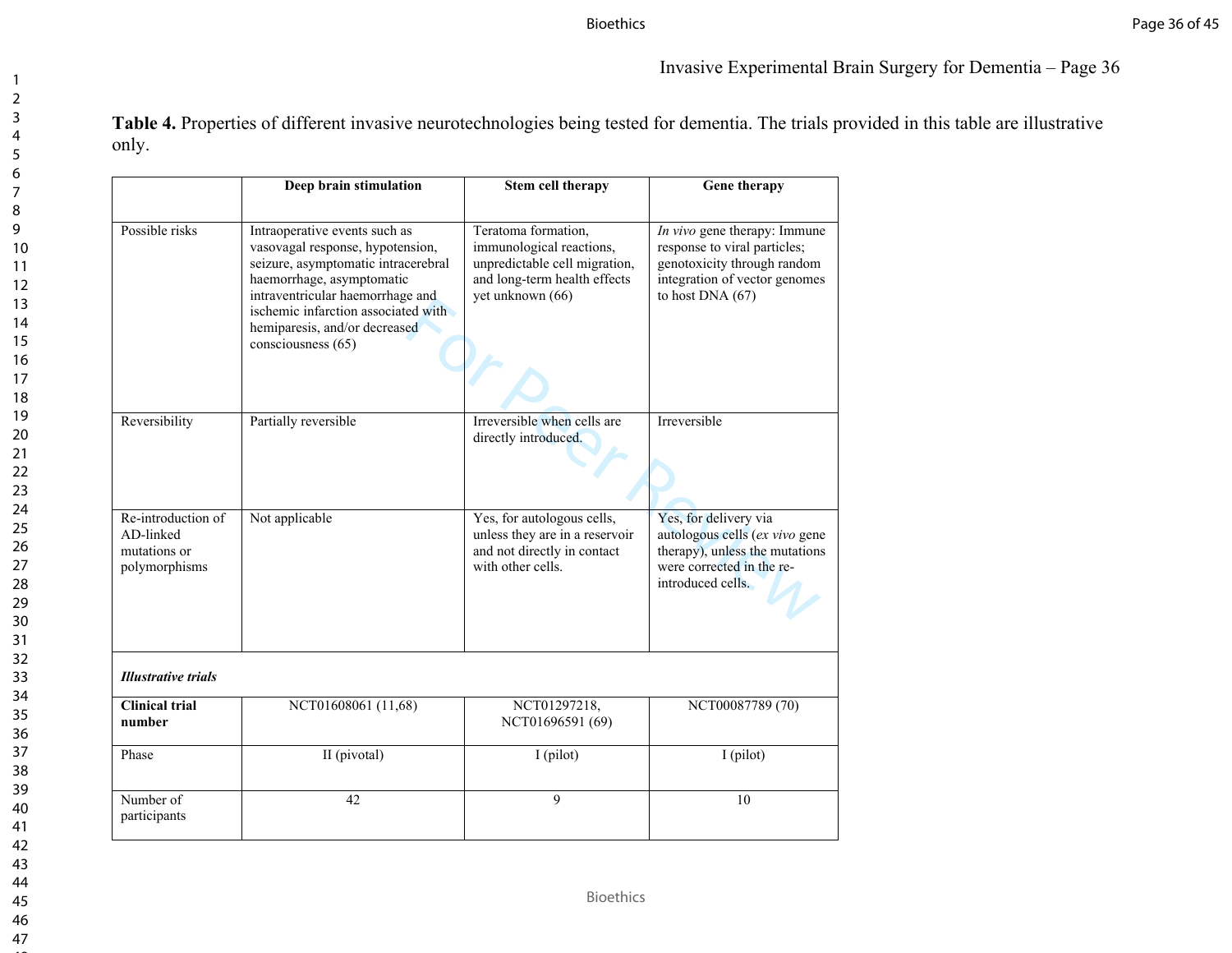Page 37 of 45

| <b>MMSE</b>                                                   | No range mentioned                                                                                                                                                                                                                                                                    | $10 - 24$                                                                                                                                                  | $16 - 28$                                                                                                                                                        |
|---------------------------------------------------------------|---------------------------------------------------------------------------------------------------------------------------------------------------------------------------------------------------------------------------------------------------------------------------------------|------------------------------------------------------------------------------------------------------------------------------------------------------------|------------------------------------------------------------------------------------------------------------------------------------------------------------------|
| ADAS-Cog                                                      | $12 - 24$                                                                                                                                                                                                                                                                             | $15 - 21$                                                                                                                                                  | No range mentioned                                                                                                                                               |
| Stimulation<br>parameters/ Cell<br>source/ Delivery<br>method | 3.0 - 3.5 V, 130 Hz, 90 µs                                                                                                                                                                                                                                                            | Umbilical cord mesenchymal<br>stem cells                                                                                                                   | Nerve growth factor-gene<br>carrying adeno-associated<br>virus                                                                                                   |
| Region of injection/<br>implantation                          | Fornix (bilateral)                                                                                                                                                                                                                                                                    | Hippocampus (bilateral),<br>precuneus (unilateral)                                                                                                         | Nucleus basalis of Meynert<br>(bilateral)                                                                                                                        |
| Safety outcome                                                | First 12 months: Four acute device<br>or procedure-related safety events in<br>three participants and three long-<br>term serious therapy-related event in<br>one participant who did not receive<br>stimulation; 13 to 24 months: 24<br>SAEs were reported by eight<br>participants. | No severe acute or long-term<br>side effects                                                                                                               | No unusual surgical<br>complication except for<br>hygroma; few adverse events<br>unrelated to intervention; one<br>participant died due to failure<br>to thrive. |
| Efficacy outcome                                              | Possible benefit for older<br>participants (<65 yrs); however,<br>potential initial deleterious effect in<br>younger people with AD (<65 yrs)                                                                                                                                         | Faster rate of decline<br>compared to the standard rate<br>in people with AD<br>(potentially due to<br>recruitment of participants<br>with early onset AD) | Recipients of the highest viral<br>dose demonstrated the least<br>amount of cognitive decline.                                                                   |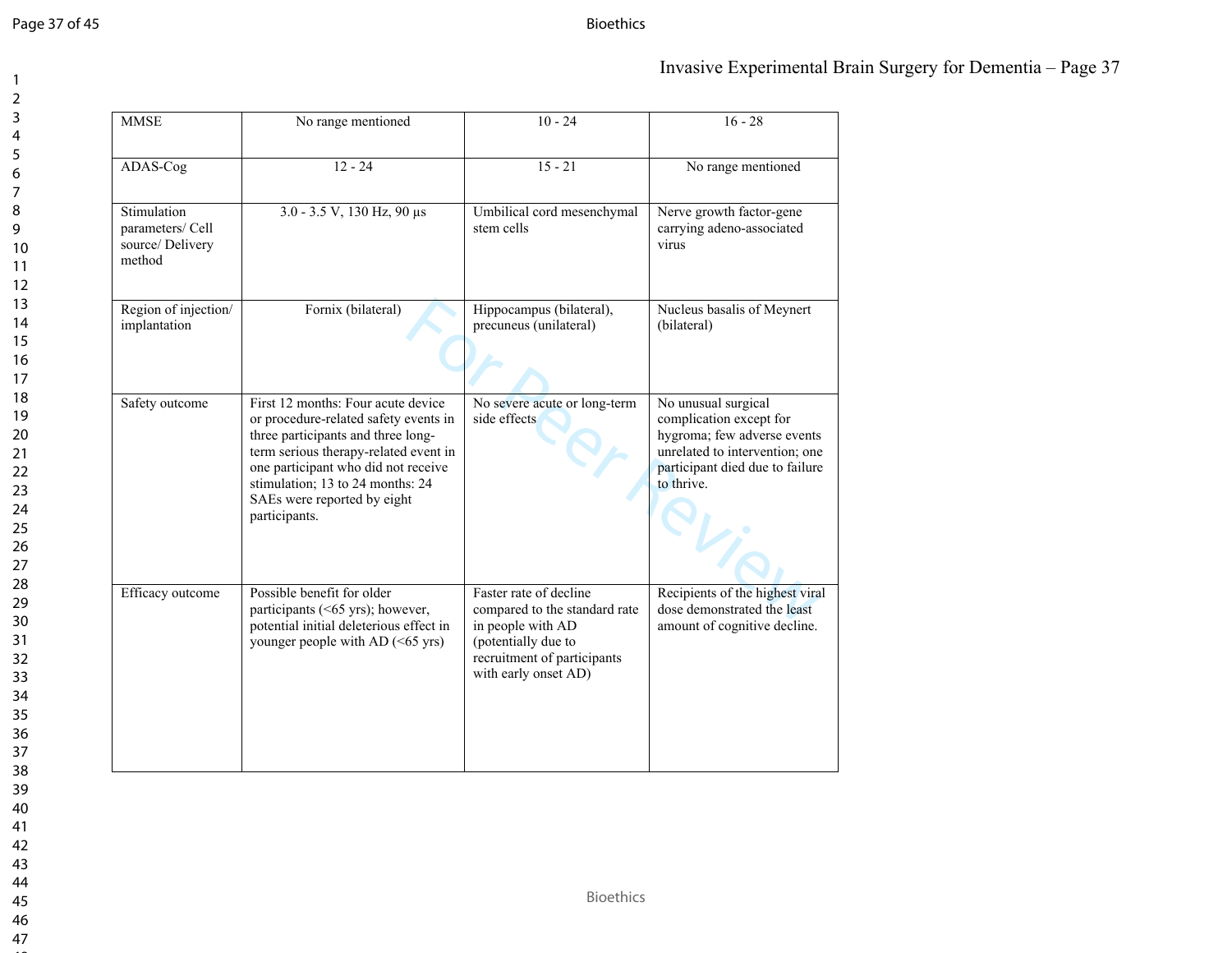## **Table 5.** Recommendations for ethics guidance.

|                |                                           | Mental incapacity, compromised,<br>or fluctuating mental capacity                                                                                                                                                                                                                                          | Mental capacity, foreseeable progression to<br>incapacity to make research decisions during trial<br>participation                                                                                                                                                                                                                                                                                                                                                                              | Mental capacity to give<br>valid, voluntary, and<br>informed consent to<br>participate in all phases<br>of trial                                                    | Articles from the<br><b>Declaration of</b><br>Helsinki |
|----------------|-------------------------------------------|------------------------------------------------------------------------------------------------------------------------------------------------------------------------------------------------------------------------------------------------------------------------------------------------------------|-------------------------------------------------------------------------------------------------------------------------------------------------------------------------------------------------------------------------------------------------------------------------------------------------------------------------------------------------------------------------------------------------------------------------------------------------------------------------------------------------|---------------------------------------------------------------------------------------------------------------------------------------------------------------------|--------------------------------------------------------|
|                | Risk<br>minimization                      | Risk must be minimized. Trials<br>should not be explored in humans<br>unless strong empirical evidence<br>promises superior or expected<br>benefits to the standard of care and<br>non-inferiority in terms of the likely<br>harms and burdens compared to<br>standard therapy or alternative<br>research. | Risks ought to be mitigated or removed. Any research<br>decision potentially needed to be taken under foreseeable<br>incapacity should only be about options involving<br>minimal harm. The informed consent should<br>prospectively inform about any kind of research<br>decisions that may eventually become necessary in a<br>state of incapacity. All options of those decisions need to<br>be discussed with patients in great detail and in advance<br>before consenting to the research. | Risks ought to be<br>mitigated or removed.                                                                                                                          | Art. 16, 17, and 18                                    |
|                | Direct benefit<br>and non-minimal<br>risk | Either direct benefits need to be<br>empirically demonstrated, or only<br>interventions posing minimal risk or<br>minor increase in minimal risk are to<br>be investigated.                                                                                                                                | Risks ought to be mitigated or removed. Any research<br>decision potentially needed to be taken under foreseeable<br>incapacity should only be about options involving<br>minimal harm. The informed consent should<br>prospectively inform about any kind of research<br>decisions that may eventually become necessary in a<br>state of incapacity. All options of those decisions need to<br>be discussed with patients in great detail and in advance<br>before consenting to the research. | Participants are free to<br>decide to take as much<br>risk in altruistic research<br>as they wish.<br>Underrepresented groups<br>should gain access to<br>research. | Art. 13 and 28                                         |
| $\overline{3}$ | Group benefits<br>and minimal risk        | Interventions with no direct medical<br>benefit (non-therapeutic) can be<br>tested for group benefits only if<br>these are clinically meaningful and<br>the research poses minimal risk or<br>minor increase.                                                                                              | Risks ought to be mitigated or removed.                                                                                                                                                                                                                                                                                                                                                                                                                                                         | Participants are free to<br>decide to take as much<br>risk in altruistic research<br>as they wish.<br>Underrepresented groups<br>should gain access to<br>research. | Art. 28                                                |
|                | Research<br>rationale validity            | The rationale is justified by<br>empirical data and an exhaustive and<br>specific literature assessment<br>explicitly unveiling any potential                                                                                                                                                              | The rationale is justified by empirical data and an<br>exhaustive and specific literature assessment explicitly<br>unveiling any potential inconsistencies and knowledge<br>gaps (Systematic Review).                                                                                                                                                                                                                                                                                           | If the research rationale is<br>not based on a systematic<br>review of the literature or<br>if it is plainly<br>exploratory, this needs to                          | Art. 21 and 22                                         |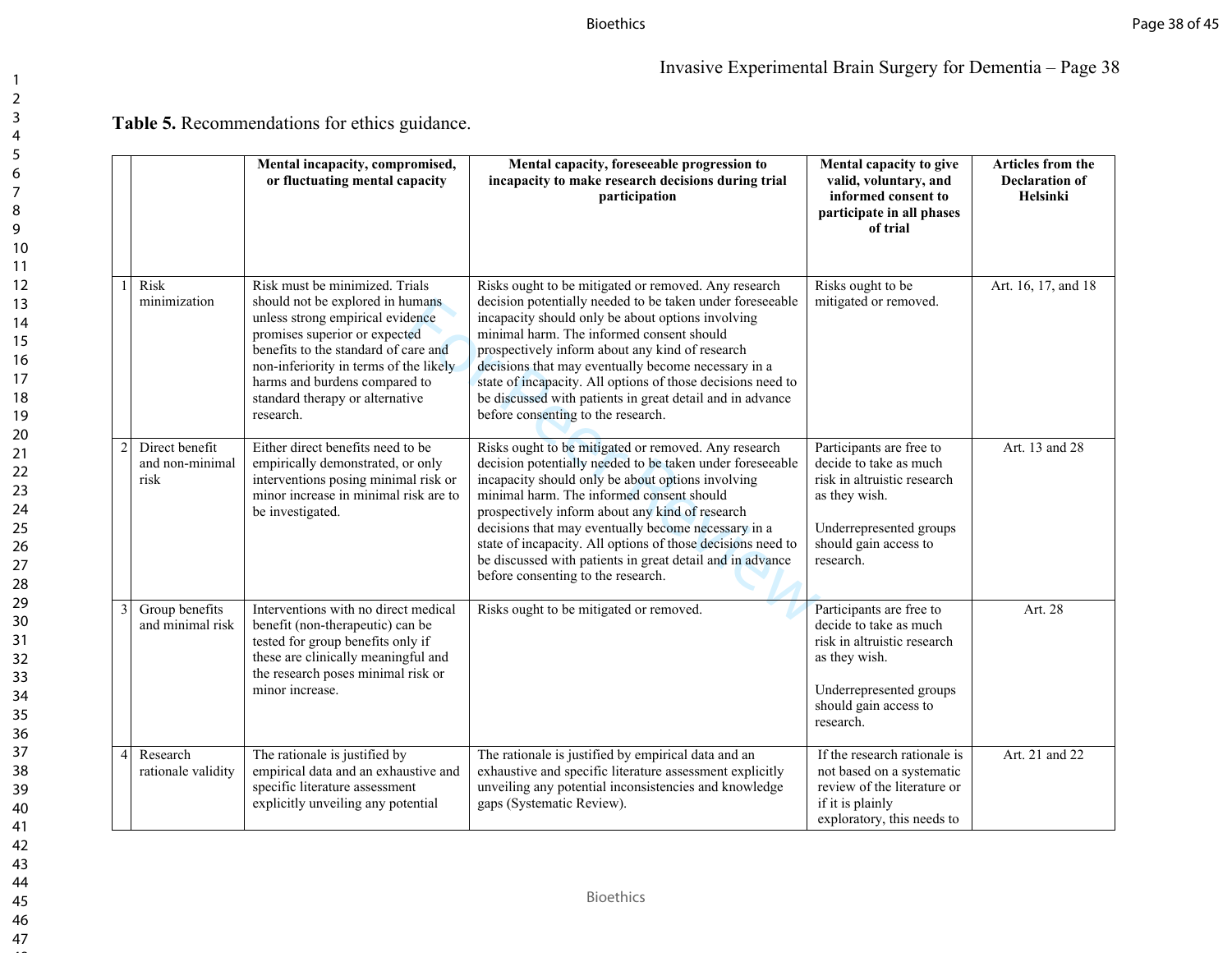|                |                                                              | inconsistencies and knowledge gaps<br>(Systematic Review).                                                                                                                                                                                   |                                                                                                                                                                                                         | be communicated in the<br>informed consent.                                                                                                                                         |                     |
|----------------|--------------------------------------------------------------|----------------------------------------------------------------------------------------------------------------------------------------------------------------------------------------------------------------------------------------------|---------------------------------------------------------------------------------------------------------------------------------------------------------------------------------------------------------|-------------------------------------------------------------------------------------------------------------------------------------------------------------------------------------|---------------------|
| 5 <sup>1</sup> | Exhausted<br>research<br>alternatives                        | The examination of less risky<br>alternatives should be offered and<br>receive research priority.                                                                                                                                            | The examination of less risky alternatives should be<br>offered and receive research priority.                                                                                                          | The examination of less<br>risky alternatives should<br>be offered and receive<br>research priority.                                                                                | Art. 21             |
| 61             | Necessity of the<br>research and<br>non-<br>replaceability   | If the full or parts of research<br>question can be answered by<br>performing research enrolling a<br>different cohort of patients (e.g.,<br>people with AD with less cognitive<br>decline), then such cohort should be<br>enrolled instead. | If the full or parts of research question can be answered<br>by performing research enrolling cohorts without<br>foreseeable progression to incapacity, then such cohort<br>should be enrolled instead. | Human subjects to be<br>enrolled should be<br>informed why the<br>research they are about to<br>participating in is<br>necessary for answering<br>the research question at<br>hand. | Art. 20             |
| 7              | Research load<br>minimization                                | Non-therapeutic parts of a research<br>protocol yielding no direct benefit<br>should be minimized.                                                                                                                                           | Non-therapeutic parts of a research protocol yielding no<br>direct benefit should be minimized as soon as enrolled<br>patients lack the capacity to consent.                                            | If transparently<br>communicated in the<br>informed consent,<br>patients can participate in<br>as much additional<br>research parts and testing<br>as they may wish.                | Art. 16, 17, and 18 |
| 8 <sup>1</sup> | Co-consent<br>(supported<br>decision<br>making)              | Without co-decision maker, no<br>participation in invasive<br>neurotechnological trials should be<br>allowed unless there is strong<br>evidence for a direct therapeutic<br>benefit or only minimal risk.                                    | No participation without co-decision maker unless firm<br>evidence establishes the tested intervention's safety and<br>efficacy.                                                                        | Not applicable                                                                                                                                                                      | Art. 30             |
| 9              | Continued assent<br>and continuous<br>respect for<br>dissent | The right of research subjects to<br>discontinue participation must be<br>always respected.                                                                                                                                                  | The right of research subjects to discontinue<br>participation must be always respected.                                                                                                                | The right of participants<br>to discontinue<br>participation must be<br>always be respected s.                                                                                      | Art. 29             |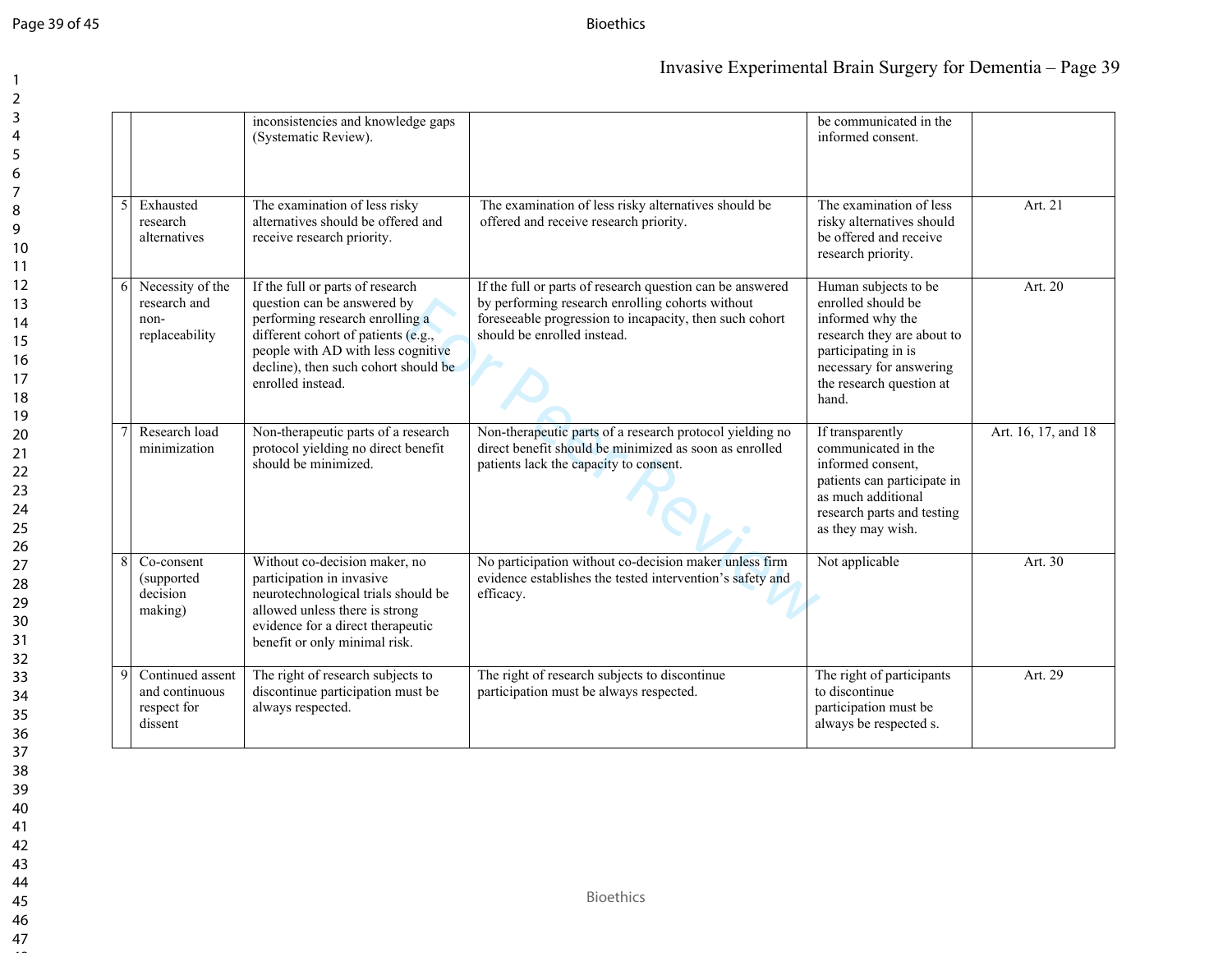$\overline{\mathbf{1}}$  $\overline{2}$  $\overline{4}$  $\overline{7}$ 

Invasive Experimental Brain Surgery for Dementia – Page 40

For Peer Review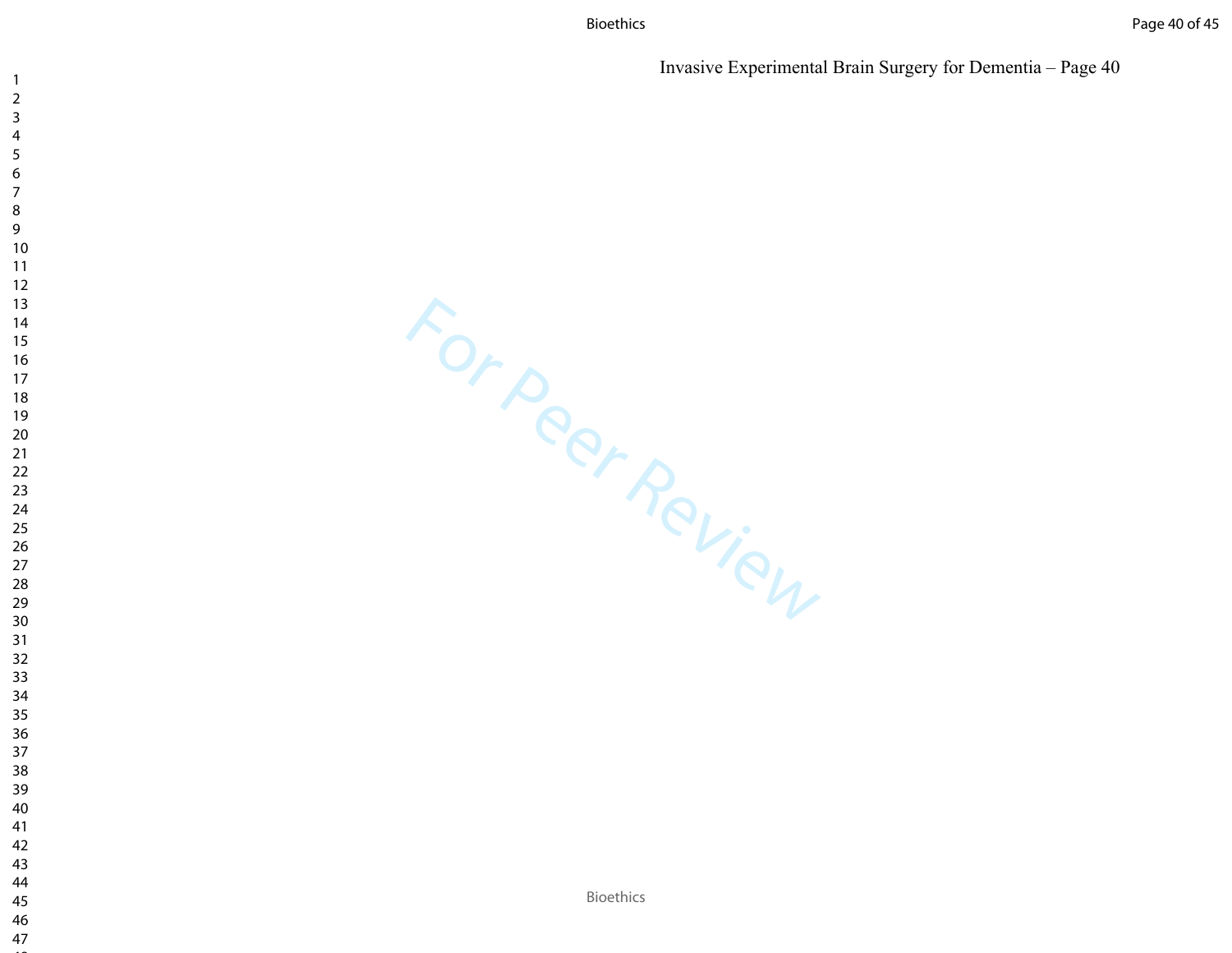Bioethics

Invasive Experimental Brain Surgery for Dementia – Page 41

## **Figure Legends**

**Figure 1:** Number of studies assessing the use of invasive brain technologies in people with dementia through December 31, 2020 ( $n = 49$ ). Search limited to deep brain stimulation (DBS), stem cell therapy, and gene therapy. Source: clinicaltrials.gov.

Figure 2: Estimated number of past/present/future participants in studies assessing the use of invasive brain technologies (deep brain stimulation [DBS], stem cell therapy, and gene therapy) in people with dementia until December 31, 2020 ( $n = 11,801$ ). Source: clinicaltrials.gov.

**Figure 3.** Geographic distribution of the number of past/current/future people with AD enrolled in clinical trials involving invasive neurotechnological interventions. Source: clinicaltrials.gov (December 31, 2020)

Review Review **Figure 4.** Timeline of initial clinical trials and animal studies on fornix deep brain stimulation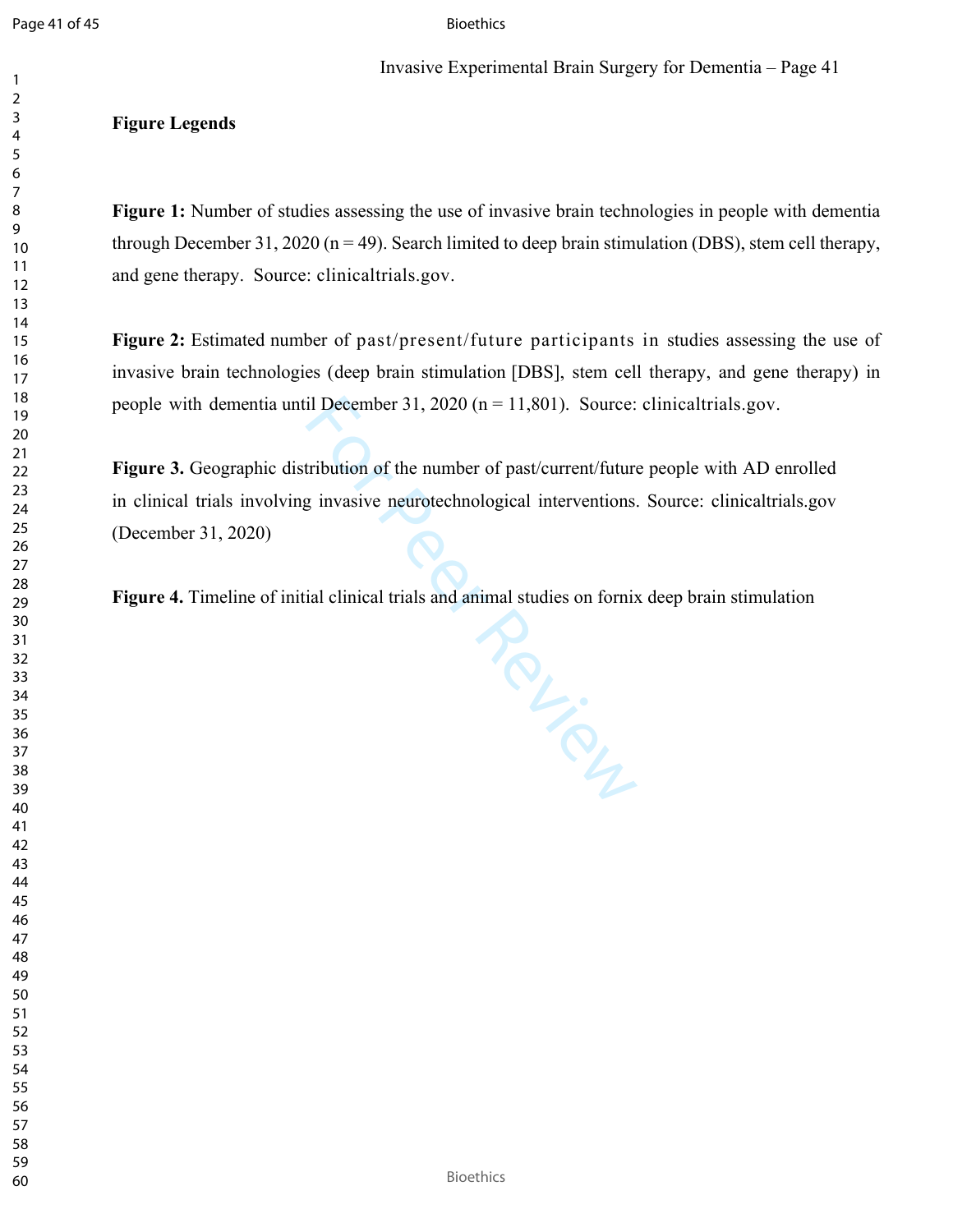

Invasive Experimental Brain Surgery for Dementia – Page 42

2003 2004 2005 2007 2009 2010 2011 2012 2013 2014 2015 2016 2017 2018<br>
Year<br>
1: Number of studies using invasive brain technologies in people with<br>
ther 31, 2020 (n = 49). Search limited to deep brain stimulation (DBS), s **Figure 1:** Number of studies using invasive brain technologies in people with dementia through December 31, 2020 ( $n = 49$ ). Search limited to deep brain stimulation (DBS), stem cell therapy, and gene therapy. Source: clinicaltrials.gov.

Bioethics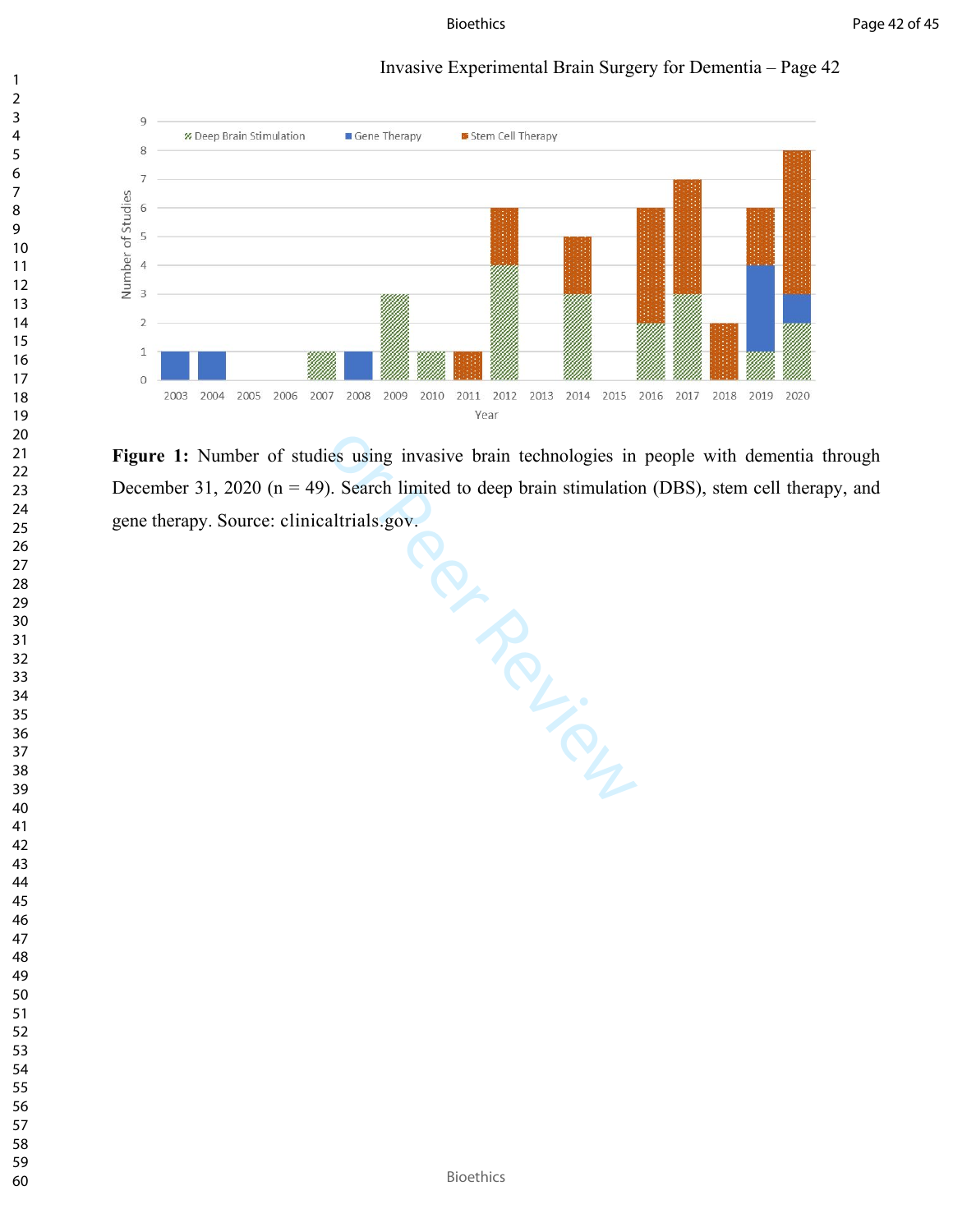## Invasive Experimental Brain Surgery for Dementia – Page 43



 $\frac{2003}{2004}$   $\frac{2005}{2005}$   $\frac{2006}{2007}$   $\frac{2008}{2009}$   $\frac{2009}{2010}$   $\frac{2011}{2012}$   $\frac{2013}{2014}$   $\frac{2015}{2015}$   $\frac{2016}{2017}$   $\frac{2019}{2020}$   $\frac{2020}{2019}$ <br>  $\therefore$  Estimated number of past/present/futur Figure 2: Estimated number of past/present/future participants in studies using invasive brain technologies (deep brain stimulation [DBS], stem cell therapy, and gene therapy) in people with dementia through December 31, 2020 ( $n = 11,801$ ). Source: clinicaltrials.gov.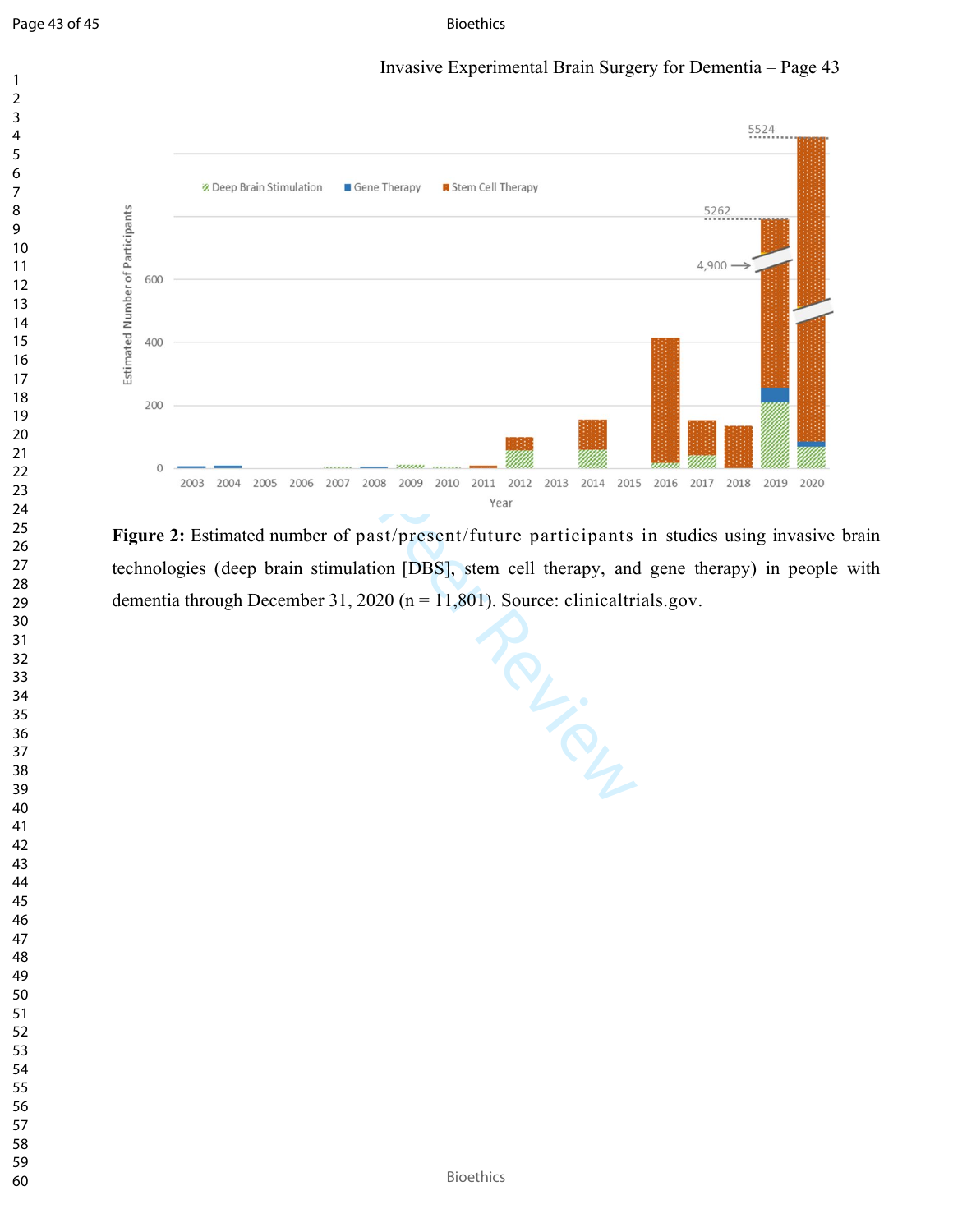

**Figure 3.** Geographic distribution of the number of past/current/future people with Alzheimer's disease enrolled in clinical trials involving invasive neurotechnological interventions through (December 31, 2020. Source: clinicaltrials.gov